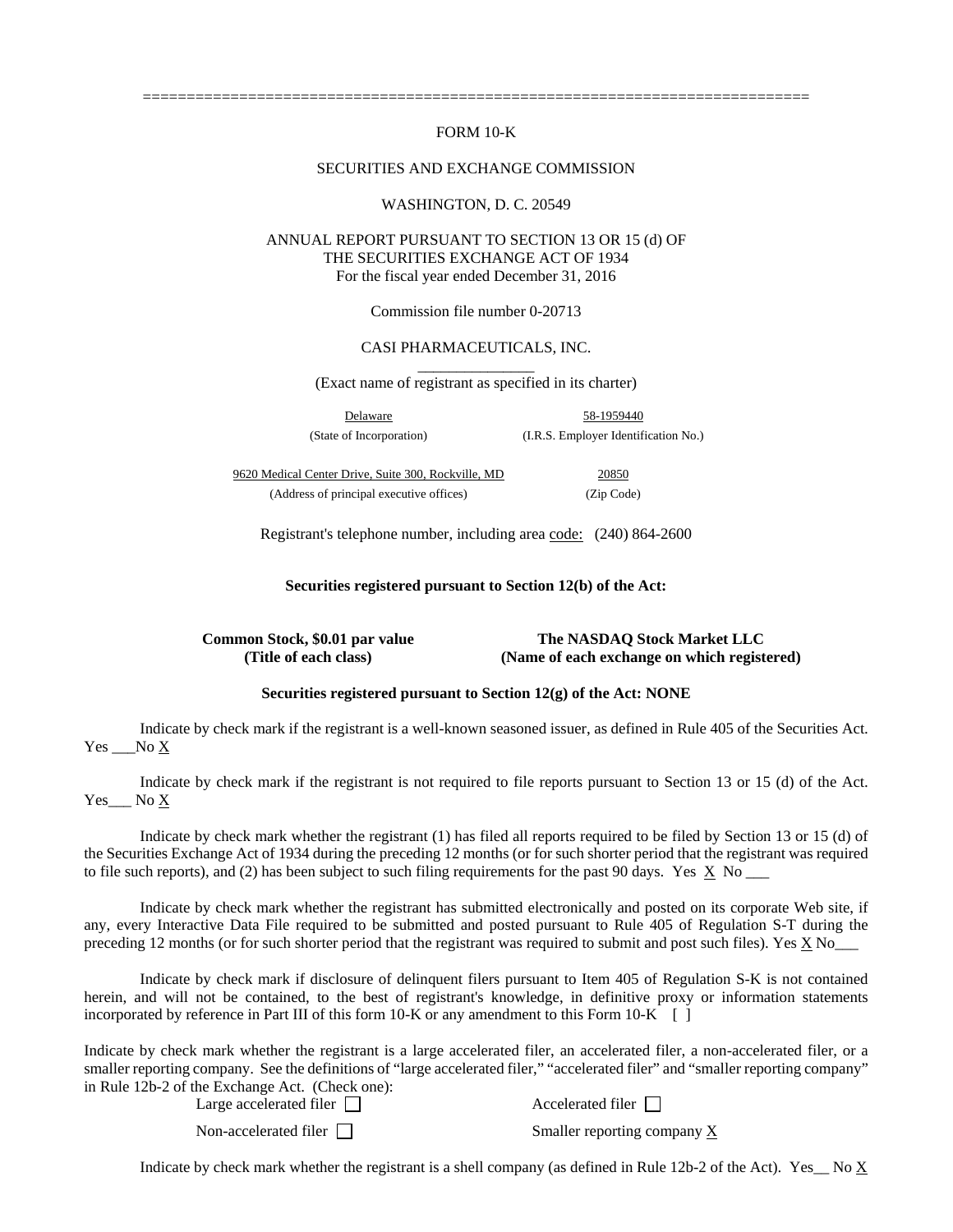As of June 30, 2016, the aggregate market value of the shares of common stock held by non-affiliates was approximately \$29,780,954.

As of March 22, 2017, 60,196,574 shares of the Company's common stock were outstanding.

### **Documents Incorporated By Reference**

The registrant intends to file a definitive proxy statement pursuant to Regulation 14A within 120 days of the end of the fiscal year ended December 31, 2016. The proxy statement is incorporated herein by reference into the following parts of the Form 10-K:

Part III, Item 10, Directors, Executive Officers and Corporate Governance;

Part III, Item 11, Executive Compensation;

Part III, Item 12, Security Ownership of Certain Beneficial Owners and Management and Related Stockholder Matters;

Part III, Item 13, Certain Relationships and Related Transactions, and Director Independence; and Part III, Item 14, Principal Accounting Fees and Services.

==================================================================================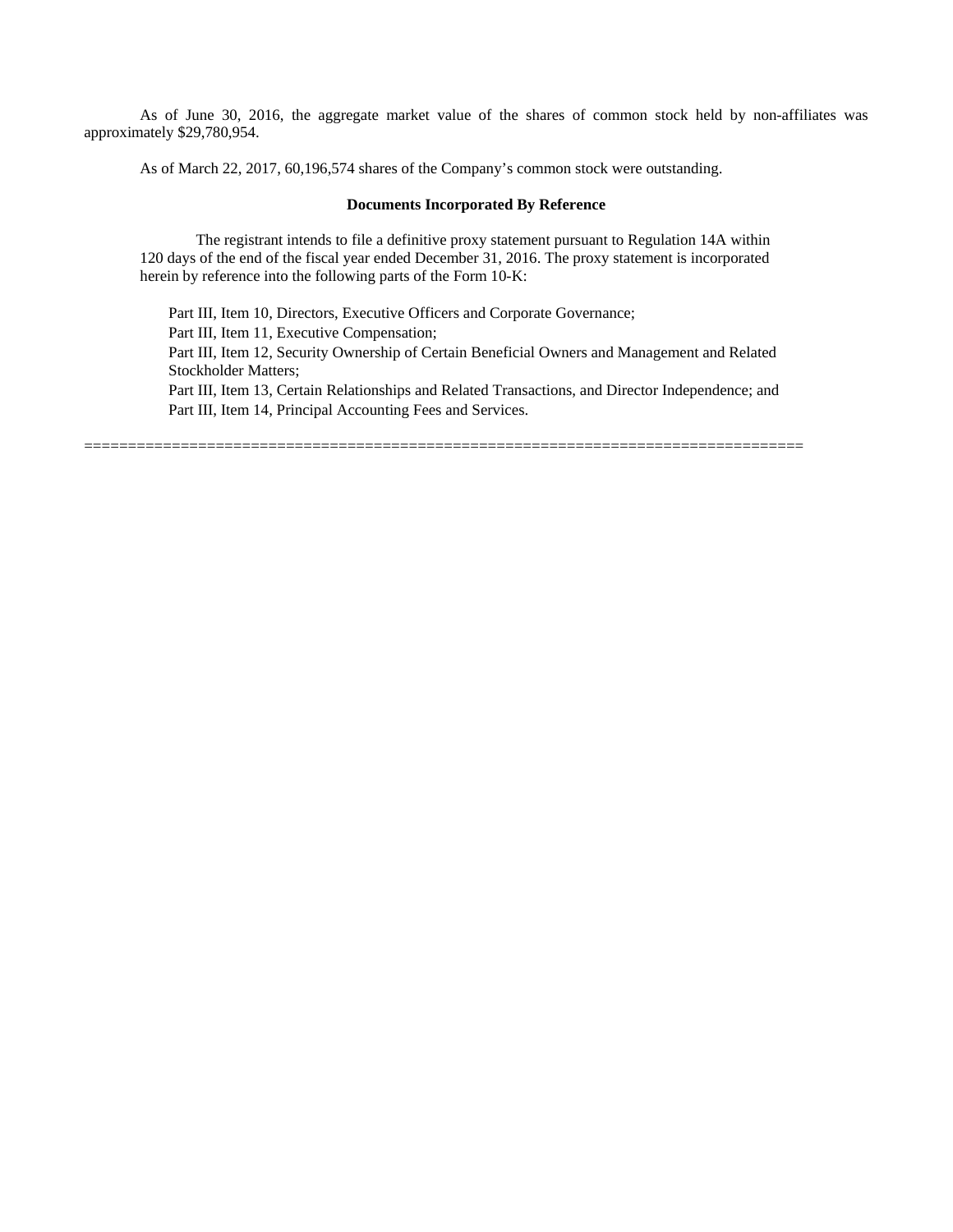# **CASI PHARMACEUTICALS, INC. FORM 10-K - FISCAL YEAR ENDED DECEMBER 31, 2016**

# **TABLE OF CONTENTS**

| Form 10-K<br>Part No. | Form 10-K<br>Item No. | Description                                                                                                               | Page No.      |
|-----------------------|-----------------------|---------------------------------------------------------------------------------------------------------------------------|---------------|
| I                     | 1                     | <b>Business</b>                                                                                                           | $\mathcal{F}$ |
|                       | 1A                    | <b>Risk Factors</b>                                                                                                       | 12            |
|                       | 1B                    | <b>Unresolved Staff Comments</b>                                                                                          | 20            |
|                       | 2                     | Properties                                                                                                                | 20            |
|                       | 3                     | <b>Legal Proceedings</b>                                                                                                  | 20            |
|                       | 4                     | Mine Safety Disclosure                                                                                                    | 20            |
| $\mathbf{I}$          | 5                     | Market for Registrant's Common Equity,<br><b>Related Stockholder Matters</b><br>And Issuer Purchases of Equity Securities | 21            |
|                       | 6                     | Selected Financial Data                                                                                                   | 21            |
|                       | 7                     | Management's Discussion and Analysis of<br>Financial Condition and Results of Operations                                  | 21            |
|                       | 7A                    | Quantitative and Qualitative Disclosures<br><b>About Market Risk</b>                                                      | 28            |
|                       | 8                     | Financial Statements and Supplementary Data                                                                               | 28            |
|                       | 9                     | Changes in and Disagreements with Accountants<br>On Accounting and Financial Disclosure                                   | 28            |
|                       | <b>9A</b>             | Controls and Procedures                                                                                                   | 28            |
|                       | 9B                    | Other Information                                                                                                         | 29            |
| Ш                     | 10                    | Directors, Executive Officers and Corporate Governance                                                                    | 29            |
|                       | 11                    | <b>Executive Compensation</b>                                                                                             | 29            |
|                       | 12                    | Security Ownership of Certain Beneficial Owners and<br>Management and Related Stockholder Matters                         | 29            |
|                       | 13                    | Certain Relationships and Related Transactions, and Director<br>Independence                                              | 30            |
|                       | 14                    | Principal Accounting Fees and Services                                                                                    | 30            |
| IV                    | 15                    | Exhibits and Financial Statement Schedules                                                                                | 30            |
|                       |                       | Signatures                                                                                                                | 34            |
|                       |                       | Audited Consolidated Financial Statements                                                                                 | F-1           |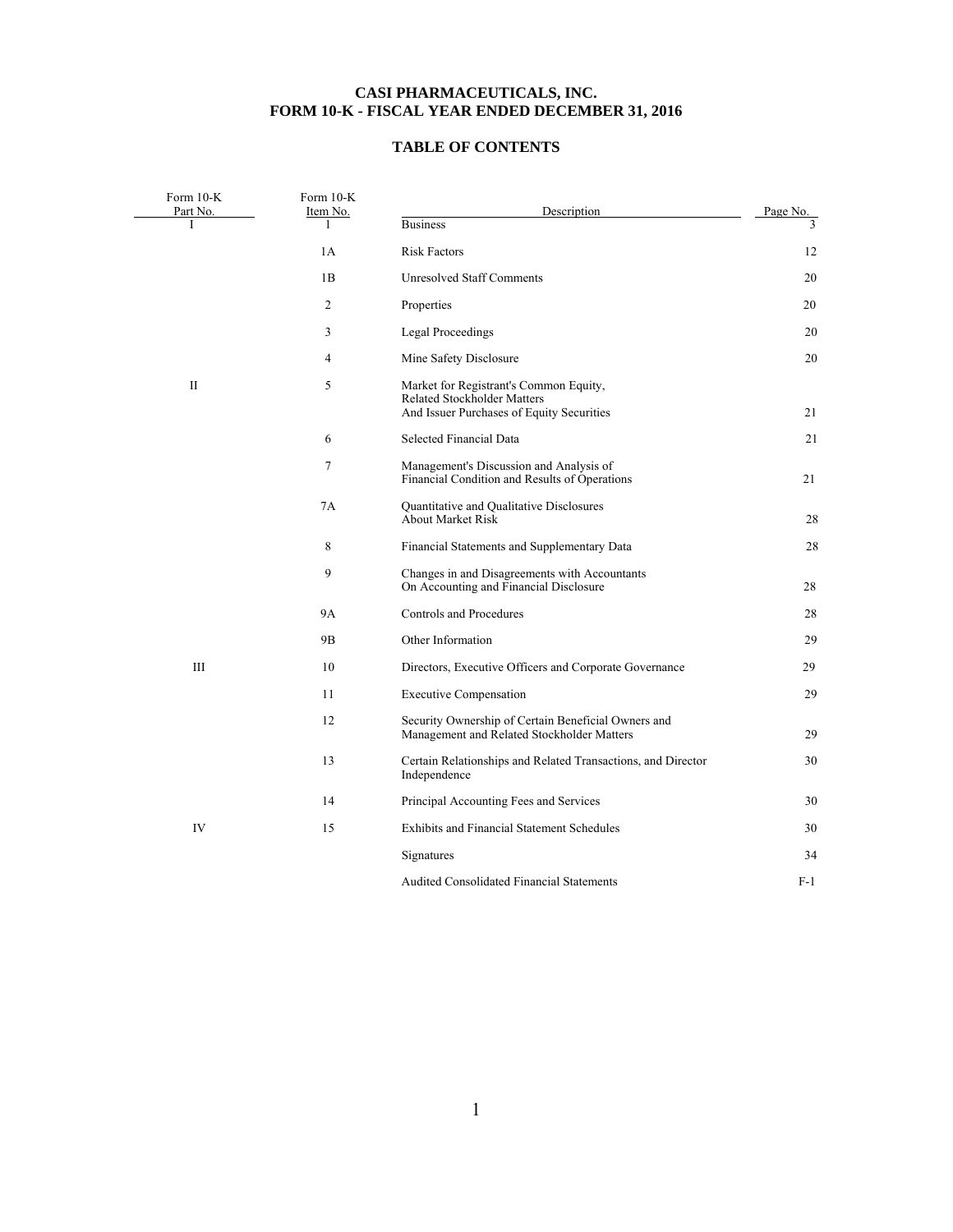### **SPECIAL NOTE REGARDING FORWARD-LOOKING STATEMENTS**

 This report contains certain forward-looking statements within the meaning of Section 27A of the Securities Exchange Act of 1933, as amended and Section 21E of the Securities Exchange Act of 1934, as amended. Forward-looking statements also may be included in other statements that we make. All statements that are not descriptions of historical facts are forward-looking statements. These statements can generally be identified by the use of forward-looking terminology such as "believes," "expects," "intends," "may," "will," "should," or "anticipates" or similar terminology. These forwardlooking statements include, among others, statements regarding the timing of our clinical trials, our cash position and future expenses, and our future revenues.

Actual results could differ materially from those currently anticipated due to a number of factors, including: the risk that we may be unable to continue as a going concern as a result of our inability to raise sufficient capital for our operational needs; the possibility that we may be delisted from trading on the Nasdaq Capital Market; the volatility in the market price of our common stock; risks relating to interests of our largest stockholders that differ from our other stockholders; the risk of substantial dilution of existing stockholders in future stock issuances; the difficulty of executing our business strategy in China; our inability to enter into strategic partnerships for the development, commercialization, manufacturing and distribution of our proposed product candidates or future candidates; risks relating to the need for additional capital and the uncertainty of securing additional funding on favorable terms; risks associated with our product candidates; risks associated with any early-stage products under development; the risk that results in preclinical models are not necessarily indicative of clinical results; uncertainties relating to preclinical and clinical trials, including delays to the commencement of such trials; the lack of success in the clinical development of any of our products; dependence on third parties; and risks relating to the commercialization, if any, of our proposed products (such as marketing, safety, regulatory, patent, product liability, supply, competition and other risks).

We caution investors that actual results or business conditions may differ materially from those projected or suggested in forward-looking statements as a result of various factors including, but not limited to, those described above and in Section IA, "Risk Factors" of this Annual Report on Form 10-K for the fiscal year ended December 31, 2016 (this "Annual Report") and our other filings with the Securities and Exchange Commission ("SEC"). We cannot assure you that we have identified all the factors that create uncertainties. Moreover, new risks emerge from time to time and it is not possible for our management to predict all risks, nor can we assess the impact of all risks on our business or the extent to which any risk, or combination of risks, may cause actual results to differ from those contained in any forward-looking statements. Readers should not place undue reliance on forward-looking statements. We undertake no obligation to publicly release the result of any revision of these forward-looking statements to reflect events or circumstances after the date they are made or to reflect the occurrence of unanticipated events.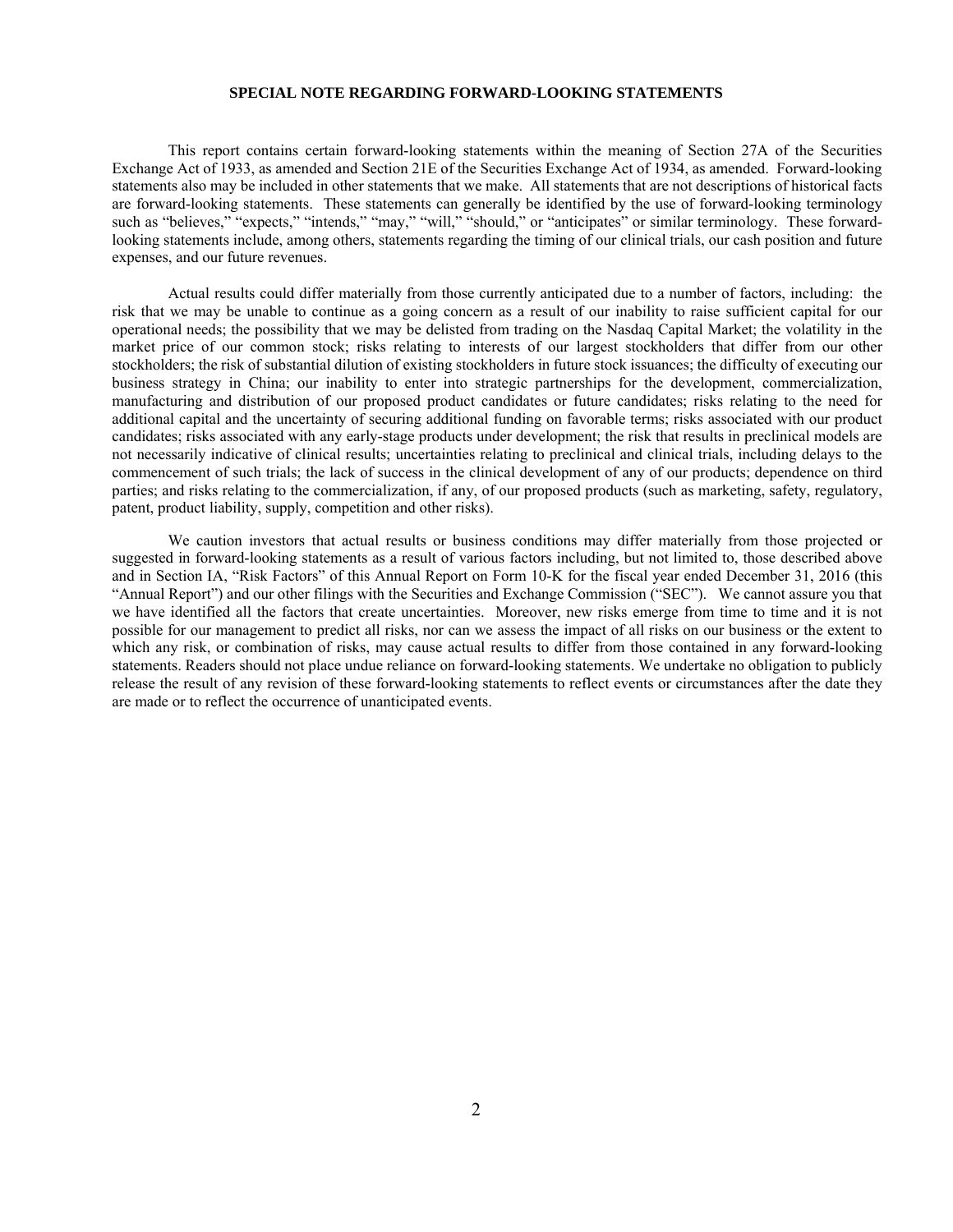# **PART I**

#### **ITEM 1. BUSINESS.**

#### **OVERVIEW**

CASI Pharmaceuticals, Inc. ("CASI", the "Company") (Nasdaq: CASI) is a U.S. based, late-stage biopharmaceutical company focused on the acquisition, development and commercialization of innovative therapeutics addressing cancer and other unmet medical needs for the global market, with a focus on commercialization in China. We intend to execute our plan to become a leading fully-integrated pharmaceutical company with a substantial commercial business in China. We are headquartered in Rockville, Maryland with established China operations that are growing as we continue to further in-license products for our pipeline.

Our pipeline features (1) our lead proprietary drug candidate, ENMD-2076, in multiple Phase 2 clinical trials, (2) MARQIBO®, ZEVALIN® and EVOMELA®, all U.S. Food and Drug Administration (FDA) approved drugs inlicensed from Spectrum Pharmaceuticals, Inc. for China regional rights, and currently in various stages in the regulatory process for market approval in China, and (3) proprietary early-stage candidates in preclinical development. We believe our pipeline reflects a risk-balanced approach between products in various stages of development, and between products that we develop ourselves and those that we develop with our partners for the China regional market. We intend to continue building a significant product pipeline of innovative drug candidates that we will commercialize alone in China and with partners for the rest of the world. For ENMD-2076, our current development is focused on niche and orphan indications. For in-licensed products, the Company uses a market-oriented approach to identify pharmaceutical candidates that it believes have the potential for gaining widespread market acceptance, either globally or in China, and for which development can be accelerated under the Company's drug development strategy.

Our primary research and development focus is on oncology therapeutics. Our strategy is to develop innovative drugs that are potential first-in-class or market-leading compounds for treatment of cancer. The implementation of our plans will include leveraging our resources in both the United States and China. In order to capitalize on the drug development and capital resources available in China, the Company is doing business in China through its wholly-owned China-based subsidiary that will execute the China portion of the Company's drug development strategy, including conducting clinical trials in China, pursuing local funding opportunities and strategic collaborations, and implementing the Company's plan to build a leading commercial business in China.

# **ENMD-2076**

Our lead internal drug candidate is ENMD-2076. ENMD-2076 is an orally-active, Aurora A/angiogenic kinase inhibitor with a unique kinase selectivity profile and multiple mechanisms of action that has shown antiangiogenic and anti-proliferative properties in multiple preclinical and clinical cancer studies. ENMD-2076 has been shown to inhibit a distinct profile of angiogenic tyrosine kinase targets in addition to the Aurora A kinase. Aurora kinases are key regulators of mitosis (cell division), and are often over-expressed in human cancers. ENMD-2076 also targets the VEGFR, Flt-3 and FGFR3 kinases, which have been shown to play important roles in the pathology of several cancers.

ENMD-2076 has demonstrated significant, dose-dependent preclinical activity as a single agent, including tumor regression, in multiple animal models (e.g. breast, colon, leukemia), as well as activity towards ex vivo-treated human leukemia patient cells. ENMD-2076 has shown promising activity in a completed Phase 1 clinical trial in various different solid tumor cancers including ovarian, breast, liver, renal and sarcoma, as well as in leukemia, and multiple myeloma, and has also completed a Phase 2 clinical trial in advanced ovarian cancer, as well as a healthy volunteer crossover bioavailability and food effect study.

We are currently conducting multiple Phase 2 studies of ENMD-2076 in advanced fibrolamellar carcinoma (FLC), triple-negative breast cancer (TNBC), and have completed enrollment for advanced ovarian clear cell carcinomas (OCCC) and advanced/metastatic soft tissue sarcoma (STS). Our development strategy for clinical-stage products includes expanding the clinical trials to China allowing for more patient recruitment and the combination of clinical data to support the registration submission in both the U.S. and China. We have submitted clinical trial applications with the China Food and Drug Administration (CFDA) for each of these indications, and to date, have received approvals from the CFDA to proceed with trials in China for FLC, TNBC, OCCC and STS. The Company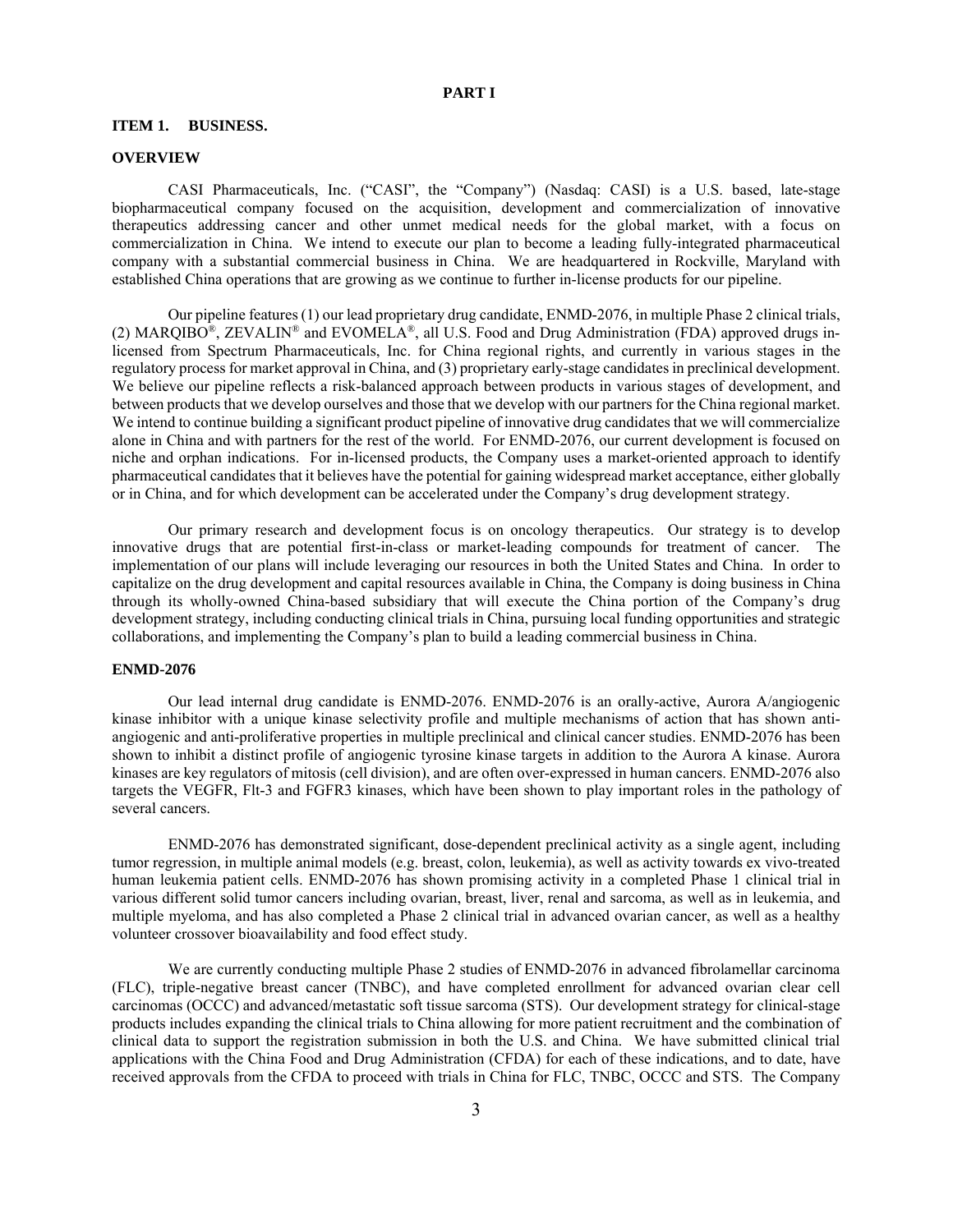is currently conducting a Phase 2a clinical trial of ENMD-2076 in TNBC at the Cancer Hospital of Chinese Academy of Medical Sciences in Beijing, China.

| <i><b>Disease</b></i><br><b>Indication</b>                       | <b>Status</b>   |                                                                   | <b>Sites</b>                                                                                                                                                                                                             |
|------------------------------------------------------------------|-----------------|-------------------------------------------------------------------|--------------------------------------------------------------------------------------------------------------------------------------------------------------------------------------------------------------------------|
|                                                                  |                 |                                                                   |                                                                                                                                                                                                                          |
| <b>Advanced</b><br>Fibrolamellar<br>Carcinoma                    | U.S. sites:     | Phase 2 trial currently enrolling                                 | • Memorial Sloan-Kettering Cancer Center<br>• University of Colorado Cancer Center<br>• University of Texas Southwestern Medical Center<br>• University of California at San Francisco<br>• Dana-Farber Cancer Institute |
|                                                                  | China sites:    | Received CFDA approval to expand<br>trial to China sites          | $\bullet$ China site(s) to be determined                                                                                                                                                                                 |
| <b>Triple-Negative</b><br><b>Breast Cancer</b>                   | U.S. sites:     | Phase 2 trial currently enrolling;<br>biomarker analysis ongoing  | • University of Colorado<br>• Indiana University                                                                                                                                                                         |
|                                                                  | China sites:    | Phase 2a trial currently enrolling                                | • Cancer Hospital of Chinese Academy of<br><b>Medical Sciences</b><br>$\bullet$ Additional China site(s) to be determined                                                                                                |
| <b>Advanced/Soft</b><br><b>Tissue Sarcoma</b>                    | Canada<br>site: | Phase 2 trial enrollment completed;<br>biomarker analysis ongoing | · Princess Margaret Hospital                                                                                                                                                                                             |
|                                                                  | China sites:    | Received CFDA approval to expand<br>trial to China sites          | $\bullet$ China site(s) to be determined                                                                                                                                                                                 |
| <b>Advanced</b><br><b>Ovarian Clear</b><br><b>Cell Carcinoma</b> | Canada<br>site: | Phase 2 trial enrollment completed;<br>biomarker analysis ongoing | • Princess Margaret Hospital                                                                                                                                                                                             |
|                                                                  | China sites:    | Received CFDA approval to expand<br>trial to China sites          | • China site(s) to be determined                                                                                                                                                                                         |

The status of ENMD-2076 current trials is outlined below:

ENMD-2076 has received orphan drug designation from the FDA for the treatment of ovarian cancer, multiple myeloma, acute myeloid leukemia and hepatocellular carcinoma (HCC). In October 2015, the Company also received orphan drug designation from the European Medicines Agency (EMA) for the treatment of HCC including FLC. In the United States, the Orphan Drug Act is intended to encourage companies to develop therapies for the treatment of diseases that affect fewer than 200,000 people in this country. Orphan drug designation provides us with seven years of market exclusivity that begins once ENMD-2076 receives FDA marketing approval for a specific indication. It also provides certain financial incentives that can help support the development of ENMD-2076.

ENMD-2076 development is based on comprehensive research into the relationship between malignancy and angiogenesis (the growth of new blood vessels). ENMD-2076 acts on the cellular pathways that affect biological processes important in multiple diseases, specifically angiogenesis and cell cycle regulation through the inhibition of key kinases. ENMD-2076 has potential applications in oncology and other diseases that are dependent on the regulation of these processes.

## **IN-LICENSED PRODUCTS FOR THE CHINA REGIONAL MARKET**

In September 2014, we acquired from Spectrum Pharmaceuticals, Inc. and certain of its affiliates (together referred to as "Spectrum") exclusive rights in greater China (including Taiwan, Hong Kong and Macau) to three inlicensed oncology products, including MARQIBO® (vinCRIStine sulfate LIPOSOME injection) approved in the U.S. for advanced adult Ph- acute lymphoblastic leukemia (ALL), ZEVALIN® (ibritumomab tiuxetan) approved in the U.S. for advanced non-Hodgkin's lymphoma, as well as EVOMELA® (melphalan hydrochloride for injection) approved in the U.S. primarily for use as a high-dose conditioning treatment prior to hematopoietic progenitor (stem) cell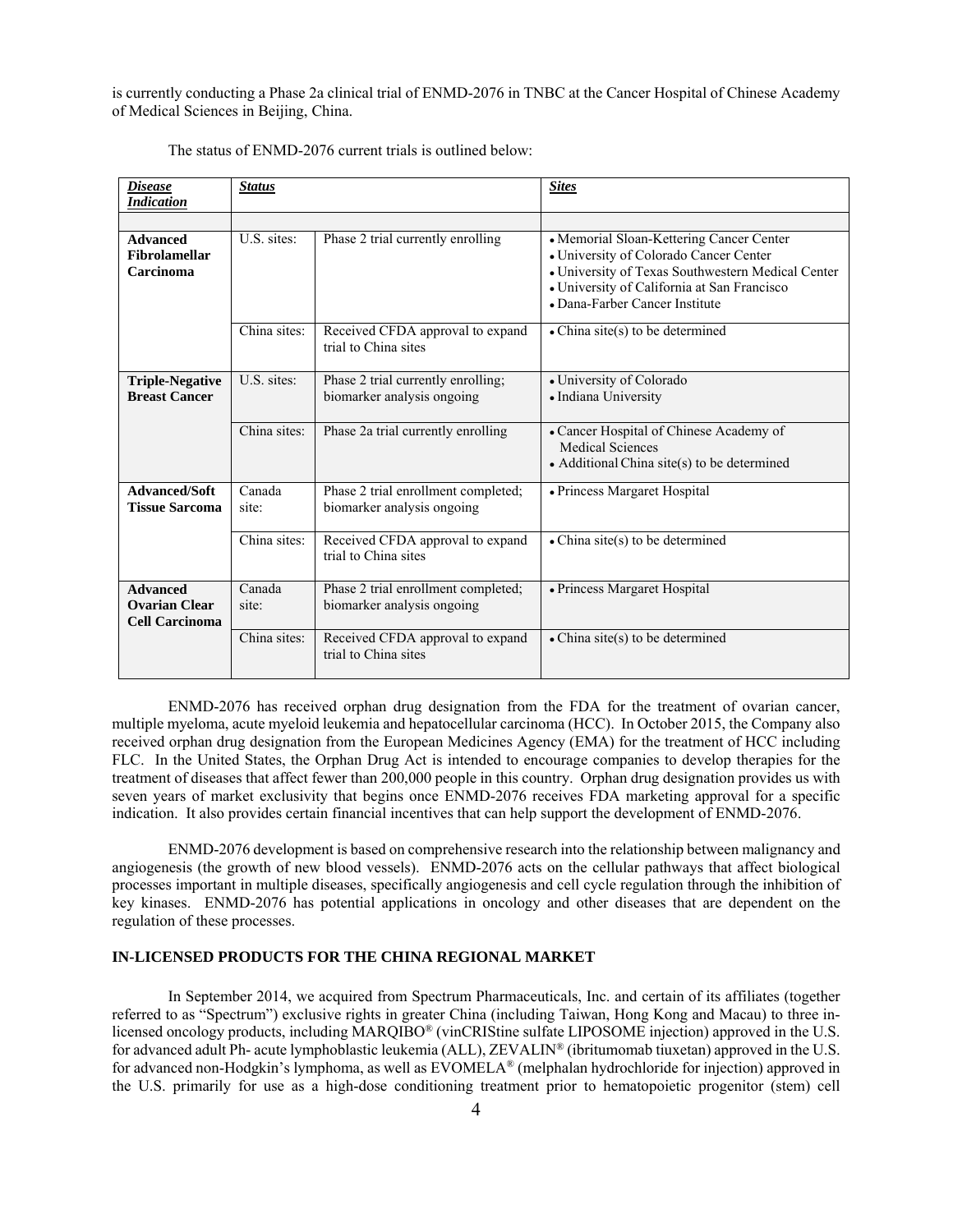transplantation in patients with multiple myeloma. A description of the products and its current status is described below.

# **MARQIBO®**

MARQIBO**®** is a novel, sphingomyelin/cholesterol liposome-encapsulated, formulation of vincristine sulfate, a microtubule inhibitor. MARQIBO**®** is approved by the FDA for the treatment of adult patients with Philadelphia chromosome-negative (Ph-) acute lymphoblastic leukemia (ALL) in second or greater relapse or whose disease has progressed following two or more anti-leukemia therapies. We have initiated the regulatory and development process towards marketing approval for MARQIBO in China. In January 2016, the CFDA accepted for review our import drug registration application for MARQIBO® which currently is in the quality testing phase of the regulatory review.

### **ZEVALIN®**

ZEVALIN**®** injection for intravenous use is a CD20-directed radiotherapeutic antibody. It is indicated for the treatment of patients with relapsed or refractory, low-grade or follicular B-cell non-Hodgkin's lymphoma (NHL). ZEVALIN**®** is also indicated for the treatment of patients with previously untreated follicular non-Hodgkin's Lymphoma who achieve a partial or complete response to first-line chemotherapy. ZEVALIN**®** therapeutic regimen consists of two components: rituximab, and Yttrium-90 (Y-90) radiolabeled ZEVALIN**®** for therapy. ZEVALIN**®**  builds on the combined effect of a targeted biologic monoclonal antibody augmented with the therapeutic effects of a beta-emitting radioisotope. Since ZEVALIN**®** is already approved in the U.S. and marketed by Spectrum, we expect that gaining approval from local regulatory authorities for commercialization in greater China will require a shorter timeframe compared to clinical-stage drugs. We have initiated the regulatory and development process towards marketing approval for ZEVALIN**®** in China, and have initiated commercial activities for ZEVALIN**®** in Hong Kong.

# **EVOMELA**®

EVOMELA<sup>®</sup> is a new intravenous formulation of melphalan being investigated by Spectrum in the multiple myeloma transplant setting. The formulation avoids the use of propylene glycol, which is used as a co-solvent in the current formulation of melphalan and has been reported to cause renal and cardiac side-effects that limit the ability to deliver higher quantities of intended therapeutic compounds. The use of Captisol technology to reformulate melphalan is anticipated to allow for longer administration durations and slower infusion rates, potentially enabling clinicians to avoid reductions and safely achieve a higher dose intensity of pre-transplant chemotherapy. In March 2016, Spectrum received notification from the FDA of the grant of approval of its NDA for EVOMELA® (melphalan) for injection primarily for use as a high-dose conditioning treatment prior to hematopoietic progenitor (stem) cell transplantation in patients with multiple myeloma. We have initiated the regulatory and development process towards marketing approval for EVOMELA<sup>®</sup> in China. In December 2016, the CFDA accepted for review our import drug registration application for EVOMELA®.

### **PRECLINICAL DEVELOPMENT**

Our primary focus is on clinical-stage and late-stage drug candidates so that we can immediately employ our U.S. and China drug development model to accelerate clinical and regulatory progress. In addition to our clinical-and late-stage approach, we have two potential drug candidates in preclinical development that we will continue to evaluate in 2017. In addition to these early compounds, our pipeline includes 2ME2 (2-methoxyestradial), an orally active compound that has antiproliferative, antiangiogenic and anti-inflammatory properties. We maintain strong intellectual property around our 2ME2 asset and are currently seeking a partner to advance its development.

#### **MANAGEMENT**

The current senior management team includes: Dr. Ken K. Ren, Chief Executive Officer; Cynthia W. Hu, Chief Operating Officer, General Counsel & Secretary; Sara B. Capitelli, Vice President, Finance & Principal Accounting Officer; and Dr. James E. Goldschmidt, Vice President, Business Development. The Company, as part of its normal operations, also has consulting relationships with a core team of experts in clinical trial design, FDA and CFDA strategy, scientific research, manufacturing and formulation, among others.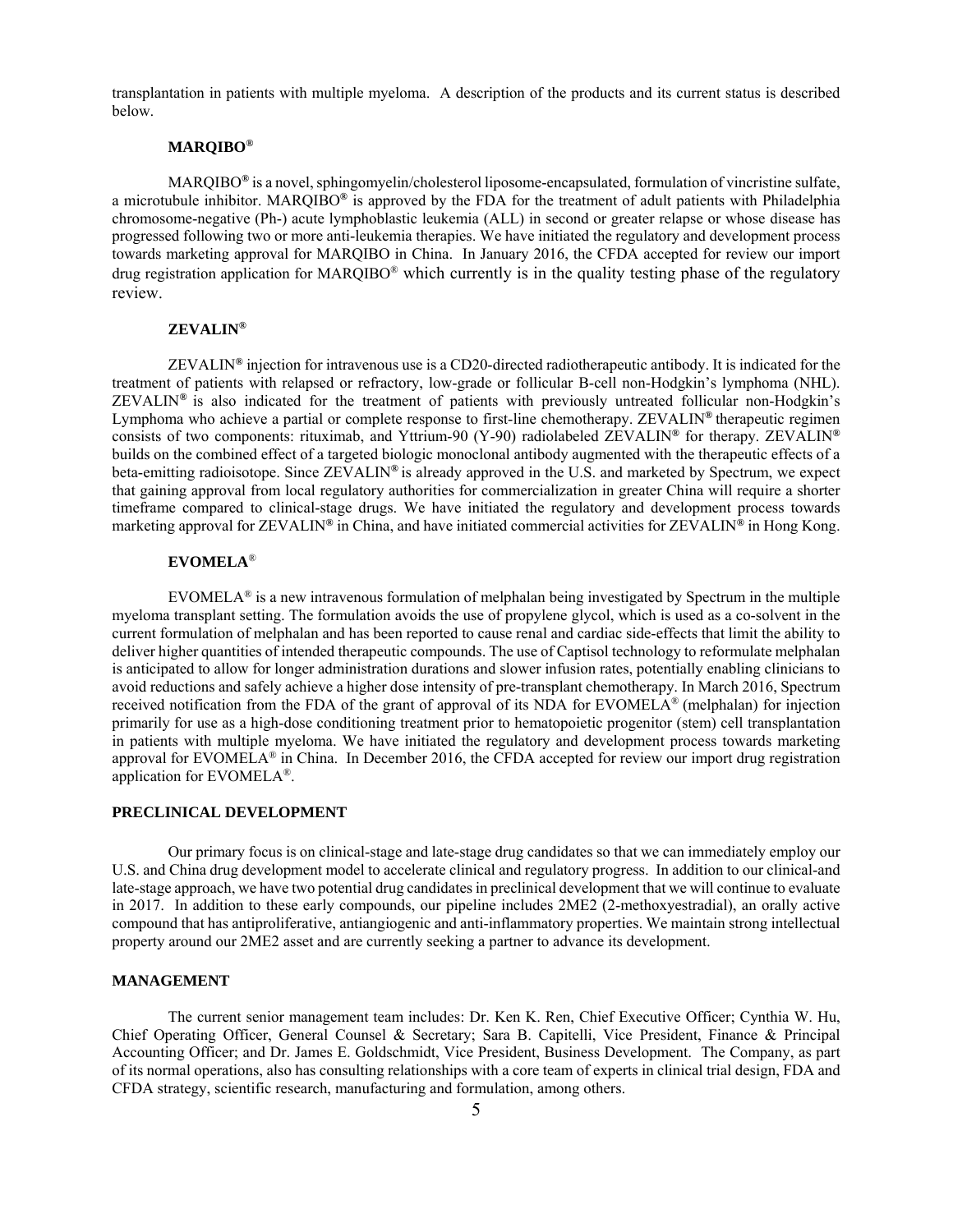Our management team promotes and instills a corporate culture of prudent resource management, fiscal responsibility and accountability, while maintaining an environment of innovation and entrepreneurialism in order to quickly respond to opportunities and to react to any changes in market conditions and in the regulatory landscape.

### **BUSINESS DEVELOPMENT AND COMMERCIALIZATION STRATEGY**

We intend to continue our path to become fully integrated with drug development and commercial operations. Our current external business development effort is concentrated on acquiring additional drug candidates through inlicense and acquisitions to expand our pipeline. Our pipeline will reflect a diversified and risk-balanced set of assets that include (1) proprietary innovative drug candidates, such as our ENMD-2076, (2) late-stage clinical drug candidates in-licensed for China regional rights, such as MARQIBO®, ZEVALIN®, and EVOMELA®, and (3) new drug candidates under internal preclinical development. We use a market-oriented approach to identify pharmaceutical candidates that we believe have the potential for gaining widespread market acceptance, either globally or in China, and for which development can be accelerated under the Company's drug development strategy. Although oncology is our principal clinical and commercial focus, we will be opportunistic about other pharmaceuticals that can address unmet medical needs.

We believe that ENMD-2076 has therapeutic potential in a broad range of tumor types. We believe that ENMD-2076 represents a potential Phase 3 partnering opportunity for large pharmaceutical companies for territory rights outside of greater China. As a result, our strategy in the near-term is to complete the phase 2 development of ENMD-2076, obtain additional clinical data while being selective and opportunistic in exploring strategic alliances for territories outside of greater China. For fibrolamellar carcinoma, a much smaller indication, we intend to maintain our global rights and seek to commercialize on our own. Similarly, we believe that 2ME2 and other new drug candidates in early development represent future partnering opportunities for large pharmaceutical companies for territory rights outside of greater China.

In 2012, we established a wholly-owned China-based subsidiary that is executing the China portion of our drug development strategy, including conducting clinical trials in China, pursuing local funding opportunities and strategic collaborations, and implementing our plan for accelerated development and commercialization in the China market.

# **RELATIONSHIPS RELATING TO CLINICAL PROGRAMS**

*Contract Manufacturing*. The manufacturing efforts for the production of our clinical trial materials for ENMD-2076 are performed by contract manufacturing organizations. Established relationships, coupled with supply agreements, have secured the necessary resources to supply clinical materials for our clinical development program. We believe that our current strategy of outsourcing manufacturing is cost-effective and allows for the flexibility we require. Clinical trial materials for MARQIBO®, ZEVALIN®, and EVOMELA® are supplied by our partner Spectrum and its contract manufacturers.

*Sponsored Research Agreements.* To support development efforts, we may enter into sponsored research agreements with outside scientists to conduct specific projects. Under these agreements, we have secured the rights to intellectual property and to develop under exclusive license any discoveries resulting from these collaborations. The funds, if any, we provide in accordance with these agreements partially support the scientists' laboratory, research personnel and research supplies.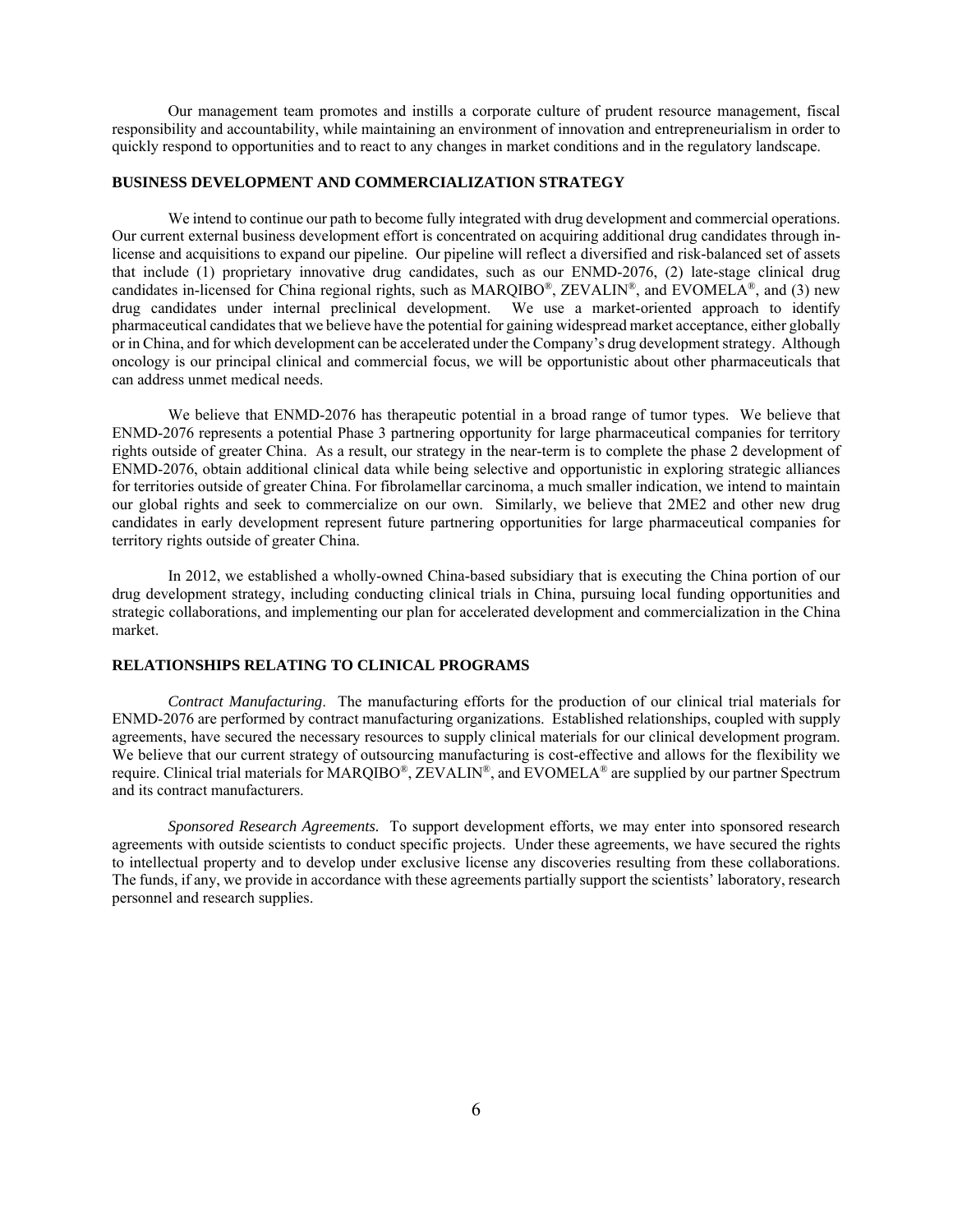*Clinical Trial Centers*. As of March 17, 2017, we are conducting clinical trials for ENMD-2076 at the following institutions:

| <b>Clinical Trial</b>                                                                                                | <b>Institution</b>                                                                                                                                                                                                                                                                            |
|----------------------------------------------------------------------------------------------------------------------|-----------------------------------------------------------------------------------------------------------------------------------------------------------------------------------------------------------------------------------------------------------------------------------------------|
| Phase 2 Advanced Fibrolamellar<br>Carcinoma<br>(currently enrolling)                                                 | • Memorial Sloan-Kettering Cancer Center, New York, NY<br>• University of Colorado Cancer Center, Aurora, CO<br>• University of Texas Southwestern Medical Center, Dallas, TX<br>• University of California at San Francisco, San Francisco, CA<br>• Dana-Farber Cancer Institute, Boston, MA |
| Phase 2 Triple-Negative Breast Cancer<br>(currently enrolling in the U.S. and<br>China) (biomarker analysis ongoing) | • University of Colorado Cancer Center, Aurora, CO<br>• Indiana University Melvin & Bren Simon Cancer Center,<br>Indianapolis, IN<br>• Cancer Hospital of Chinese Academy of Medical Sciences,<br>Beijing, China                                                                              |
| Phase 2 Advanced/Soft Tissue Sarcoma<br>(enrollment completed) (biomarker<br>analysis ongoing)                       | • Princess Margaret Hospital, Toronto, Ontario                                                                                                                                                                                                                                                |
| Phase 2 Advanced Ovarian Clear Cell<br>Carcinoma (enrollment completed)<br>(biomarker analysis ongoing)              | • Princess Margaret Hospital, Toronto, Ontario                                                                                                                                                                                                                                                |

#### **INTELLECTUAL PROPERTY**

We generally seek patent protection for our technology and product candidates in the United States, Canada, China and other key markets. The patent position of biopharmaceutical companies generally is highly uncertain and involves complex legal and factual questions. Our success will depend, in part, on whether we can: (i) obtain patents to protect our own products; (ii) obtain licenses to use the technologies of third parties, which may be protected by patents; (iii) protect our trade secrets and know-how; and (iv) operate without infringing the intellectual property and proprietary rights of others.

With respect to our lead drug candidate, ENMD-2076, we directly own 22 granted patents or allowed patent applications (including 2 granted United States patents, 1 granted Chinese patent, and 18 granted patents and 1 additional pending patent applications in Brazil). The patent term for U.S. Patent No. 7,563,787 will expire March 5, 2027, assuming all maintenance fees are paid. If and when the FDA approves ENMD-2076, this patent term may be extended. The patent terms of our granted patents (including any patents issuing from our pending patent applications) in other countries will expire September 29, 2026, assuming all annuities are paid and not considering any term extensions for regulatory approval that might be available. We also directly own two pending U.S. provisional applications directed to treatment methods using ENMD-2076.

With regard to our in-licensed drug candidates (MAROIBO<sup>®</sup>, ZEVALIN<sup>®</sup> and EVOMELA<sup>®</sup>), we have acquired exclusive licenses to intellectual property to enable us to develop and commercialize the drug candidates in our commercial markets.

With respect to our drug candidate, 2ME2, we directly own 4 issued US patents and 12 granted foreign patents. Assuming all maintenance fees are paid not considering any term extensions for regulatory approval that might be available, the patent term of US Patent No. 7,087,592 expires March 12, 2022, the patent term of US Patent No. 7,235,540 expires August 23, 2020, the patent term of US Patent No. 8,399,440 expires September 10, 2029, and, if granted, the patent term of US Patent No. 9,132,138 expires March 8, 2033. The corresponding foreign patents will expire August 23, 2020, and March 20, 2027, assuming all annuities are paid and not considering any term extensions for regulatory approval that might be available.

We have pending trademark applications for CASI and CASI PHARMACEUTICALS.

We review and assess our portfolio on a regular basis to secure protection and to align our patent strategy with our overall business strategy.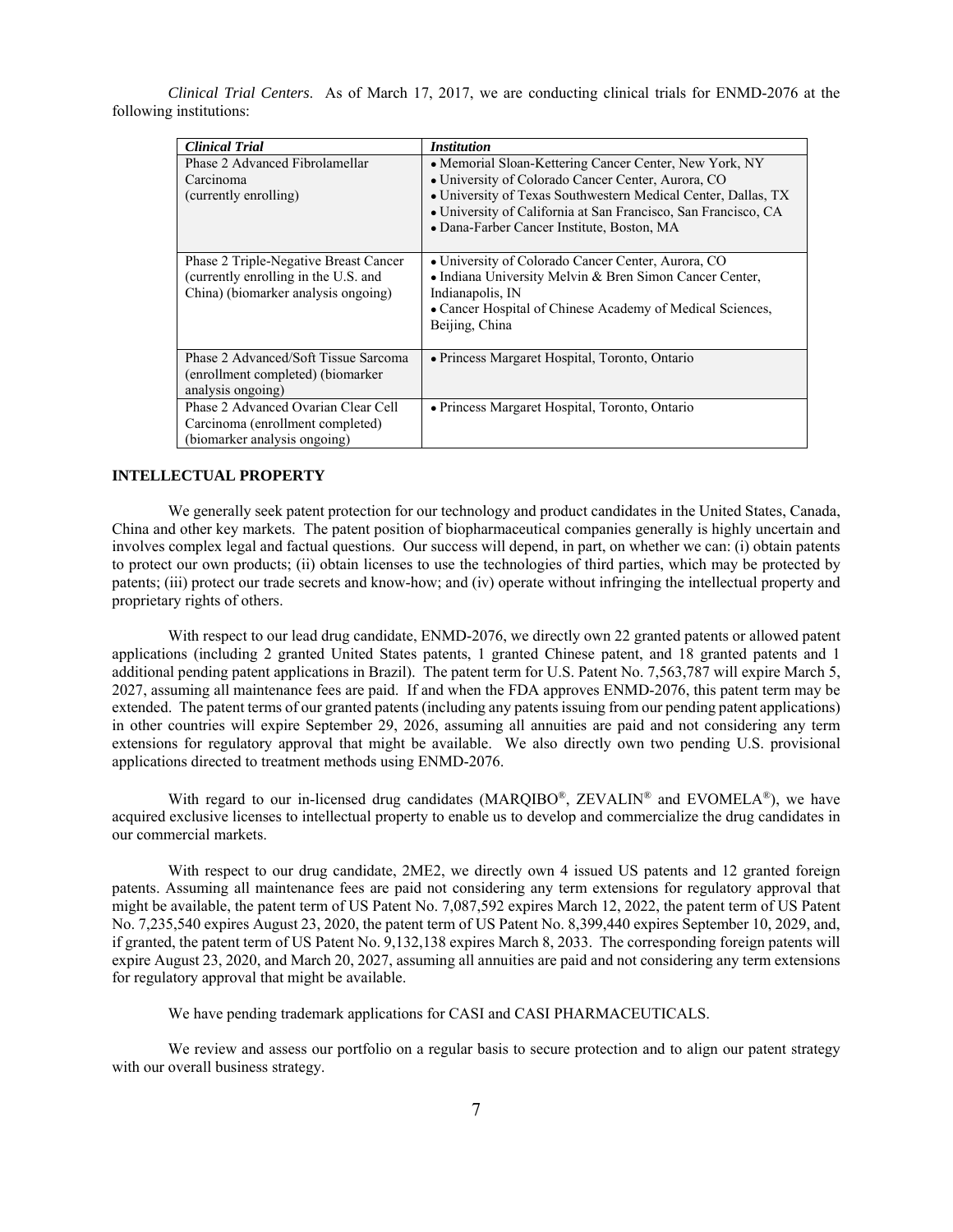### **GOVERNMENT REGULATION**

#### *U.S. Food and Drug Administration (FDA)*

Our development, manufacture, and potential sale of therapeutics in the United States, China and other countries are subject to extensive regulations by federal, state, local and foreign governmental authorities.

In the United States, the FDA regulates product candidates currently being developed as drugs or biologics. New drugs are subject to regulation under the Federal Food, Drug, and Cosmetic Act (FFDCA), and biological products, in addition to being subject to certain provisions of that Act, are regulated under the Public Health Service Act (PHSA). We believe that the FDA will regulate the products currently being developed by us or our collaborators as new drugs. Both the FFDCA and PHSA and corresponding regulations govern, among other things, the testing, manufacturing, safety, efficacy, labeling, storage, recordkeeping, advertising and other promotion of biologics or new drugs, as the case may be. FDA clearances or approvals must be obtained before clinical testing, and before manufacturing and marketing of biologics or drugs.

Preparing drug candidates for regulatory approval has historically been a costly and time-consuming process. Generally, in order to gain FDA permission to test a new agent, a developer first must conduct preclinical studies in the laboratory and in animal model systems to gain preliminary information on an agent's effectiveness and to identify any safety problems. The results of these studies are submitted as a part of an Investigational New Drug Application (IND) for a drug or biologic, which the FDA must review before human clinical trials of an investigational drug can begin. In addition to the known safety and effectiveness data on the drug or biologic, the IND must include a detailed description of the clinical investigations proposed. Based on the current FDA organizational structure, ENMD-2076 is regulated as a new chemical entity by the FDA's Center for Drug Evaluation and Research. Generally, as new chemical entities like our small molecules are discovered, formal IND-directed toxicology studies are required prior to initiating human testing. Clinical testing may begin 30 days after submission of an IND to the FDA unless FDA objects to the initiation of the study or has outstanding questions to discuss with the IND sponsor.

In order to commercialize any drug or biological products, we or our collaborators must sponsor and file an IND and conduct clinical studies to demonstrate the safety and effectiveness necessary to obtain FDA approval of such products. For studies conducted under INDs sponsored by us or our collaborators, we or our collaborators will be required to select qualified investigators (usually physicians within medical institutions) to supervise the administration of the products, test or otherwise assess patient results, and collect and maintain patient data; monitor the investigations to ensure that they are conducted in accordance with applicable requirements, including the requirements set forth in the general investigational plan and protocols contained in the IND; and comply with applicable reporting and recordkeeping requirements.

Clinical trials of drugs or biologics are normally done in three phases, although the phases may overlap. Phase 1 trials for drug candidates to be used to treat cancer patients are concerned primarily with the safety and preliminary effectiveness of the drug, involve a small group ranging from 15 - 40 subjects, and may take from six months to over one year to complete. Phase 2 trials normally involve 30 - 200 patients and are designed primarily to demonstrate effectiveness in treating or diagnosing the disease or condition for which the drug is intended, although short-term side effects and risks in people whose health is impaired may also be examined. Phase 3 trials are expanded clinical trials with larger numbers of patients which are intended to evaluate the overall benefit-risk relationship of the drug and to gather additional information for proper dosage and labeling of the drug. Phase 3 clinical trials generally take two to five years to complete, but may take longer. The FDA receives reports on the progress of each phase of clinical testing, as well as reports of unexpected adverse experiences occurring during the trial. The FDA may require the modification, suspension, or termination of clinical trials, if it concludes that an unwarranted risk is presented to patients, or, in Phase 2 and 3, if it concludes that the study protocols are deficient in design to meet their stated objectives.

If clinical trials of a new drug candidate are completed successfully, the sponsor of the product may seek FDA marketing approval. If the product is classified as a new drug, an applicant must file a New Drug Application (NDA) with the FDA and receive approval before marketing the drug commercially. The NDA must include detailed information about the product and its manufacturer and the results of product development, preclinical studies and clinical trials.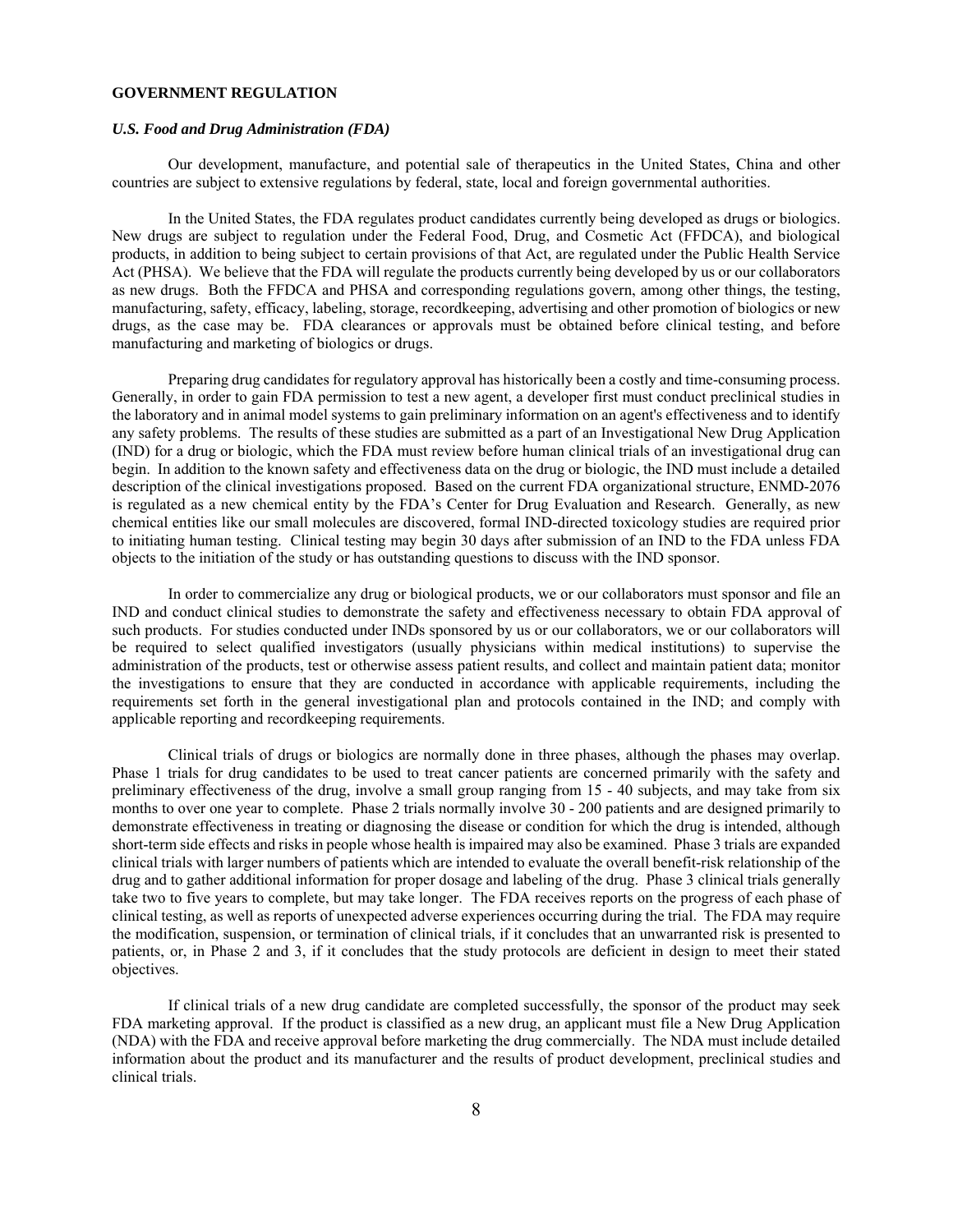The testing and approval processes require substantial time and effort, and there can be no assurance that any approval will be obtained on a timely basis, if at all. Although it is the policy of the FDA to complete the review of the initial submission of NDAs within six to twelve months, the entire FDA review process may take several years. Notwithstanding the submission of relevant data, the FDA may ultimately decide that the NDA does not satisfy its regulatory criteria and deny the approval. Further, the FDA may require additional clinical studies before making a decision on approval. In addition, the FDA may condition marketing approval on the conduct of specific postmarketing studies to further evaluate safety and effectiveness. Even if FDA regulatory clearances are obtained, a marketed product is subject to continuing regulatory requirements and review relating to Good Manufacturing Practices, adverse event reporting, promotion and advertising, and other matters. Discovery of previously unknown problems or failure to comply with the applicable regulatory requirements may result in restrictions on the marketing of a product or withdrawal of the product from the market, as well as possible civil or criminal sanctions.

### *China Food and Drug Administration (CFDA)*

We are also subject to regulation and oversight by different levels of the food and drug administration in China, in particular, the CFDA. For clinical-stage product candidates, our development activities in China can follow two purposes: (1) to obtain clinical data to support our global FDA-regulated trials as is the case for our proprietary ENMD-2076, and (2) to obtain clinical data to support local registration with the CFDA. For late-stage product candidates that we in-license for greater China rights, such as MARQIBO®, ZEVALIN®, and EVOMELA®, our development activities in China are to secure marketing approval from CFDA by conducting import drug registration. The "Law of the PRC on the Administration of Pharmaceuticals," as amended on February 28, 2001, provides the basic legal framework for the administration of the production and sale of pharmaceuticals in China and covers the manufacturing, distributing, packaging, pricing and advertising of pharmaceutical products in China. Its implementation regulations set out detailed implementation rules with respect to the administration of pharmaceuticals in China. We are also subject to other PRC laws and regulations that are applicable to manufacturers and distributors in general.

*Product Manufacturing*. For local registration only, both drug substance and drug product need to be manufactured locally in China through either a self-owned facility or a contract manufacturing organization. The study drug to be used for clinical trials must be manufactured in compliance with CFDA Good Manufacturing Practice (GMP) guidelines. A manufacturer of pharmaceutical products and active pharmaceutical ingredient (API) must obtain the drug manufacturing license and the GMP certification to produce pharmaceutical products and API for marketing in China. GMP certification criteria include institution and staff qualifications, production premises and facilities, equipment, raw materials, hygiene conditions, production management, quality controls, product distributions, maintenance of sales records and manner of handling customer complaints and adverse reaction reports. Both the drug manufacturing license and the GMP certificate is valid for five years, and must be renewed at least six months before its expiration date. A manufacturer is required to obtain GMP certificates to cover all of its production operations.

 In addition, before commencing business, a pharmaceutical manufacturer must also obtain a business license from the relevant administration for industry and commerce.

*Preclinical Research and Clinical Trials*. For an investigational new drug application, a clinical trial approval issued from the CFDA is required to conduct clinical trials. Chemical generics, on the other hand, only need to undergo bioequivalent studies upon a filing for record with the CFDA. In order to apply for a clinical trial application approval to support local registration in China, a pharmaceutical company is required to conduct a series of preclinical research including research on chemistry, pharmacology, toxicology and pharmacokinetics of pharmaceuticals. This preclinical research should be conducted in compliance with the relevant regulatory guidelines issued by the CFDA. In particular, safety evaluation research must be conducted in compliance with China's Good Laboratory Practice.

After completion of preclinical studies and obtaining the clinical trial approval from the CFDA, clinical trials are conducted in compliance with China's Good Clinical Practice and include:

*Phase 1* – preliminary trial of clinical pharmacology and human safety evaluation studies. The primary objective is to observe the pharmacokinetics and the tolerance level of the human body to the new medicine as a basis for ascertaining the appropriate methods of dosage.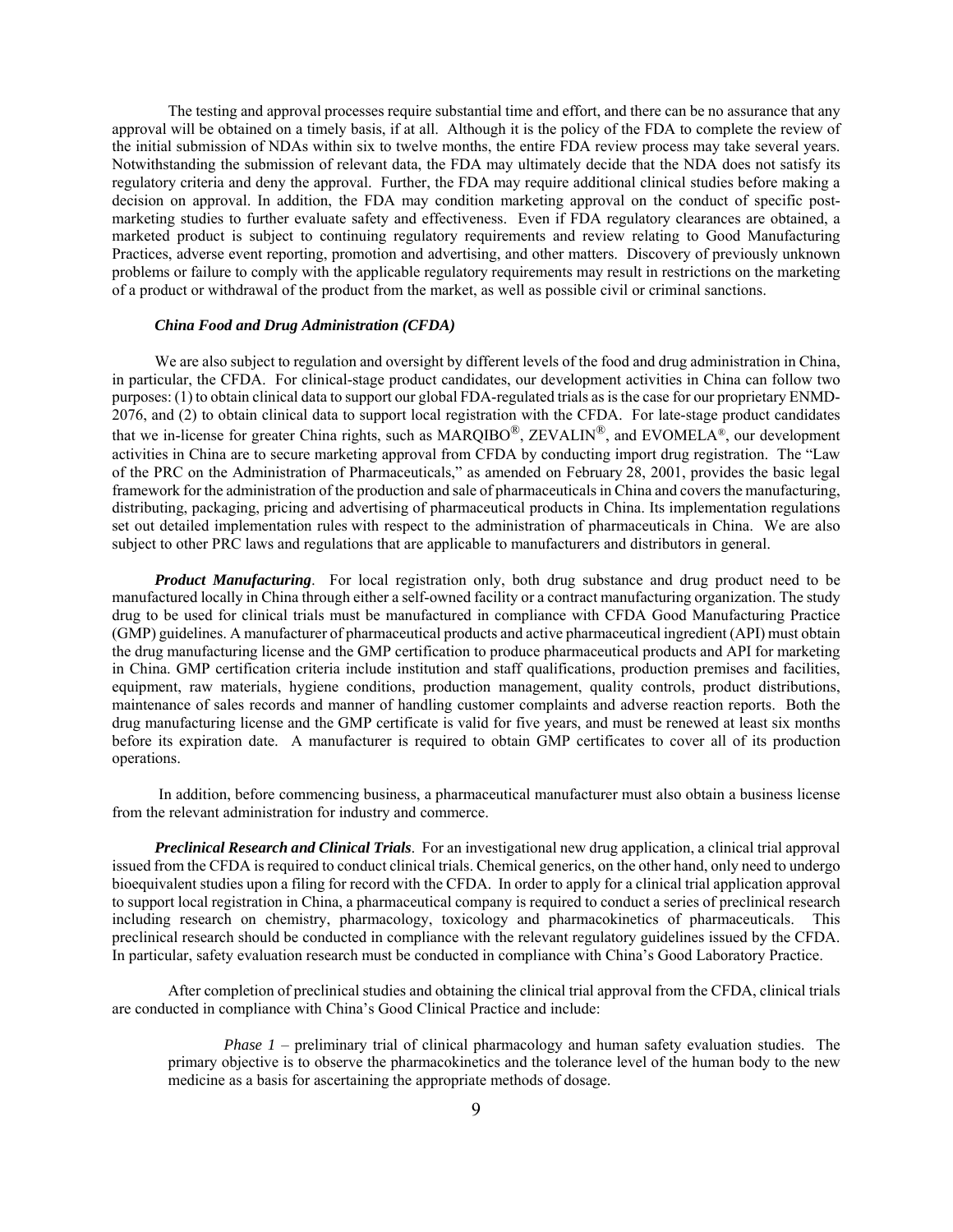*Phase 2 – preliminary exploration on the therapeutic efficacy. The purpose is to assess preliminarily* the efficacy and safety of pharmaceutical products on patients with the target indication of the pharmaceutical products and to provide the basis for the design and dosage tests for Phase 3. The dosing and methodology of research in this phase generally adopts double-blind, random methods with limited sample sizes.

*Phase 3* – confirm the therapeutic efficacy. The objective is to further verify the efficacy and safety of pharmaceutical products on patients within the target indication, to evaluate the benefits and risks and finally to provide sufficient experimentally proven evidence to support the registration application of the pharmaceutical products. In general, the trial should adopt double-blind random methods with sufficient sample sizes.

*Import Drug Registration or Multi Regional Clinical Trials*. CFDA regulations allow foreign drug developers to conduct import drug registration or multi regional clinical trials in China for a new drug as part of a global drug development program. A Multi Regional Clinical Trial Application needs to be filed with the CFDA and approval is required prior to conducting the trials. Before a Multi Regional Clinical Trial Application is filed with the CFDA, regulations require the investigational new product that is the subject of the trial to have at least completed a Phase 1 clinical trial overseas, and the new product must currently be in the process of later stages of development.

In order to apply for a Multi Regional Clinical Trial Application in China, a biopharmaceutical company is required to submit a comprehensive investigation new drug application package filed with foreign regulatory agency, i.e. the FDA, in a format compliant with CFDA guidance.

After obtaining the multi regional clinical trial approval from the CFDA, clinical trials are conducted in compliance with the both FDA/ICH and CFDA Good Clinical Practice guidelines.

*New Drug Registration and Application*. After completion of the 3 phases of clinical trials demonstrating the safety and effectiveness of a pharmaceutical in its targeted indication, a New Drug Registration Application needs to be filled with the CFDA, which includes research data of chemistry, manufacturing and controls, pre-clinical studies and clinical trial report.

Once new drug registration approval is received, the product can be sold nationwide in China.

### **COMPETITION**

Competition in the pharmaceutical, biotechnology and biopharmaceutical industries is intense and based significantly on scientific and technological factors, the availability of patent and other protection for technology and products, the ability and length of time required to obtain governmental approval for testing, manufacturing and marketing and the ability to commercialize products in a timely fashion. Moreover, the biopharmaceutical industry is characterized by rapidly evolving technology that could result in the technological obsolescence of any products that we develop.

We compete with many specialized biopharmaceutical firms, as well as a growing number of large pharmaceutical companies that are applying biotechnology to their operations. It is probable that the number of companies seeking to develop products and therapies for the treatment of unmet needs in oncology will increase. Many biopharmaceutical companies have focused their development efforts in the human therapeutics area, including oncology and inflammation, and many major pharmaceutical companies have developed or acquired internal biotechnology capabilities or made commercial arrangements with other biopharmaceutical companies. These companies, as well as academic institutions, governmental agencies and private research organizations, also compete with us in recruiting and retaining highly qualified scientific personnel and consultants.

The biopharmaceutical industry has undergone, and is expected to continue to undergo, rapid and significant technological change. Consolidation and competition are expected to intensify as technical advances in each field are achieved and become more widely known. In order to compete effectively, we will be required to continually expand our scientific expertise and technology, identify and retain capable personnel and pursue scientifically feasible and commercially viable opportunities.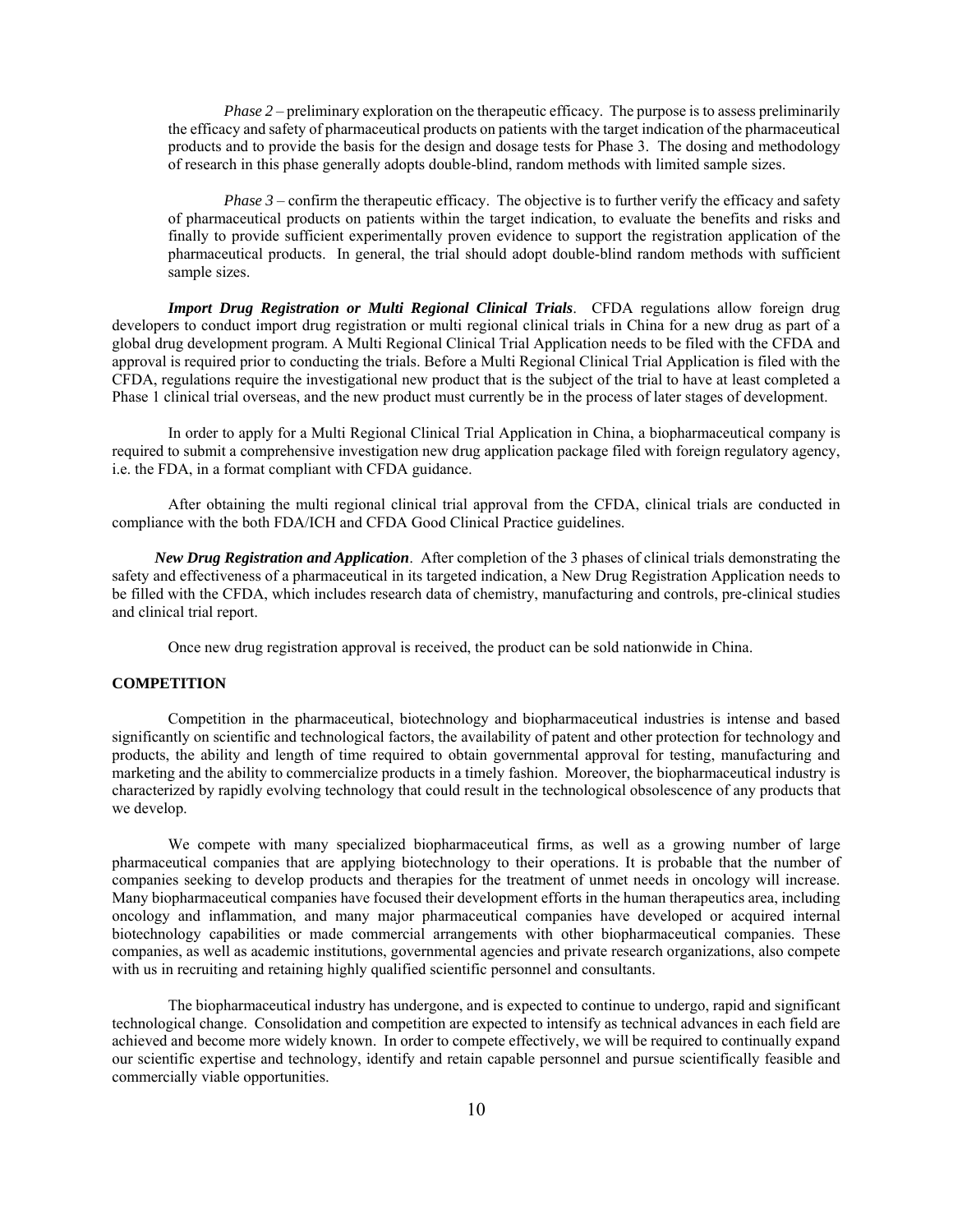Our competition will be determined in part by the potential indications for which our product candidates may be developed and ultimately approved by regulatory authorities. The relative speed with which we develop new products, complete clinical trials, obtain regulatory approvals, and complete the other requirements to get a pharmaceutical product on the market are critical factors in gaining a competitive advantage. We may rely on third parties to commercialize our products, and accordingly, the success of these products will depend in significant part on these third parties' efforts and ability to compete in these markets. The success of any collaboration will depend in part upon our collaborative partners' own competitive, marketing and strategic considerations, including the relative advantages of alternative products being developed and marketed by our collaborative partners and our competitors.

Many of our existing or potential competitors have substantially greater financial, technical and human resources than we do and may be better equipped to develop, manufacture and market products. In addition, many of these competitors have extensive experience in preclinical testing and human clinical trials and in obtaining regulatory approvals. The existence of competitive products, including products or treatments of which we are not aware, or products or treatments that may be developed in the future, may adversely affect the marketability of products that we may develop. Our competitors' drugs may be more effective than any drug we may commercialize and may render our product candidates obsolete or non-competitive before we can recover the expenses of developing our product candidates.

# **EMPLOYEES**

Our work force, based in Rockville, Maryland and Beijing, China, currently consists of 26 full-time employees and 1 part-time employee. Certain of our activities, such as manufacturing and clinical trial operations, are outsourced at the present time. We may hire additional personnel, in addition to utilizing part-time or temporary consultants, on an as-needed basis. None of our employees are represented by a labor union, and we believe our relations with our employees are satisfactory.

### **CORPORATE HEADQUARTERS**

We were incorporated under Delaware law in 1991. The Company was restructured in 2012 and implemented a name change in 2014 to "CASI Pharmaceuticals, Inc." Our principal executive offices are located at 9620 Medical Center Drive, Suite 300, Rockville, Maryland 20850, and our telephone number is (240) 864-2600. We also lease office space in Beijing, China, where our China operations are based, and also lease laboratory space in Beijing, China which serves as our R&D Center.

# **CHINA OPERATIONS**

In August 2012, we established a wholly-owned China-based subsidiary and an office in Beijing, and in 2014, established a R&D Center in Beijing. Our staff in Beijing currently consists of 21 full-time employees. Among its activities, our Beijing office helps to oversee the Company's local preclinical and clinical operation activities, as well as its CFDA regulatory activities. In addition, the Beijing office provides support to our business development activities.

### **AVAILABLE INFORMATION**

 Through our website at *www.casipharmaceuticals.com*, we make available, free of charge, our filings with the SEC, including our annual proxy statements, annual reports on Form 10-K, quarterly reports on Form 10-Q and current reports on Form 8-K, and all amendments thereto, as soon as reasonably practicable after such reports are filed with or furnished to the SEC. Additionally, our board committee charters and code of ethics are available on our website. We intend to post to this website all amendments to the charters and code of ethics. Our filings are also available through the SEC via their website, *http://www.sec.gov*. You may also read and copy any materials we file with the SEC at the SEC's Public Reference Room at 100 F Street, N.E., Washington, D.C. 20549. You may obtain information on the operation of the Public Reference Room by calling the SEC at 1-800-SEC-0330. The information contained on our website is not incorporated by reference in this Annual Report on Form 10-K (this "Annual Report") and should not be considered a part of this report.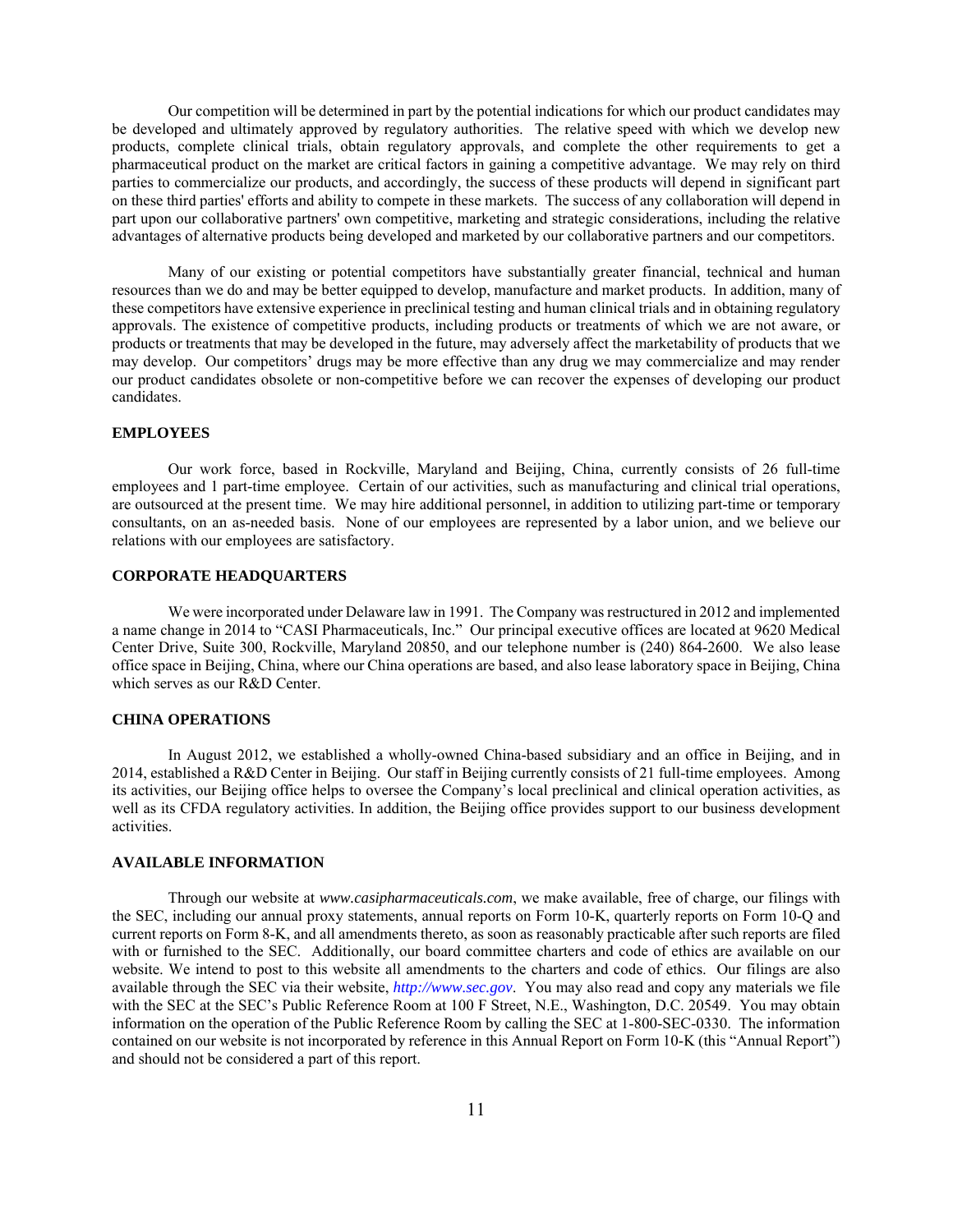### **ITEM 1A. RISK FACTORS.**

### **Risks Relating to our Financial Position and Need for Additional Capital**

### *We Have a History of Losses and Anticipate Future Losses and May Never Become Profitable on a Sustained Basis*

To date, we have been engaged primarily in research and development activities. Although in the past we have received limited revenues on royalties from the sales of pharmaceuticals, license fees and research and development funding from a former collaborator and limited revenues from certain research grants, we have not derived significant revenues from operations.

We have experienced losses in each year since inception. Through December 31, 2016, we had an accumulated deficit of approximately \$441.9 million. We will seek to raise capital to continue our operations and although we have been successfully funded to date through the sales of our equity securities and through limited royalty payments, there is no assurance that our capital-raising efforts will be able to attract the funding needed to sustain our operations. If we are unable to obtain additional funding for operations, we may not be able to continue operations as proposed, requiring us to modify our business plan, curtail various aspects of our operations or cease operations. In any such event, investors may lose a portion or all of their investment.

We expect that our ongoing clinical and corporate activities will result in operating losses for the foreseeable future before we commercialize any products, if ever. In addition, to the extent we rely on others to develop and commercialize our products, our ability to achieve profitability will depend upon the success of these other parties. To support our research and development of certain product candidates, we may seek and rely on cooperative agreements from governmental and other organizations as a source of support. If a cooperative agreement were to be reduced to any substantial extent, it may impair our ability to continue our research and development efforts. Even if we do achieve profitability, we may be unable to sustain or increase it.

# *Our Common Stock Could Be Delisted From The NASDAQ Capital Market, Which Could Affect Our Common Stock's Market Price and Liquidity.*

Our listing on the NASDAQ Capital Market is contingent upon meeting all the continued listing requirements of the NASDAQ Capital Market which include maintaining a minimum bid price of not less than \$1.00 per share and a minimum of \$2.5 million in stockholders' equity. NASDAQ Listing Rule 5810(c)(3)(A) provides that a failure to meet the minimum bid price requirement exists if the deficiency continues for a period of 30 consecutive business days.

On March 15, 2016, we received written notice from NASDAQ that the closing bid price for our common stock had been below \$1.00 per share for the previous 30 consecutive business days, and that we were therefore not in compliance with the requirements for continued inclusion on the NASDAQ Capital Market under NASDAQ Listing Rule 5550(a)(2). By letter dated March 30, 2016, NASDAQ notified the Company that it had regained compliance with the minimum bid price Requirement and that the matter is now closed.

If our common stock is delisted from the NASDAQ Capital Market, our ability to raise capital in the future may be limited. Delisting could also result in less liquidity for our stockholders and a lower stock price.

### *We May Engage in Strategic and Other Corporate Transactions, Which Could Negatively Affect Our Financial Condition and Prospects*

We may consider strategic and other corporate transactions as opportunities present themselves. There are risks associated with such activities. These risks include, among others, incorrectly assessing the quality of a prospective strategic partner, encountering greater than anticipated costs in integration, being unable to profitably deploy assets acquired in the transaction, such as drug candidates, possible dilution to our stockholders, and the loss of key employees due to changes in management. Further, strategic transactions may place additional constraints on our resources by diverting the attention of our management from our business operations. To the extent we issue securities in connection with additional transactions, these transactions and related issuances may have a dilutive effect on earnings per share and our ownership. Our financial condition and prospects after an acquisition depend in part on our ability to successfully integrate the operations of the acquired business or technologies. We may be unable to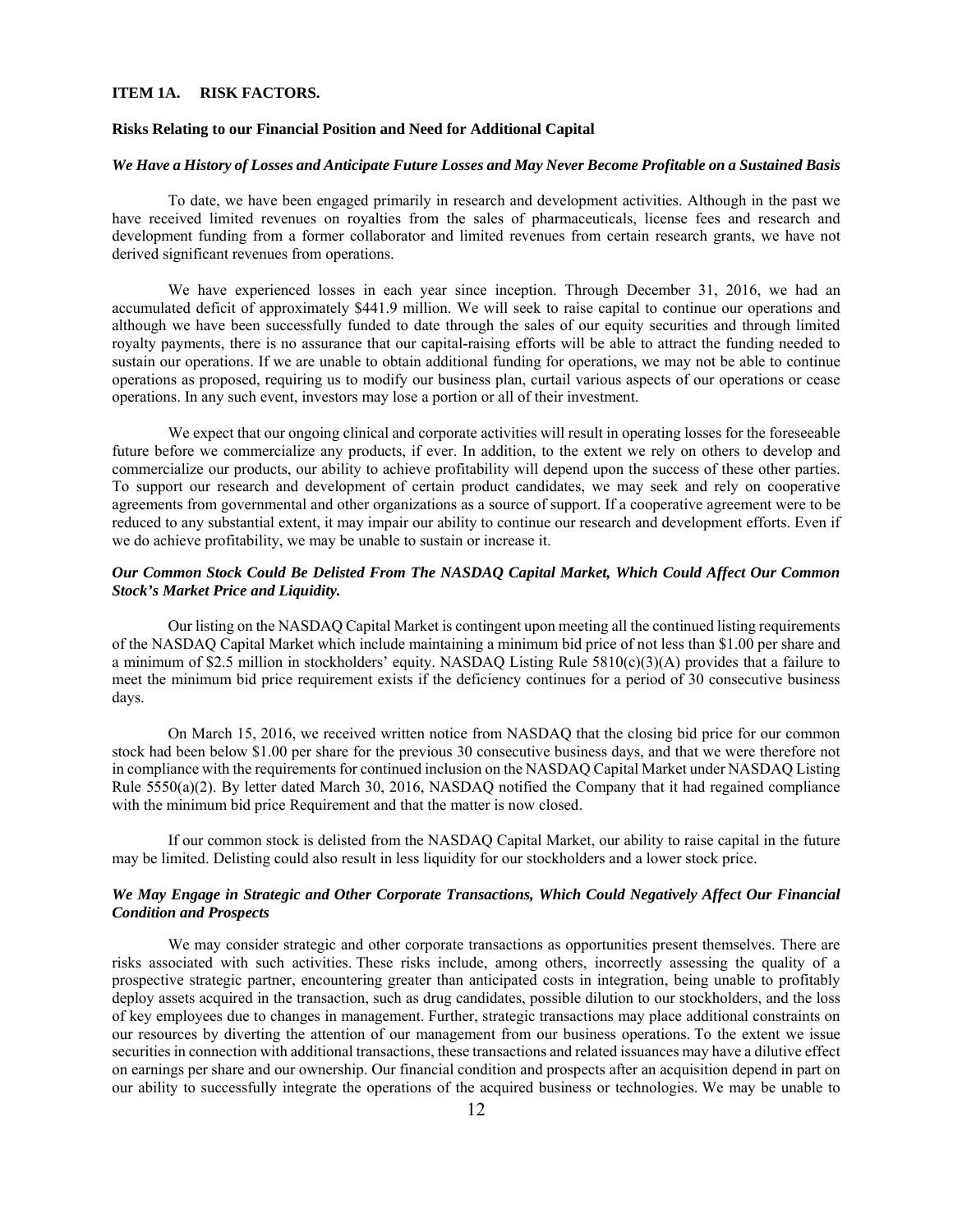integrate operations successfully or to achieve expected cost savings. Any cost savings which are realized may be offset by losses in revenues or other charges to earnings.

# *The Current Capital and Credit Market Conditions May Adversely Affect the Company's Access to Capital, Cost of Capital, and Ability to Execute its Business Plan as Scheduled*

Access to capital markets is critical to our ability to operate. Traditionally, biopharmaceutical companies (such as we) have funded their research and development expenditures through raising capital in the equity markets. Declines and uncertainties in these markets over the past few years have severely restricted raising new capital in amounts sufficient to conduct our ENMD-2076 program and have affected our ability to continue to expand or fund research and development efforts with our other product candidates. We require significant capital for research and development for our product candidates and clinical trials. In recent years, the general economic and capital market conditions in the United States have deteriorated significantly and have adversely affected our access to capital and increased the cost of capital, and there is no certainty that a recovery in the capital and credit markets, enabling us to raise capital in an amount to sufficiently fund our short-term and long-term plans, will occur in 2017. If these economic conditions continue or become worse, our future cost of equity or debt capital and access to the capital markets could be adversely affected. In addition, our inability to access the capital markets on favorable terms because of our low stock price, or upon our delisting from the NASDAQ Capital Market if we fail to satisfy a listing requirement, could affect our ability to execute our business plan as scheduled. Moreover, we rely and intend to rely on third parties, including our clinical research organizations, third party manufacturers, and certain other important vendors and consultants. As a result of the current volatile and unpredictable global economic situation, there may be a disruption or delay in the performance of our third-party contractors and suppliers. If such third parties are unable to adequately satisfy their contractual commitments to us in a timely manner, our business could be adversely affected.

# *We Do Not Have Any Active Revenue Streams and We Are Uncertain Whether Additional Funding Will Be Available For Our Future Capital Needs and Commitments. If We Cannot Raise Additional Funding, or Access the Capital Markets, We May Be Unable to Complete Development of Our Product Candidates*

We will require substantial funds in addition to our existing working capital to develop our product candidates and otherwise to meet our business objectives. We have never generated sufficient revenue during any period since our inception to cover our expenses and have spent, and expect to continue to spend, substantial funds to continue our clinical development programs. Any one of the following factors, among others, could cause us to require additional funds or otherwise cause our cash requirements in the future to increase materially:

- progress of our clinical trials or correlative studies;
- results of clinical trials;
- changes in or terminations of our relationships with strategic partners;
- changes in the focus, direction, or costs of our research and development programs;
- competitive and technological advances;
- establishment of marketing and sales capabilities;
- manufacturing;
- the regulatory approval process; or
- product launch.

At December 31, 2016, we had cash of approximately \$27,100,000. We may continue to seek additional capital through public or private financing or collaborative agreements in 2017 and beyond. Our operations require significant amounts of cash. We may be required to seek additional capital for the future growth and development of our business. We can give no assurance as to the availability of such additional capital or, if available, whether it would be on terms acceptable to us. In addition, we may continue to seek capital through the public or private sale of securities, if market conditions are favorable for doing so. If we are successful in raising additional funds through the issuance of equity securities, stockholders will likely experience substantial dilution. If we are not successful in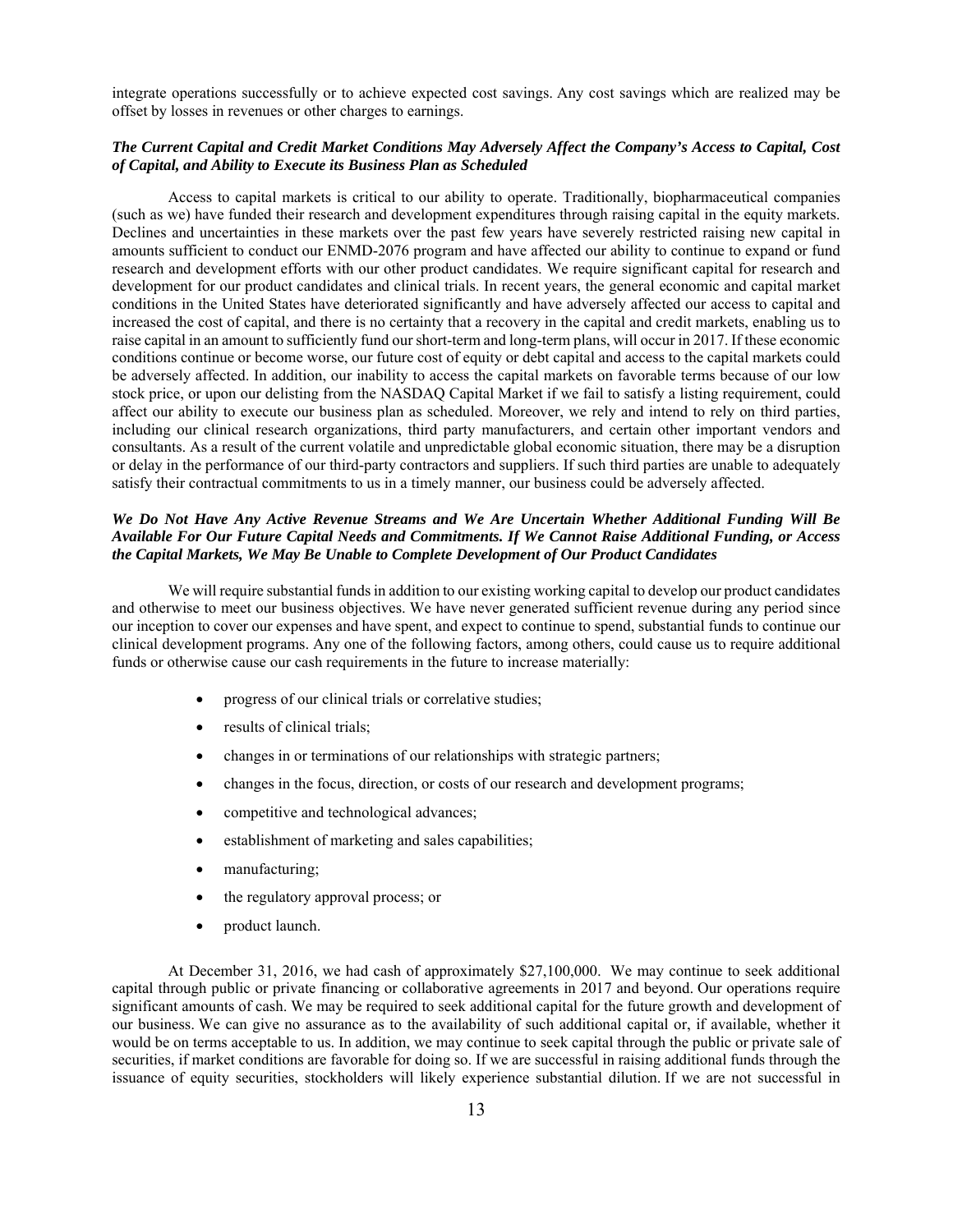obtaining sufficient capital because we are unable to access the capital markets on favorable terms, it could reduce our research and development efforts, curtail significantly our development of ENMD-2076 and materially adversely affect our future growth, results of operations and financial results.

# **Risks Relating to Our Business**

# *We Plan To Conduct Development And Operations In China, Which Exposes Us To Risks Inherent In Doing Business In China*

We expect to continue to conduct clinical development related activities in China in 2017. To be successful in China we will need to: establish clinical trials; attract and retain qualified personnel to operate our China-based subsidiary; and attract and retain research and development employees. We cannot assure you that we will be able to do any of these. Employee turnover in China is high due to the intensely competitive and fluid market for skilled labor. Operations in China are subject to greater political, legal and economic risks than our operations in other countries. In particular, the political, legal and economic climate in China, both nationally and regionally, is fluid and unpredictable. Our ability to operate in China may be adversely affected by changes in Chinese laws and regulations such as those related to, among other things, taxation, import and export tariffs, environmental regulations, land use rights, intellectual property, employee benefits and other matters. In addition, we may not obtain or retain the requisite legal permits to operate in China, and costs or operational limitations may be imposed in connection with obtaining and complying with such permits. Any one of the factors cited above, or a combination of them, could result in unanticipated costs, which could materially and adversely affect our business and planned operations and development in China.

## *We May Not Be Able To Successfully Identify And Acquire New Product Candidates*

Our growth strategy relies on our in-license of new product candidates from third parties. Our pipeline will be dependent upon the availability of suitable acquisition candidates at favorable prices and upon advantageous terms and conditions. Even if such opportunities are present, we may not be able to successfully identify appropriate acquisition candidates. Moreover, other companies, many of which may have substantially greater financial resources are competing with us for the right to acquire such product candidates.

If a product candidate is identified, the third parties with whom we seek to cooperate may not select us as a potential partner or we may not be able to enter into arrangements on commercially reasonable terms or at all. Furthermore, the negotiation and completion of collaborative and license arrangements could cause significant diversion of management's time and resources and potential disruption of our ongoing business**.** 

### *Development of Our Products is Uncertain*

ENMD-2076 is in Phase 2 development and our other product candidates were in the early stage of clinical development and require significant, time-consuming and costly research and development, testing and regulatory clearances. In developing our products, we are subject to risks of failure that are inherent in the development of these product candidates. For example, it is possible that any or all of our proposed products will be ineffective or toxic, or otherwise will fail to receive necessary FDA and CFDA clearances. There is a risk that the proposed products will be uneconomical to manufacture or market or will not achieve market acceptance. There is also a risk that third parties may hold proprietary rights that preclude us from marketing our proposed products or that others will market a superior or equivalent product. Further, our research and development activities might never result in commercially viable products.

A number of companies in the pharmaceutical and biotechnology industries have suffered significant setbacks in advanced clinical trials even after promising results in earlier trials. Since ENMD-2076 is our primary product candidate any significant clinical setback or an unfavorable outcome in our Phase 2 trials for ENMD-2076 may require us to delay, reduce the scope of, or eliminate this program and could have a material adverse effect on our company and the value of our common stock.

Once a clinical trial has begun, it may be delayed, suspended or terminated due to a number of factors, including: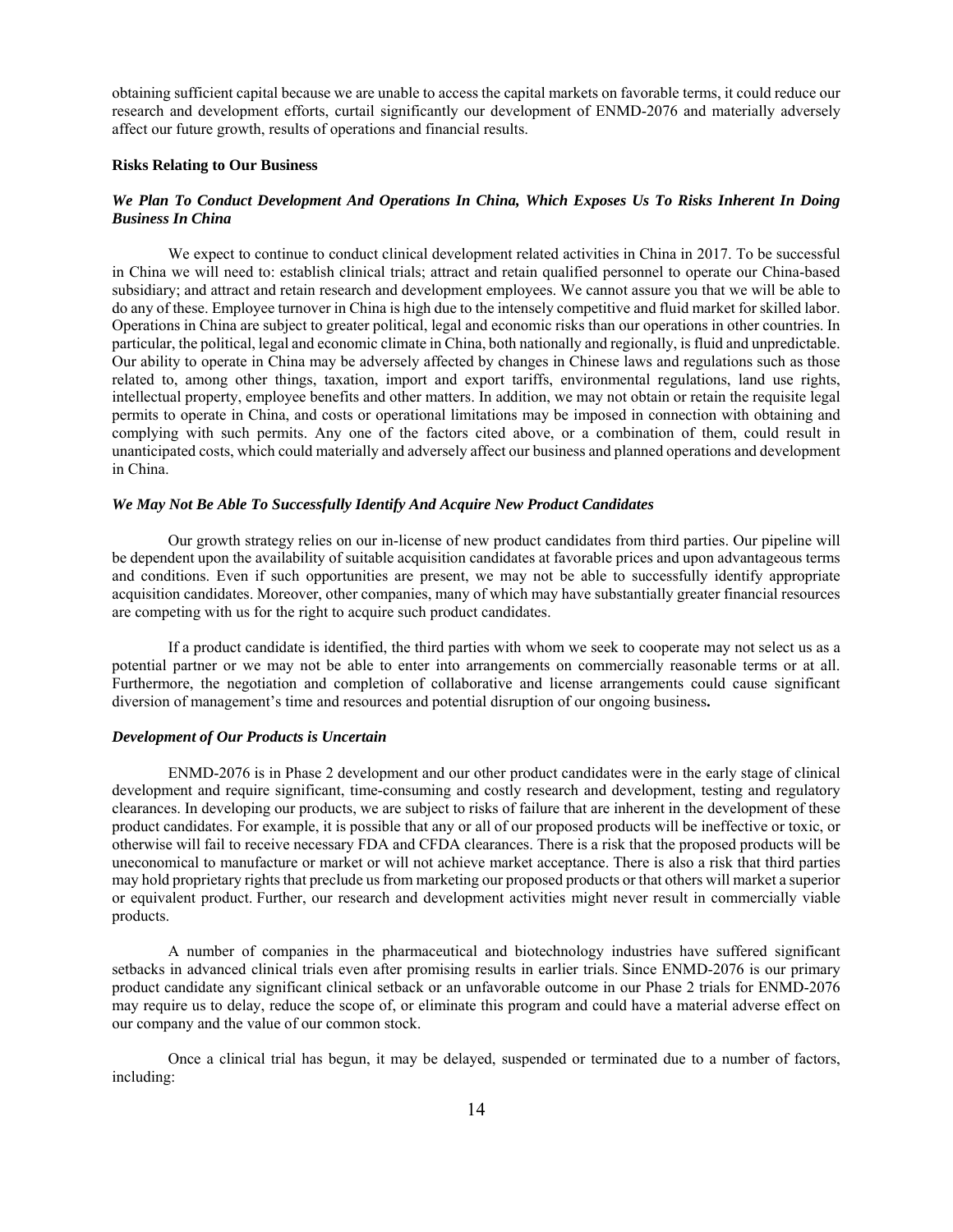- ongoing discussions with regulatory authorities regarding the scope or design of our clinical trials or requests by them for supplemental information with respect to our clinical trial results;
- failure to conduct clinical trials in accordance with regulatory requirements;
- lower than anticipated retention rate of patients in clinical trials;
- serious adverse events or side effects experienced by participants; and
- insufficient supply or deficient quality of product candidates or other materials necessary for the conduct of our clinical trials.

Many of these factors may also ultimately lead to denial of regulatory approval of a product candidate. If we experience delays, suspensions or terminations in a clinical trial, the commercial prospects for the related product candidate will be harmed, and our ability to generate product revenues will be delayed.

Although product candidates may demonstrate promising results in early clinical (human) trials and preclinical (animal) studies, they may not prove to be effective in subsequent clinical trials. For example, testing on animals may occur under different conditions than testing in humans and therefore the results of animal studies may not accurately predict human experience. Likewise, early clinical studies may not be predictive of eventual safety or effectiveness results in larger-scale pivotal clinical trials. Our clinical development primary focus is on ENMD-2076, and as such we do not expect to internally pursue clinical investigation of our other product candidates.

There are many regulatory steps that must be taken before any of these product candidates will be eligible for regulatory approval and subsequent sale, including the completion of preclinical and clinical trials. We do not expect that our product candidates will be commercially available for several years, if ever.

#### *We May Not Be Able to Commercialize Our Drugs or Drug Candidates in China*

We have exclusive licenses to develop and commercialize MARQIBO® (vinCRIStine sulfate LIPOSOME injection), EVOMELA® (melphalan hydrochloride) for injection and ZEVALIN® (ibritumomab tiuxetan) in Greater China. Our success in commercializing these drugs may be inhibited by a number of factors, including:

- our inability to obtain regulatory approvals;
- our inability to recruit, train and retain adequate numbers of effective sales and marketing personnel;
- the inability of sales personnel to obtain access to or educate physicians on the benefits of our products;
- the lack of complementary products to be offered by sales personnel, which may put us at a competitive disadvantage relative to companies with more extensive product lines; and
- unforeseen costs and expenses associated with creating an independent sales and marketing organization.

If we decide to rely on third parties to sell, market and distribute our product candidates, we may not be successful in entering into arrangements with such third parties or may be unable to do so on terms that are favorable to us. In addition, our product revenues and our profitability, if any, may be lower if we rely on third parties for these functions than if we were to market, sell and distribute any products that we develop ourselves. We likely will have little control over such third parties, and any of them may fail to devote the necessary resources and attention to sell and market our products effectively. If we do not establish sales, marketing and distribution capabilities successfully, either on our own or in collaboration with third parties, we will not be successful in commercializing our product candidates, which would adversely affect our business and financial condition.

# *Developments By Competitors May Render Our Products Obsolete*

If competitors were to develop superior drug candidates, our products could be rendered noncompetitive or obsolete, resulting in a material adverse effect to our business. Developments in the biotechnology and pharmaceutical industries are expected to continue at a rapid pace. Success depends upon achieving and maintaining a competitive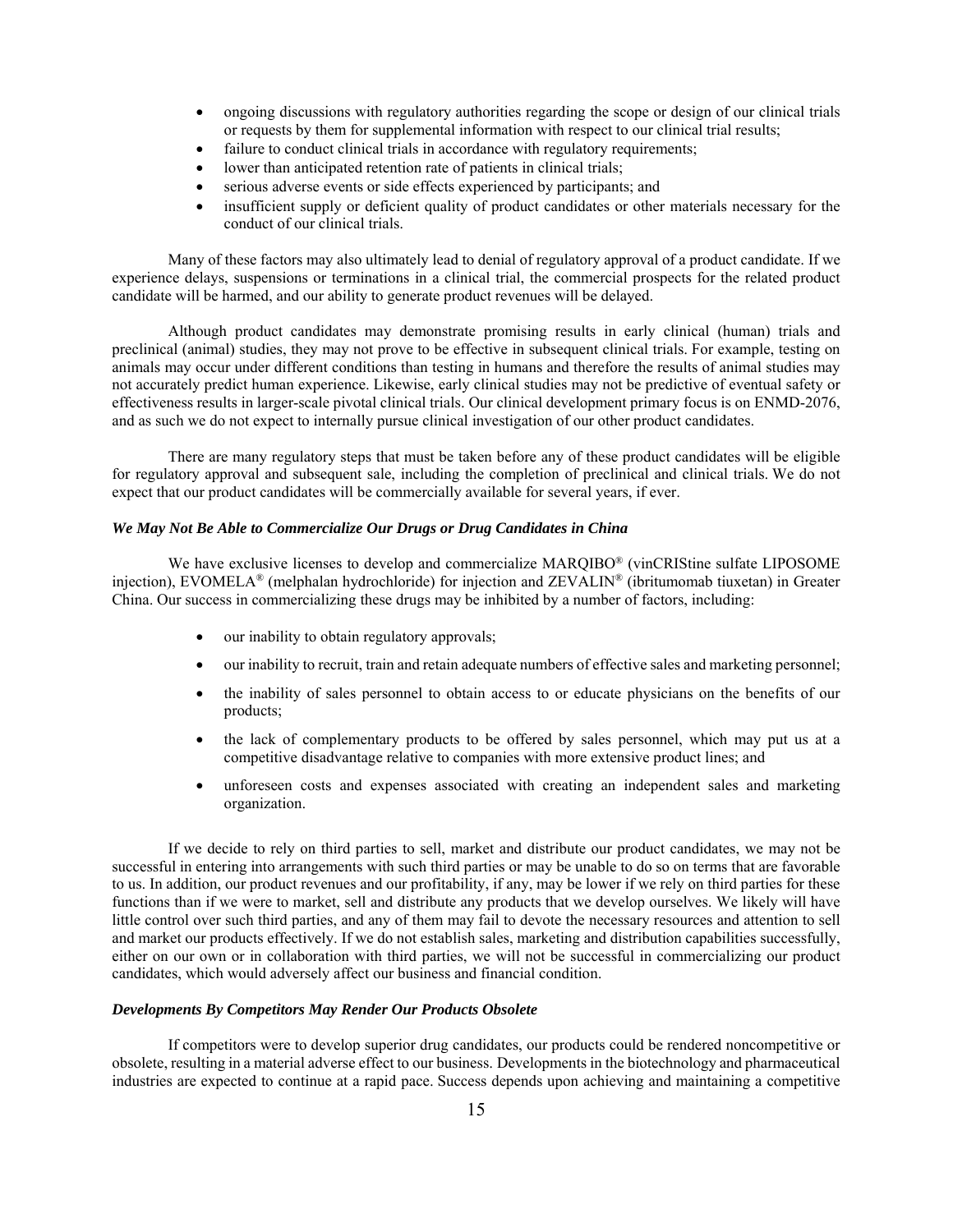position in the development of products and technologies. Competition from other biotechnology and pharmaceutical companies can be intense. Many competitors have substantially greater research and development capabilities, marketing, financial and managerial resources and experience in the industry. Even if a competitor creates a product that is not superior, we may not be able to compete.

# *We Must Show the Safety and Efficacy of Our Product Candidates Through Clinical Trials, the Results of Which are Uncertain*

Before obtaining regulatory approvals for the commercial sale of our products, we must demonstrate, through preclinical studies (animal testing) and clinical trials (human testing), that our proposed products are safe and effective for use in each target indication. Testing of our product candidates will be required, and failure can occur at any stage of testing. Clinical trials may not demonstrate sufficient safety and efficacy to obtain the required regulatory approvals or result in marketable products. The failure to adequately demonstrate the safety and efficacy of a product under development could delay or prevent regulatory approval of the potential product.

Clinical trials for the product candidates we are developing may be delayed by many factors, including that potential patients for testing are limited in number. The failure of any clinical trials to meet applicable regulatory standards could cause such trials to be delayed or terminated, which could further delay the commercialization of any of our product candidates. Newly emerging safety risks observed in animal or human studies also can result in delays of ongoing or proposed clinical trials. Any such delays will increase our product development costs. If such delays are significant, they could negatively affect our financial results and the commercial prospects for our products.

# *The Success of Our Business Depends Upon the Members of Our Senior Management Team, Our Clinical Development Expertise in Both U.S. and China, and Our Ability to Continue to Attract and Retain Qualified Clinical, Technical and Business Personnel*

We are dependent on the principal members of our senior management team and clinical development team for our business success. The loss of any of these people could impede the achievement of our development and business objectives. We do not carry key man life insurance on the lives of any of our key personnel. There is intense competition for human resources, including management, in the scientific fields in which we operate and there can be no assurance that we will be able to attract and retain qualified personnel necessary for the successful development of ENMD-2076 and any new product candidates, and any expansion into areas and activities requiring additional expertise. In addition, there can be no assurance that such personnel or resources will be available when needed. In addition, we rely on a significant number of consultants to assist us in formulating our clinical strategy and other business activities. All of our consultants may have commitments to, or advisory or consulting agreements with, other entities that may limit their availability to us.

# *We May Need New Collaborative Partners to Further Develop and Commercialize Products, and if We Enter Into Such Arrangements, We May Give Up Control Over the Development and Approval Process and Decrease our Potential Revenue*

We plan to develop and commercialize our product candidates both with and without corporate alliances and partners. Nonetheless, we intend to explore opportunities for new corporate alliances and partners to help us develop, commercialize and market our product candidates. We expect to grant to our partners certain rights to commercialize any products developed under these agreements, and we may rely on our partners to conduct research and development efforts and clinical trials on, obtain regulatory approvals for, and manufacture and market any products licensed to them. Each individual partner will seek to control the amount and timing of resources devoted to these activities generally. We anticipate obtaining revenues from our strategic partners under such relationships in the form of research and development payments and payments upon achievement of certain milestones. Since we generally expect to obtain a royalty for sales or a percentage of profits of products licensed to third parties, our revenues may be less than if we retained all commercialization rights and marketed products directly. In addition, there is a risk that our corporate partners will pursue alternative technologies or develop competitive products as a means for developing treatments for the diseases targeted by our programs.

We may not be successful in establishing any collaborative arrangements. Even if we do establish such collaborations, we may not successfully commercialize any products under or derive any revenues from these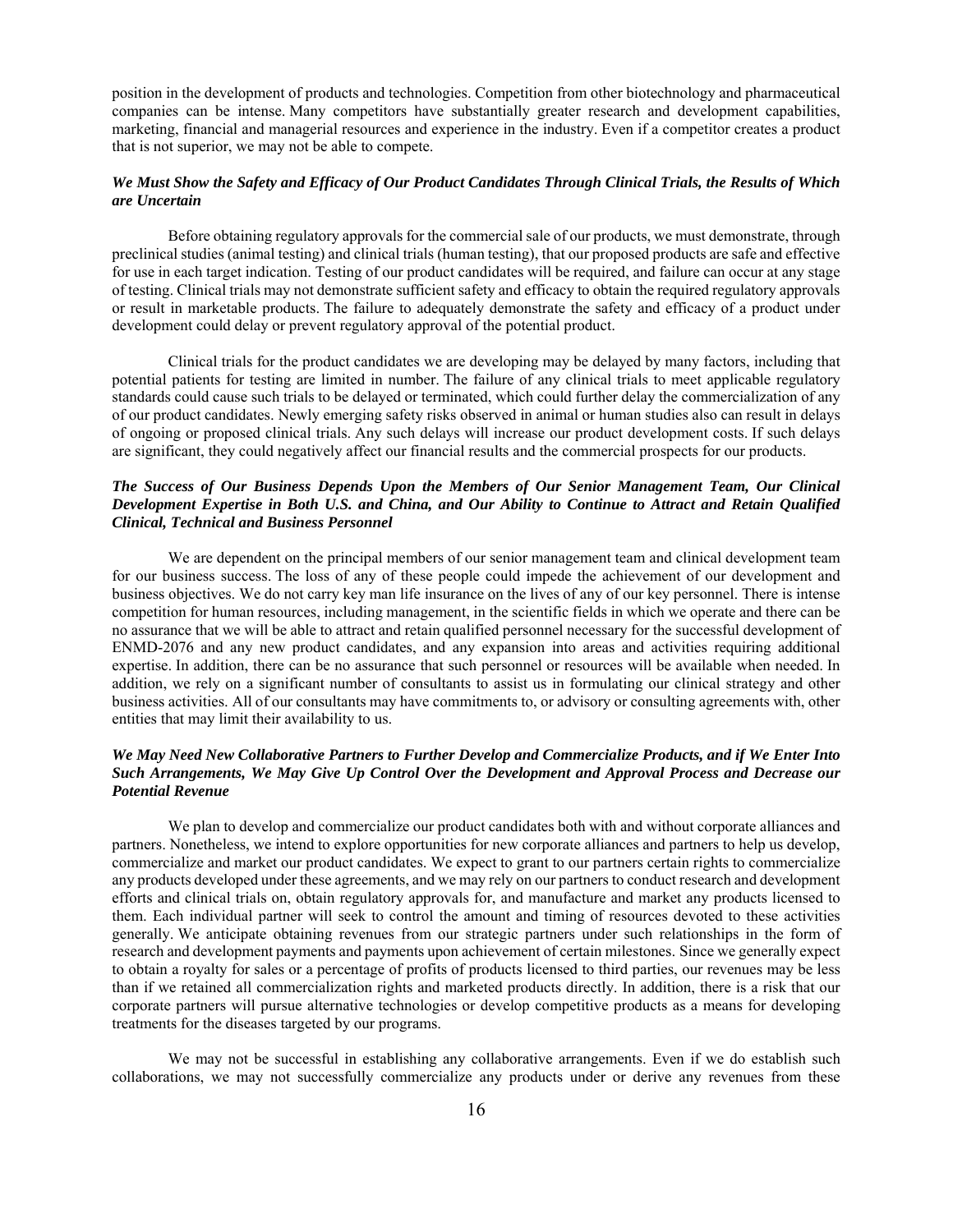arrangements. There is a risk that we will be unable to manage simultaneous collaborations, if any, successfully. With respect to existing and potential future strategic alliances and collaborative arrangements, we will depend on the expertise and dedication of sufficient resources by these outside parties to develop, manufacture, or market products. If a strategic alliance or collaborative partner fails to develop or commercialize a product to which it has rights, we may not recognize any revenues on that particular product.

# *We Depend on Patents and Other Proprietary Rights, Some of Which are Uncertain*

Our success will depend in part on our ability to obtain and maintain patents for ENMD-2076 and our other products, in the United States, China and elsewhere. The patent position of biotechnology and pharmaceutical companies in general is highly uncertain and involves complex legal and factual questions. Risks that relate to patenting our products include the following:

- our failure to obtain additional patents;
- challenge, invalidation, or circumvention of patents already issued to us;
- failure of the rights granted under our patents to provide sufficient protection;
- independent development of similar products by third parties; or
- ability of third parties to design around patents issued to our collaborators or us.

Our potential products may conflict with composition, method, and use of patents that have been or may be granted to competitors, universities or others. As the biotechnology industry expands and more patents are issued, the risk increases that our potential products may give rise to claims that may infringe the patents of others. Such other persons could bring legal actions against us claiming damages and seeking to enjoin clinical testing, manufacturing and marketing of the affected products. Any such litigation could result in substantial cost to us and diversion of effort by our management and technical personnel. If any of these actions are successful, in addition to any potential liability for damages, we could be required to obtain a license in order to continue to manufacture or market the affected products. We may not prevail in any action and any license required under any needed patent might not be made available on acceptable terms, if at all.

We also rely on trade secret protection for our confidential and proprietary information. However, trade secrets are difficult to protect and others may independently develop substantially equivalent proprietary information and techniques and gain access to our trade secrets and disclose our technology. We may be unable to meaningfully protect our rights to unpatented trade secrets. We require our employees to complete confidentiality training that specifically addresses trade secrets. All employees, consultants, and advisors are required to execute a confidentiality agreement when beginning an employment or a consulting relationship with us. The agreements generally provide that all trade secrets and inventions conceived by the individual and all confidential information developed or made known to the individual during the term of the relationship automatically become our exclusive property. Employees and consultants must keep such information confidential and may not disclose such information to third parties except in specified circumstances. However, these agreements may not provide meaningful protection for our proprietary information in the event of unauthorized use or disclosure of such information.

To the extent that consultants, key employees, or other third parties apply technological information independently developed by them or by others to our proposed projects, disputes may arise as to the proprietary rights to such information. Any such disputes may not be resolved in our favor. Certain of our consultants are employed by or have consulting agreements with other companies and any inventions discovered by them generally will not become our property.

### *Our Potential Products Are Subject to Government Regulatory Requirements and an Extensive Approval Process*

Our research, development, preclinical and clinical trials, manufacturing, and marketing of our product candidates are subject to an extensive regulatory approval process by the FDA, the CFDA in China and other regulatory agencies. The process of obtaining FDA, CFDA and other required regulatory approvals for drug and biologic products, including required preclinical and clinical testing, is time consuming and expensive. Even after spending time and money, we may not receive regulatory approvals for clinical testing or for the manufacturing or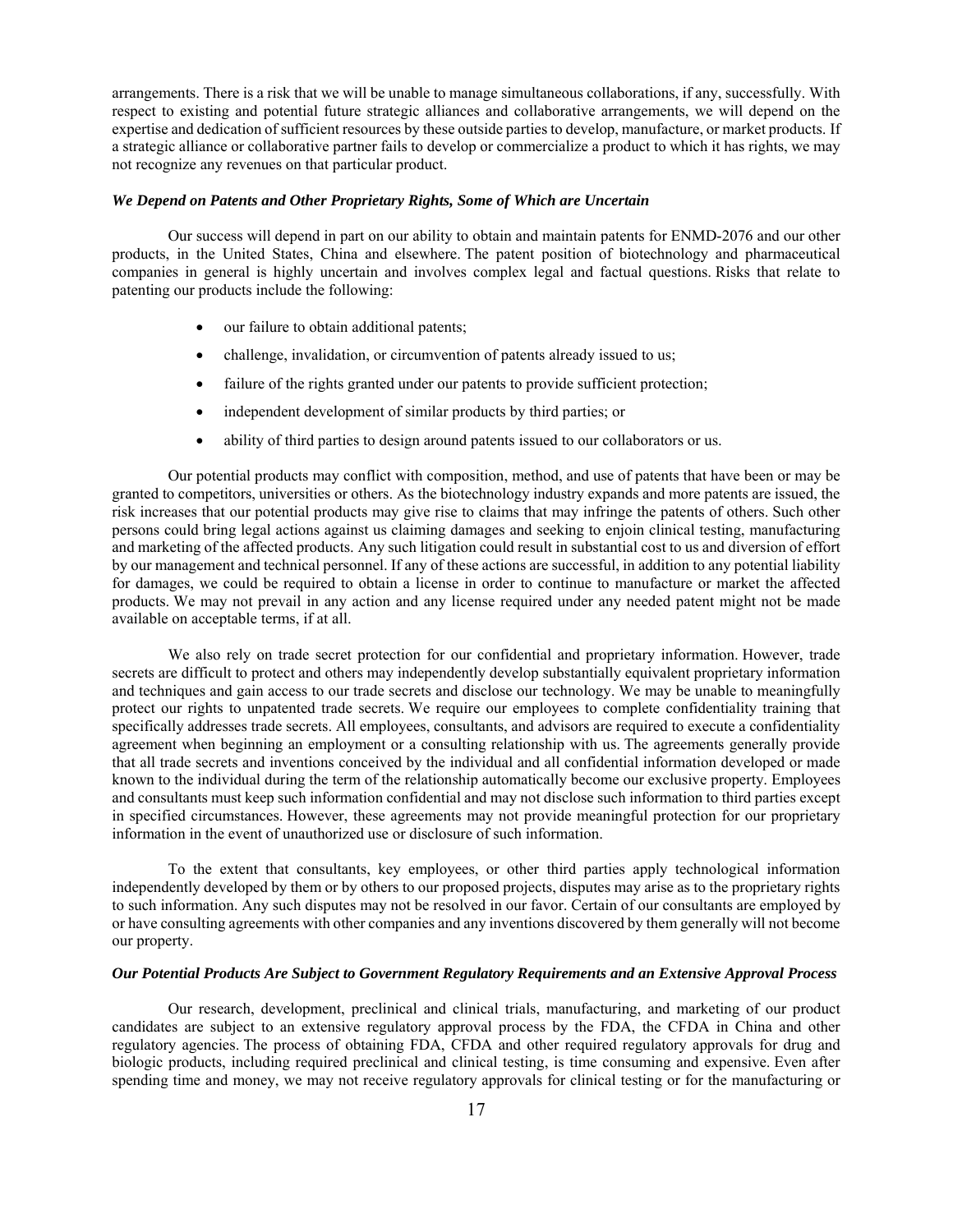marketing of any products. Our collaborators or we may encounter significant delays or costs in the effort to secure necessary approvals or licenses. Even if we obtain regulatory clearance for a product, that product will be subject to continuing review. Later discovery of previously unknown defects or failure to comply with the applicable regulatory requirements may result in restrictions on a product's marketing or withdrawal of the product from the market, as well as possible civil or criminal penalties.

### *Potential Products May Subject Us to Product Liability for Which Insurance May Not Be Available*

The use of our potential products in clinical trials and the marketing of any pharmaceutical products may expose us to product liability claims. We have obtained a level of liability insurance coverage that we believe is adequate in scope and coverage for our current stage of development. However, our present insurance coverage may not be adequate to protect us from liabilities we might incur. In addition, our existing coverage will not be adequate as we further develop products and, in the future, adequate insurance coverage and indemnification by collaborative partners may not be available in sufficient amounts or at a reasonable cost. If a product liability claim or series of claims are brought against us for uninsured liabilities, or in excess of our insurance coverage, the payment of such liabilities could have a negative effect on our business and financial condition.

### **Risks Relating to Our Reliance on Third Parties**

# *The Independent Clinical Investigators and Contract Research Organizations That We Rely Upon to Assist in the Conduct of Our Clinical Trials May Not Be Diligent, Careful or Timely, and May Make Mistakes, in the Conduct of Our Trials*

We depend on independent clinical investigators and contract research organizations, or CROs, to assist in the conduct of our clinical trials under their agreements with us. The investigators are not our employees, and we cannot control the amount or timing of resources that they devote to our programs. If independent investigators fail to devote sufficient time and resources to our drug development programs, or if their performance is substandard, it could delay the approval of our FDA applications and our introduction of new drugs. The CROs we contract with to assist with the execution of our clinical trials play a significant role in the conduct of the trials and the subsequent collection and analysis of data. Failure of the CROs to meet their obligations could adversely affect clinical development of our products.

# *We Have No Current Manufacturing or Marketing Capacity and Rely on Only One Supplier For Some of Our Products*

We do not expect to manufacture or market products in the near term, but we may try to do so in certain cases. We do not currently have the capacity to manufacture or market products and we have limited experience in these activities. The manufacturing processes for all of the small molecules we are developing have not yet been tested at commercial levels, and it may not be possible to manufacture these materials in a cost-effective manner. If we elect to perform these functions, we will be required to either develop these capacities, or contract with others to perform some or all of these tasks. We may be dependent to a significant extent on corporate partners, licensees, or other entities for manufacturing and marketing of products. If we engage directly in manufacturing or marketing, we will require substantial additional funds and personnel and will be required to comply with extensive regulations. We may be unable to develop or contract for these capacities when required to do so in connection with our business.

We depend on our third-party manufacturers to perform their obligations effectively and on a timely basis. These third parties may not meet their obligations and any such non-performance may delay clinical development or submission of products for regulatory approval, or otherwise impair our competitive position. Any significant problem experienced by one of our suppliers could result in a delay or interruption in the supply of materials to us until such supplier resolves the problem or an alternative source of supply is located. Any delay or interruption would likely lead to a delay or interruption of manufacturing operations, which could negatively affect our operations. Although we have identified alternative suppliers for our product candidates, we have not entered into contractual or other arrangements with them. If we needed to use an alternate supplier for any product, we would experience delays while we negotiated an agreement with them for the manufacture of such product. In addition, we may be unable to negotiate manufacturing terms with a new supplier as favorable as the terms we have with our current suppliers.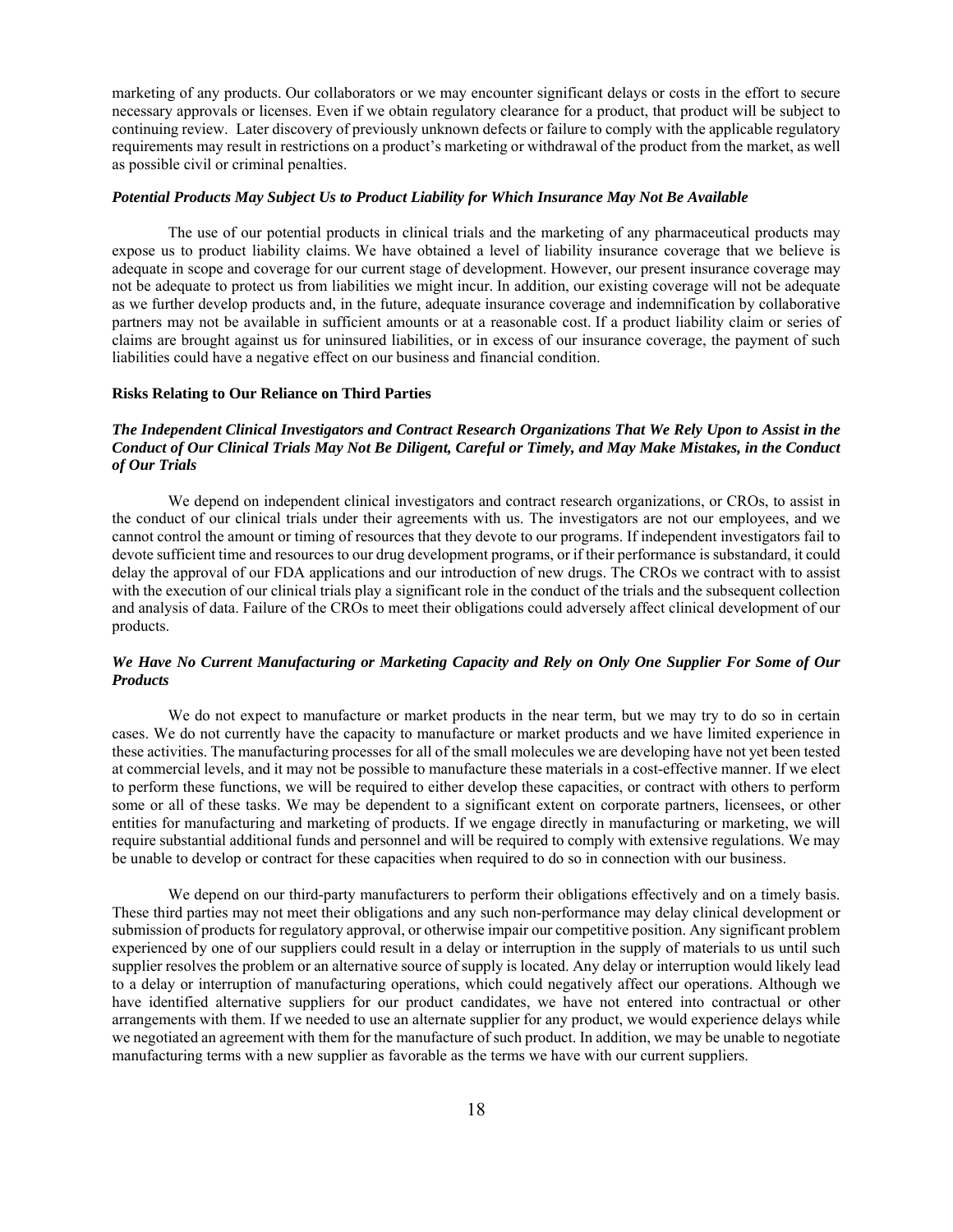Problems with any manufacturing processes could result in product defects, which could require us to delay shipment of products or recall products previously shipped. In addition, any prolonged interruption in the operations of the manufacturing facilities of one of our sole-source suppliers could result in the cancellation of shipments. A number of factors could cause interruptions, including equipment malfunctions or failures, or damage to a facility due to natural disasters or otherwise. Because our manufacturing processes are or are expected to be highly complex and subject to a lengthy regulatory approval process, alternative qualified production capacity may not be available on a timely basis or at all. Difficulties or delays in our manufacturing could increase our costs and damage our reputation.

The manufacture of pharmaceutical products can be an expensive, time consuming, and complex process. Manufacturers often encounter difficulties in scaling-up production of new products, including quality control and assurance and shortages of personnel. Delays in formulation and scale-up to commercial quantities could result in additional expense and delays in our clinical trials, regulatory submissions, and commercialization.

# *Failure of Manufacturing Facilities Producing Our Product Candidates to Maintain Regulatory Approval Could Delay or Otherwise Hinder Our Ability to Market Our Product Candidates*

Any manufacturer of our product candidates will be subject to applicable Good Manufacturing Practices (GMP) prescribed by the FDA or other rules and regulations prescribed by the CFDA and other foreign regulatory authorities. We and any of our collaborators may be unable to enter into or maintain relationships either domestically or abroad with manufacturers whose facilities and procedures comply or will continue to comply with GMP and who are able to produce our small molecules in accordance with applicable regulatory standards. Failure by a manufacturer of our products to comply with GMP could result in significant time delays or our inability to obtain marketing approval or, should we have market approval, for such approval to continue. Changes in our manufacturers could require new product testing and facility compliance inspections. In the United States, failure to comply with GMP or other applicable legal requirements can lead to federal seizure of violated products, injunctive actions brought by the federal government, inability to export product, and potential criminal and civil liability on the part of a company and its officers and employees.

#### **Risks Relating to Our Common Stock**

# *The Market Price of Our Common Stock May Be Highly Volatile or May Decline Regardless of Our Operating Performance*

Our common stock price has fluctuated from year-to-year and quarter-to-quarter and will likely continue to be volatile. During 2016, our stock price has ranged from \$0.68 to \$1.72. We expect that the trading price of our common stock is likely to be highly volatile in response to factors that are beyond our control. The valuations of many biotechnology companies without consistent product revenues and earnings are extraordinarily high based on conventional valuation standards, such as price to earnings and price to sales ratios. These trading prices and valuations may not be sustained. In the future, our operating results in a particular period may not meet the expectations of any securities analysts whose attention we may attract, or those of our investors, which may result in a decline in the market price of our common stock. Any negative change in the public's perception of the prospects of biotechnology companies could depress our stock price regardless of our results of operations. These factors may materially and adversely affect the market price of our common stock.

# *Our Largest Holders Of Common Stock May Have Different Interests Than Our Other Stockholders*

A small number of our stockholders hold a significant amount of our outstanding common stock. These stockholders may have interests that are different from the interests of our other stockholders. We cannot assure that our largest stockholders will not seek to influence our business in a manner that is contrary to our goals or strategies or the interests of our other stockholders. In addition, the significant concentration of ownership in our common stock may adversely affect the trading price for our common stock because investors often perceive disadvantages in owning stock in companies with significant stockholders. Our largest stockholders, if they acted together, could significantly influence all matters requiring approval by our stockholders, including the election of directors and the approval of mergers or other business combination transactions. Our largest stockholders together may be able to determine all matters requiring stockholder approval.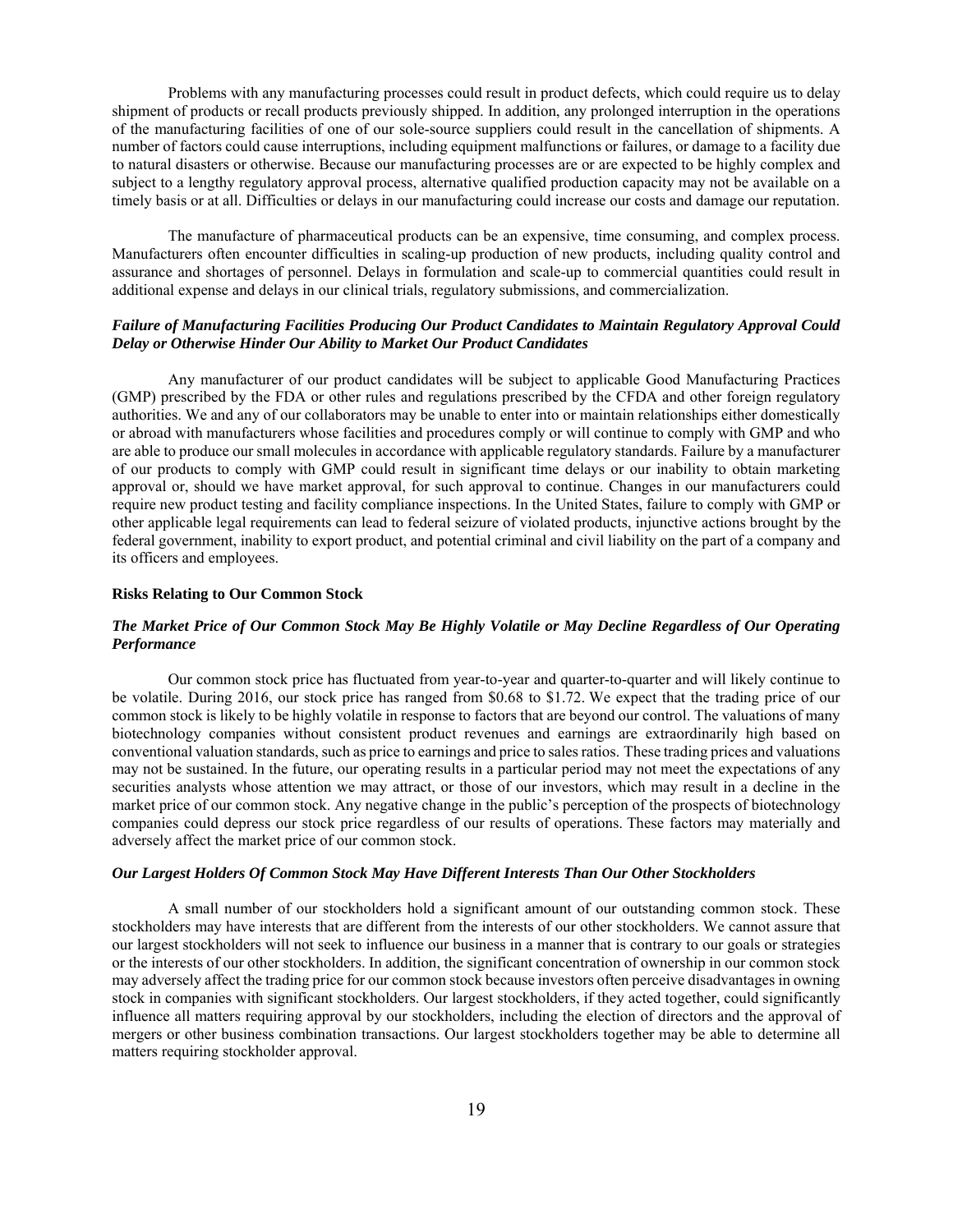# *Subsequent Resales Of Shares Of Our Common Stock In The Public Market May Cause The Market Price Of Our Common Stock To Fall*

The market value of our common stock could decline as a result of sales by investors from time to time, or perceptions that such sales may occur, of a substantial amount of the shares of common stock held by them.

### *Issuances of Additional Shares of Our Common Stock May Cause Substantial Dilution of Existing Stockholders*

Spectrum has a contingent right to purchase shares of our common stock at par value (\$0.01 per share) in order to maintain its post-investment equity ownership percentage as of September 17, 2014, which was 16.66%, if we issue securities (subject to a limited exception for certain equity compensation grants) in the future. This right expires upon the earliest of (1) the date on which we have raised, in the aggregate, \$50 million in net proceeds through capital raising activities or (2) September 17, 2019 (subject to extension for certain outstanding derivative securities). In 2016, Spectrum exercised its contingent right and purchased 4,623,197 shares of our common stock. The future exercise of additional contingent purchase rights will subject our existing stockholders to immediate dilution of their ownership interests. We may also issue additional shares of common stock or other securities that are convertible into or exercisable for common stock in connection with future acquisitions, future sales of our securities for capital raising purposes, future strategic relationships, or for other business purposes. The future issuance of any additional shares of our common stock may create downward pressure on the trading price of our common stock. There can be no assurance that we will not be required to issue additional shares, warrants or other convertible securities in the future in conjunction with any capital raising efforts, including at a price (or exercise prices) below the price at which shares of our common stock are then traded.

## **ITEM 1B. UNRESOLVED STAFF COMMENTS.**

 We are a smaller reporting company as defined by Rule 12b-2 of the Securities Exchange Act of 1934 and are not required to provide the information under this item.

# **ITEM 2. PROPERTIES.**

As of December 31, 2016, we leased approximately 4,200 square feet of office space in Rockville, Maryland where our headquarters are located. In addition, as of December 31, 2016, we leased approximately 4,100 square feet of office space in Beijing, China where our China operations are based and approximately 2,000 square feet of laboratory space in Beijing, China. In January 2017, we entered into a lease for additional laboratory space of approximately 11,000 square feet in Beijing, China. We believe that our current facilities are adequate to meet our needs for the foreseeable future. We do not own any real property.

### **ITEM 3. LEGAL PROCEEDINGS.**

CASI is subject in the normal course of business to various legal proceedings in which claims for monetary or other damages may be asserted. Management does not believe such legal proceedings, unless otherwise disclosed herein, are material.

## **ITEM 4. MINE SAFETY DISCLOSURES.**

Not applicable.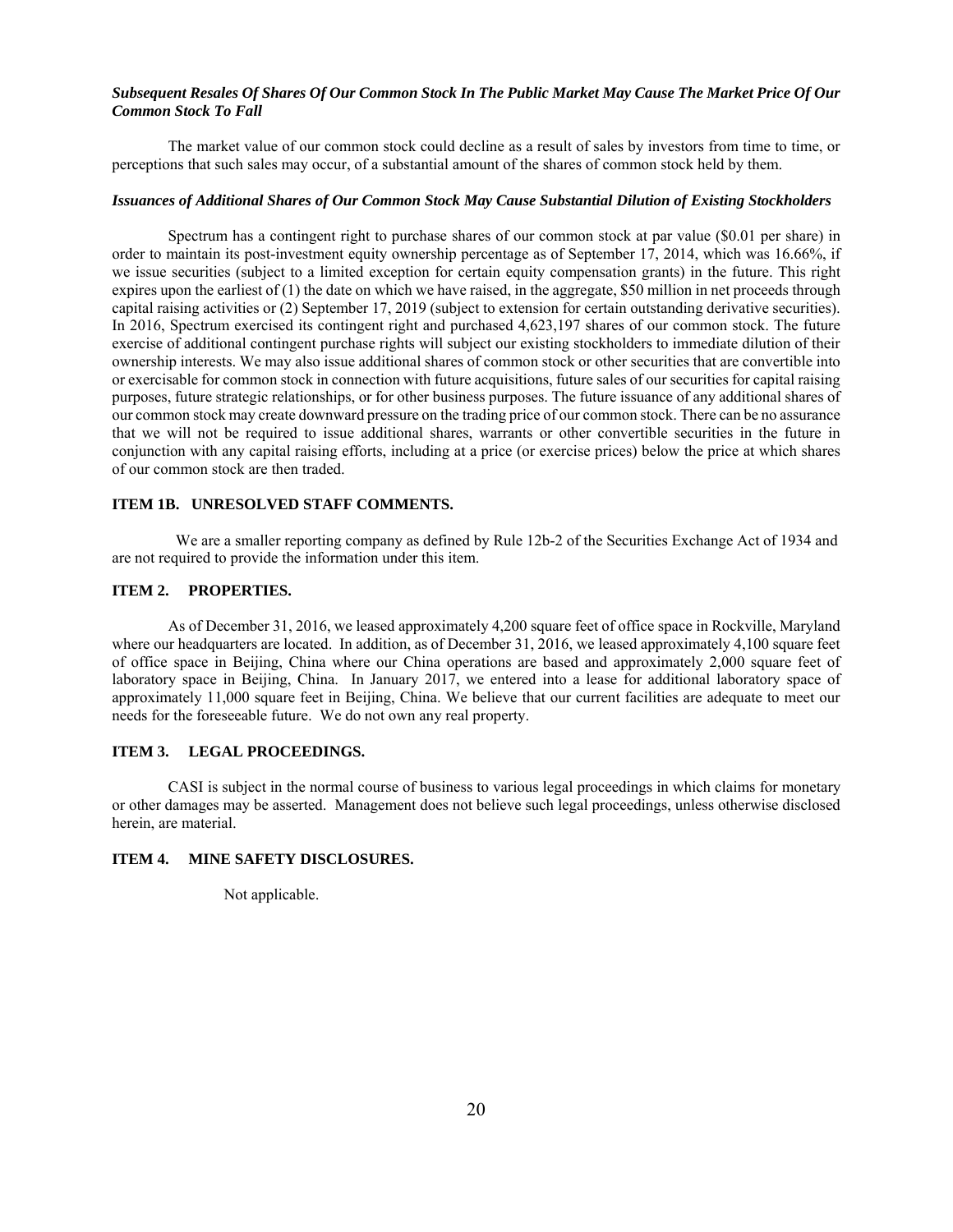### **PART II**

# **ITEM 5. MARKET FOR REGISTRANT'S COMMON EQUITY RELATED STOCKHOLDER MATTERS AND ISSUER PURCHASES OF EQUITY SECURITIES.**

 $\alpha$  Prices Prices

#### **Market for Common Equity**

The following table sets forth the high and low closing price for our common stock by quarter, as reported by the NASDAQ Capital Market, for the periods indicated:

| Closing Prices |   |          |   |       |
|----------------|---|----------|---|-------|
|                |   | HIGH LOW |   |       |
| 2015:          |   |          |   |       |
|                | S | 1.71     | S | 1.22  |
|                |   | 1.92     |   | 1.34  |
|                |   | 1.82     |   | 0.91  |
|                |   | 1.46     |   | 0.96  |
| 2016:          |   |          |   |       |
|                | S | 145      | S | 0.68  |
|                |   | 1.50     |   | 1.05  |
|                |   | 122      |   | 0.84  |
|                |   | 1.72     |   | 1 1 1 |
|                |   |          |   |       |

On March 17, 2017, the closing price of our common stock, as reported by The NASDAQ Capital Market, was \$1.50 per share. As of March 17, 2017 there were approximately 334 holders of record of our common stock.

## **Dividend Policy**

Since our initial public offering in 1996, we have not paid cash dividends on our common stock. We currently anticipate that any earnings will be retained for the continued development of our business and we do not anticipate paying any cash dividends on our common stock in the foreseeable future.

### **ITEM 6. SELECTED FINANCIAL DATA.**

We are a smaller reporting company as defined by Rule 12b-2 of the Securities Exchange Act of 1934 and are not required to provide the information under this item.

# **ITEM 7. MANAGEMENT'S DISCUSSION AND ANALYSIS OF FINANCIAL CONDITION AND RESULTS OF OPERATIONS.**

The following discussion should be read in conjunction with the Consolidated Financial Statements and Notes thereto appearing elsewhere in this report. See also "Risk Factors" in Item 1A of this Annual Report.

### **OVERVIEW**

We are a U.S. based, late-stage biopharmaceutical company focused on the acquisition, development and commercialization of innovative therapeutics addressing cancer and other unmet medical needs for the global market, with a focus on commercialization in China. We intend to execute our plan to become a leading fully-integrated pharmaceutical company with a substantial commercial business in China. We are headquartered in Rockville, Maryland with established China operations that are growing as we continue to further in-license products for our pipeline.

Our pipeline features (1) our lead proprietary drug candidate, ENMD-2076, in multiple Phase 2 clinical trials, (2) MARQIBO®, ZEVALIN® and EVOMELA®, all FDA approved drugs in-licensed from Spectrum for China regional rights, and currently in various stages in the regulatory process for market approval in China, and (3) proprietary early-stage candidates in preclinical development. We believe our pipeline reflects a risk-balanced approach between products in various stages of development, and between products that we develop ourselves and those that we develop with our partners for the China regional market. We intend to continue building a significant product pipeline of innovative drug candidates that we will commercialize alone in China and with partners for the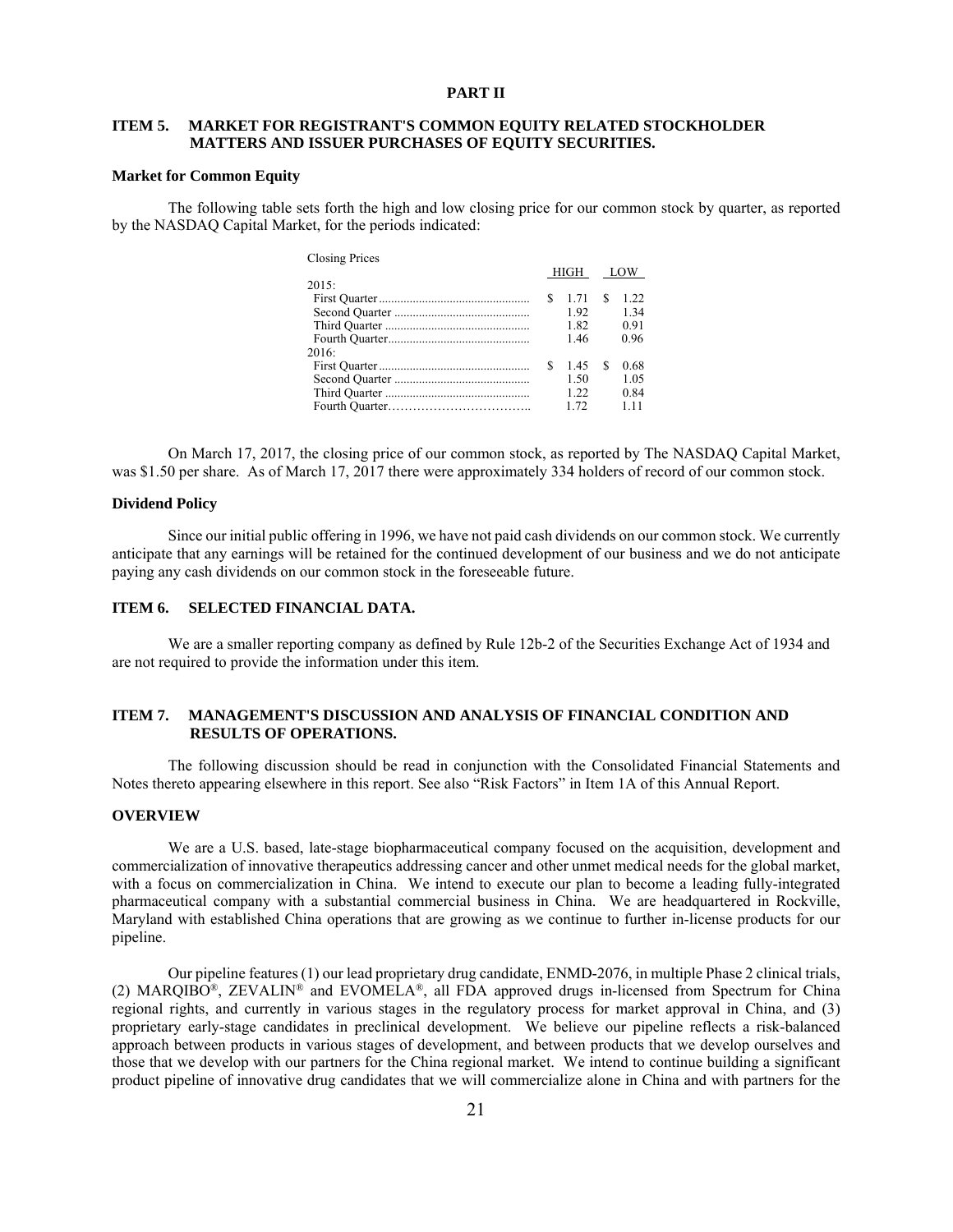rest of the world. For ENMD-2076, our current development is focused on niche and orphan indications. For inlicensed products, the Company uses a market-oriented approach to identify pharmaceutical candidates that it believes have the potential for gaining widespread market acceptance, either globally or in China, and for which development can be accelerated under the Company's drug development strategy.

Our primary research and development focus is on oncology therapeutics. Our strategy is to develop innovative drugs that are potential first-in-class or market-leading compounds for treatment of cancer. The implementation of our plans will include leveraging our resources in both the United States and China. In order to capitalize on the drug development and capital resources available in China, the Company is doing business in China through its wholly-owned China-based subsidiary that will execute the China portion of the Company's drug development strategy, including conducting clinical trials in China, pursuing local funding opportunities and strategic collaborations, and implementing the Company's plan to build a leading commercial business in China.

Since inception, the Company has incurred significant losses from operations and has incurred an accumulated deficit of \$441.9 million. The Company restructured its business in 2012 in connection with an investment led by one of the Company's largest stockholders, followed by implementation of a name change to reflect its core mission and business strategy. The Company expects to continue to incur operating losses for the foreseeable future due to, among other factors, its continuing clinical activities. In September 2015, the Company entered into stock purchase agreements for a \$25.1 million strategic financing, the closing of which was subject to certain regulatory and customary conditions. In January 2016, the Company completed the first closing and received approximately \$10.3 million ("First Closing"). In June 2016, the Company completed the second closing and received approximately \$6.0 million ("Second Closing"). In July 2016, the Company completed the third closing and received \$1.0 million ("Third Closing"). In October 2016, the Company completed the final closing and received \$7.8 million ("Final Closing"), together these closings are referred to as the Closings. On October 24, 2016, the Company entered into and closed on a stock purchase agreement in a private placement with an accredited investor and received \$3.0 million ("October Offering"). Net proceeds of the Closings and the October Offering will be used to further fund the Company's operations, accelerate its clinical and regulatory activities, expand its product pipeline, and support its marketing and commercial planning activities.

As a result of the Closings and the October Offering, the Company believes that it has sufficient resources to fund its operations through at least March 31, 2018. We intend to continue to exercise tight controls over operating expenditures. In developing drug candidates, we intend to use and leverage resources available to us in both the United States and China. We intend to pursue additional financing opportunities as well as opportunities to raise capital through forms of non- or less- dilutive arrangements, such as partnerships and collaborations with organizations that have capabilities and/or products that are complementary to our capabilities and products in order to continue the development of our product candidates that we intend to pursue to commercialization. However, there can be no assurance that adequate additional financing under such arrangements will be available to us on terms that we deem acceptable, if at all.

Additional funds raised by issuing equity securities may result in dilution to existing stockholders.

# **CRITICAL ACCOUNTING POLICIES AND THE USE OF ESTIMATES**

The preparation of our financial statements in conformity with accounting principles generally accepted in the United States requires management to make estimates and assumptions that affect the amounts reported in our consolidated financial statements and accompanying notes. Actual results could differ materially from those estimates. Our critical accounting policies, including the items in our financial statements requiring significant estimates and judgments, are as follows:

- *Revenue Recognition* We recognize revenue in accordance with the provisions of authoritative guidance issued, whereby revenue is not recognized until it is realized or realizable and earned. Revenue is recognized when all of the following criteria are met: persuasive evidence of an arrangement exists, delivery has occurred or services have been rendered, the price to the buyer is fixed and determinable and collectibility is reasonably assured.
- *Research and Development* Research and development expenses consist primarily of compensation and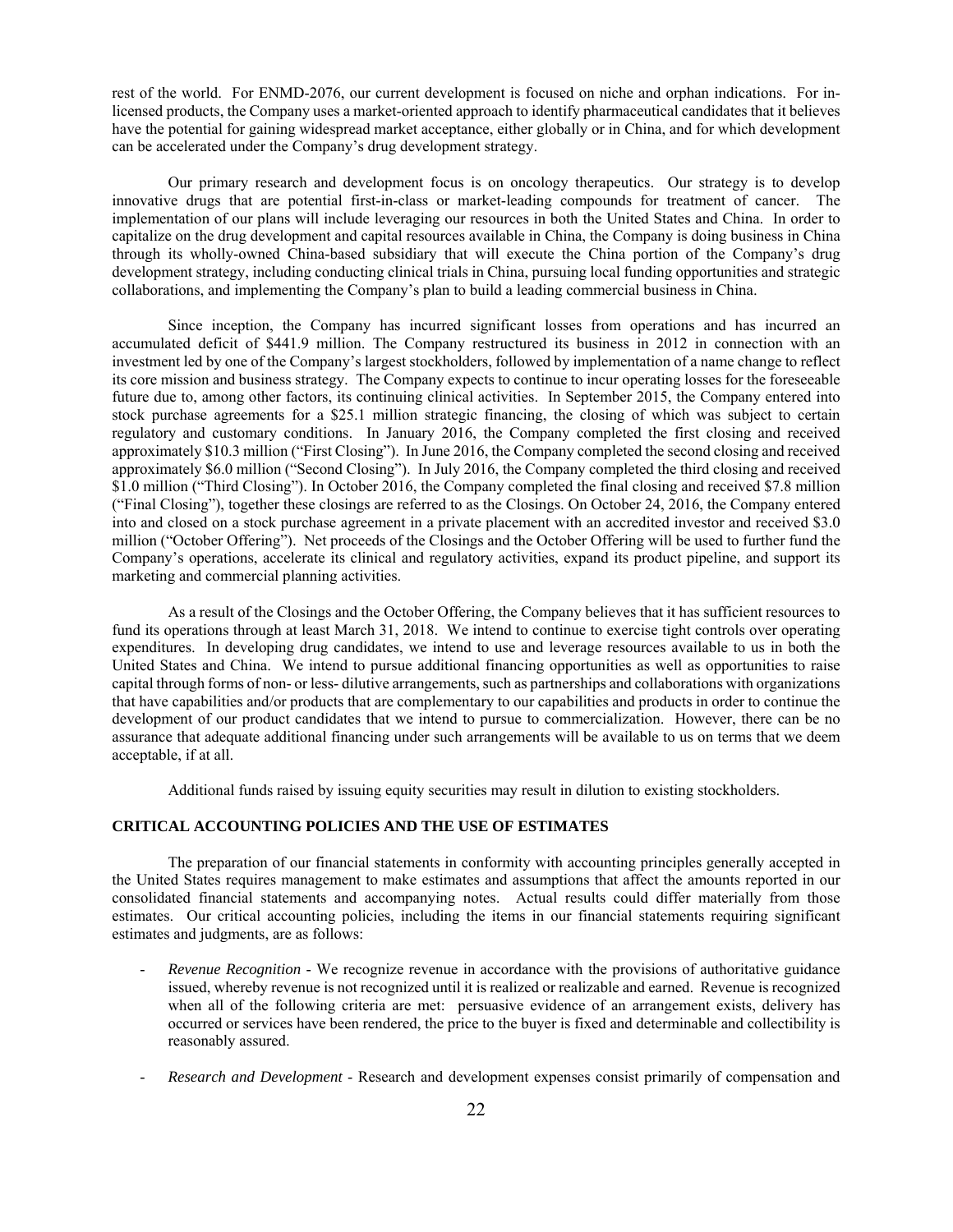other expenses related to research and development personnel, research collaborations, costs associated with preclinical testing and clinical trials of our product candidates, including the costs of manufacturing drug substance and drug product, regulatory maintenance costs, and facilities expenses. Research and development costs are expensed as incurred.

- *Expenses for Clinical Trials* Expenses for clinical trials are incurred from planning through patient enrollment to reporting of the data. We estimate expenses incurred for clinical trials that are in process based on patient enrollment and based on clinical data collection and management. Costs that are associated with patient enrollment are recognized as each patient in the clinical trial completes the enrollment process. Estimated clinical trial costs related to enrollment can vary based on numerous factors, including expected number of patients in trials, the number of patients that do not complete participation in a trial, and when a patient drops out of a trial. Costs that are based on clinical data collection and management are recognized in the reporting period in which services are provided. In the event of early termination of a clinical trial, we accrue an amount based on estimates of the remaining non-cancelable obligations associated with winding down the clinical trial.
- *Stock-Based Compensation* All share-based payment transactions are recognized in the consolidated financial statements at their fair values. Compensation expense associated with service, performance, market condition-based stock options and other equity-based compensation is recorded in accordance with provisions of authoritative guidance. The fair value of awards whose fair values are calculated using the Black-Scholes option pricing model is generally being amortized on a straight-line basis over the requisite service period and is recognized based on the proportionate amount of the requisite service period that has been rendered during each reporting period. The fair value of awards with market conditions, which are valued using a binomial model, is being amortized based upon the estimated derived service period. Sharebased awards granted to employees with a performance condition are measured based on the probable outcome of that performance condition during the requisite service period. Such an award with a performance condition will be expensed if it is probable that a performance condition will be achieved. For the year ended December 31, 2016, \$10,100 was expensed for share awards with performance conditions that became probable during that period. For the year ended December 31, 2015, no expense has been recorded for share awards with performance conditions. Using the straight-line expense attribution method over the requisite service period, which is generally the option vesting term ranging from immediately to one to three years, share-based compensation expense recognized for the years ended December 31, 2016 and 2015 totaled approximately \$2,995,000 and \$1,541,000, respectively.

The determination of fair value of stock-based payment awards on the date of grant using the Black-Scholes valuation model is affected by our stock price, as well as the input of other subjective assumptions. These assumptions include, but are not limited to, the expected forfeiture rate and expected term of stock options and our expected stock price volatility over the term of the awards. Changes in the assumptions can materially affect the fair value estimates.

Any future changes to our share-based compensation strategy or programs would likely affect the amount of compensation expense recognized.

- *Fair Value Measurements* - At each reporting period, we perform a detailed analysis of our assets and liabilities that are measured at fair value. All assets and liabilities for which the fair value measurement is based on significant unobservable inputs or instruments which trade infrequently and therefore have little or no price transparency are classified as Level 3 in accordance with the hierarchy established by U.S. GAAP. As of December 31, 2016, we remeasured the Contingent Rights and will continue to do so at every balance sheet date and upon partial settlements until completely settled. In measuring the fair value of both financial instruments we used Level 3 unobservable inputs, including such inputs as our estimated borrowing rate and our future capital requirements, and the timing, probability, size and characteristics of those capital raises, among other inputs.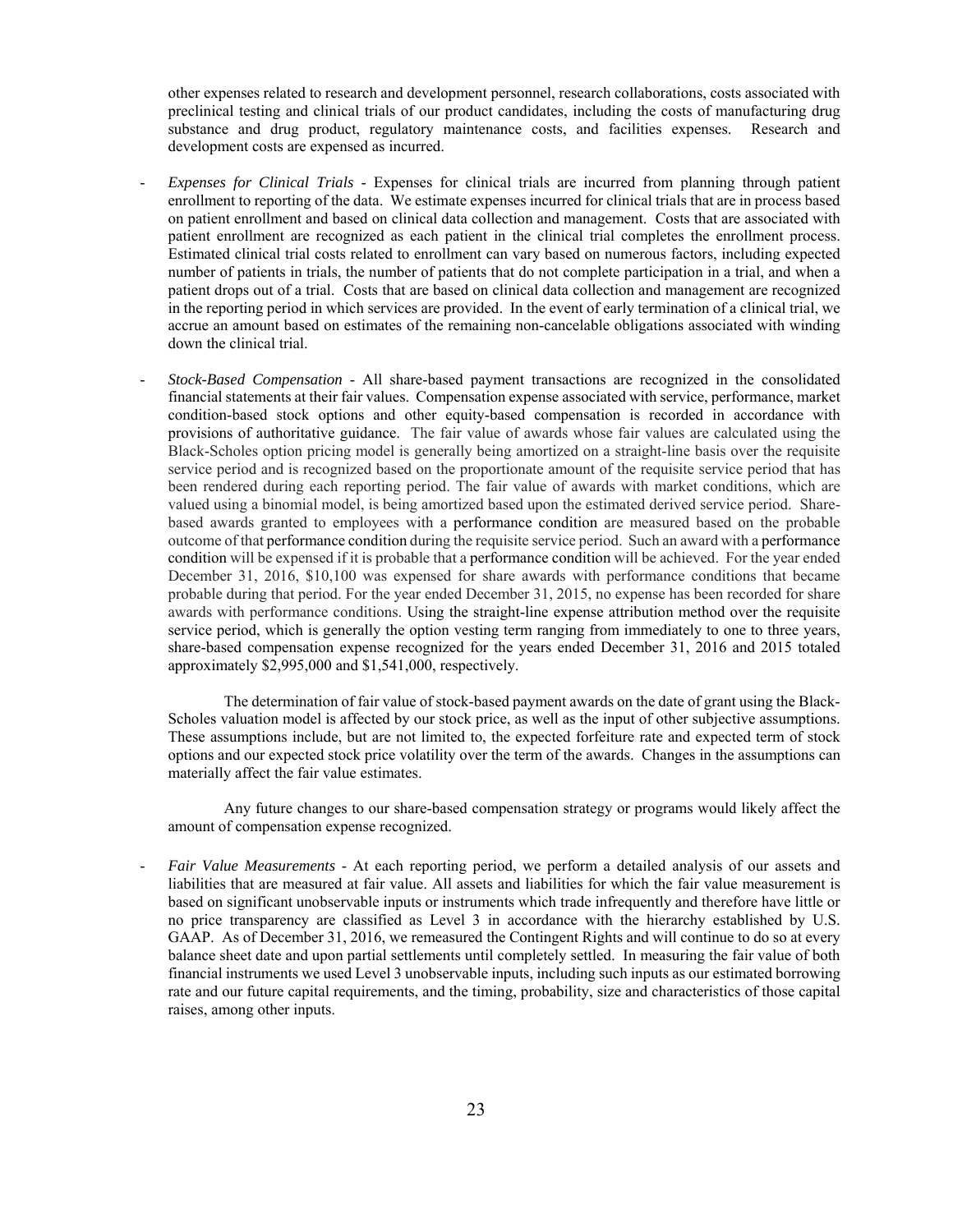### **RESULTS OF OPERATIONS**

Years Ended December 31, 2016 and 2015.

*Revenues and Cost of Product Sales*. Revenues were approximately \$47,700 in 2015. There was no revenue recorded for the year ended December 31, 2016. Our product sales in 2015 related to the dosing of ZEVALIN® to patients in Hong Kong. The cost of sales for 2015 was \$6,274 which includes the cost of the Zevalin Kit and Isotope purchase.

*Research and Development Expenses.* Our 2016 research and development expenses totaled \$4,646,000 as compared to \$4,076,000 in 2015, a 14% increase. In 2016, our research and development expenses reflect direct project costs of \$1,696,000 for ENMD-2076, \$547,000 for drugs in-licensed from Spectrum, and \$862,000 for preclinical development activities primarily in China. The 2015 amount reflects direct project costs for ENMD-2076 of \$1,555,000, \$318,000 for drugs in-licensed from Spectrum, and \$729,000 for preclinical development activities primarily in China. The increase in 2016 research and development spending reflects higher clinical trial costs in 2016 due to costs associated with our FLC trial, as well as increased costs associated with our research and development operations in China during 2016.

 At December 31, 2016, and, since acquired, accumulated direct project expenses for ENMD-2076 totaled \$27,655,000, \$932,000 for drugs in-licensed from Spectrum, and for preclinical development activities primarily in China, accumulated project expenses totaled \$2,076,000. Our research and development expenses also include noncash stock-based compensation totaling \$746,000 and \$747,000, respectively, for 2016 and 2015. The balance of our research and development expenditures includes facility costs and other departmental overhead, and expenditures related to the non-clinical support of our programs.

We expect the majority of our research and development expenses in 2017 to be devoted to the development of our ENMD-2076 program, our early-stage candidates in preclinical development, and advancing our in-licensed products towards market approval in China. We expect our expenses in 2017 to increase based on our clinical development plan. Completion of clinical development may take several years or more, but the length of time generally varies substantially according to the type, complexity, novelty and intended use of a product candidate.

We estimate that clinical trials of the type we generally conduct are typically completed over the following timelines:

|                       | <b>ESTIMATED</b><br><b>COMPLETION</b> |
|-----------------------|---------------------------------------|
| <b>CLINICAL PHASE</b> | <b>PERIOD</b>                         |
| Phase 1               | 1-2 Years                             |
| Phase 2               | 2-3 Years                             |
| Phase 3               | 2-4 Years                             |

Global FDA Trial:

Local CFDA Trial:

| <b>CLINICAL PHASE</b> | <b>ESTIMATED</b><br><b>COMPLETION</b><br><b>PERIOD</b> |
|-----------------------|--------------------------------------------------------|
| Phase 1               | 1 Year                                                 |
| Phase 2               | 2 Years                                                |
| Phase 3               | 2-3 Years                                              |

 The duration and the cost of clinical trials may vary significantly over the life of a project as a result of differences arising during the clinical trial protocol, including, among others, the following:

the number of patients that ultimately participate in the trial;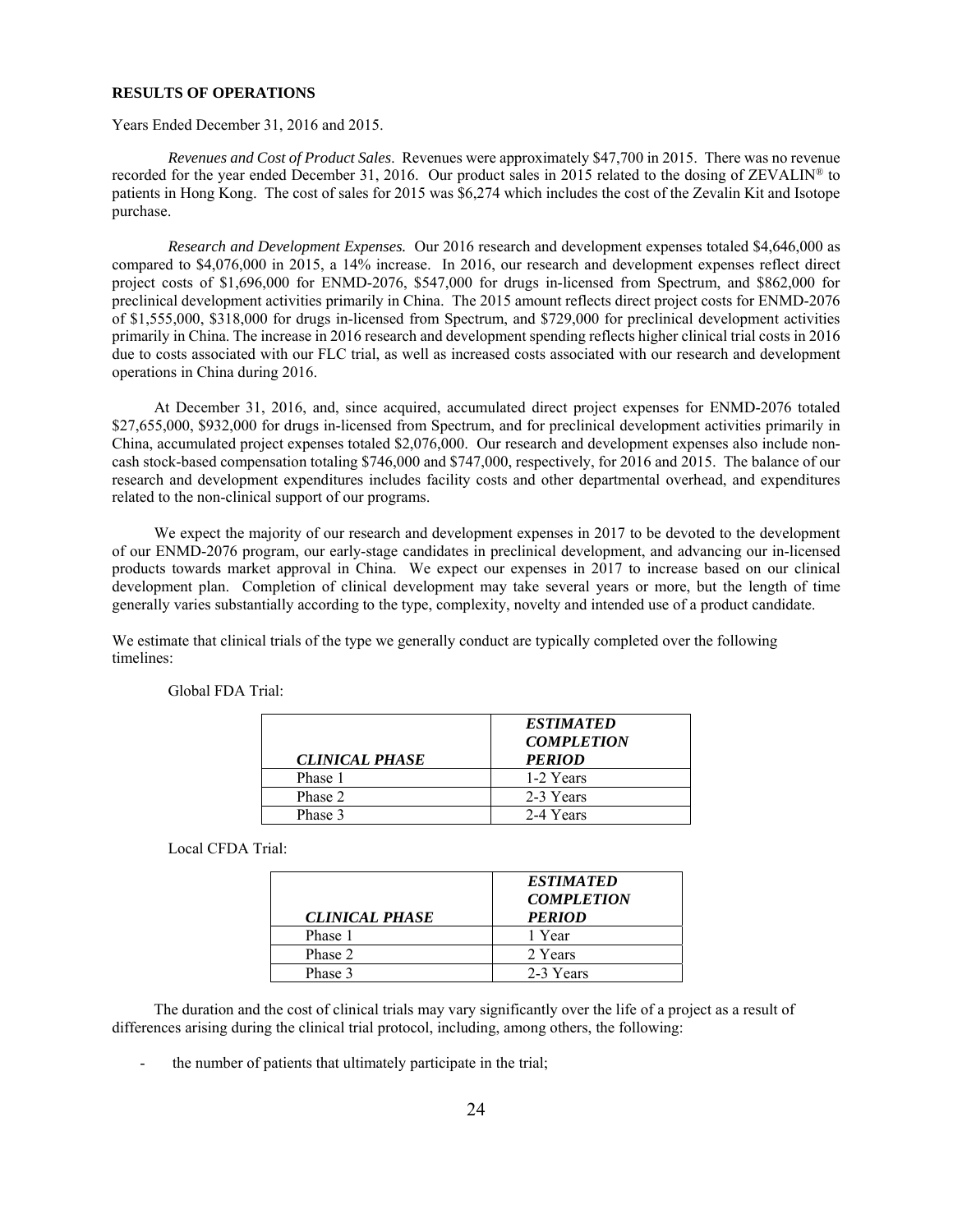- the duration of patient follow-up that seems appropriate in view of the results;
- the number of clinical sites included in the trials; and
- the length of time required to enroll suitable patient subjects.

We test our potential product candidates in numerous preclinical studies to identify indications for which they may be product candidates. We may conduct multiple clinical trials to cover a variety of indications for each product candidate. As we obtain results from trials, we may elect to discontinue clinical trials for certain indications in order to focus our resources on more promising indications.

 Our proprietary product candidates have also not yet achieved regulatory approval, which is required before we can market them as therapeutic products. In order to proceed to subsequent clinical trial stages and to ultimately achieve regulatory approval, regulatory agencies must conclude that our clinical data establish safety and efficacy. Historically, the results from preclinical testing and early clinical trials have often not been predictive of results obtained in later clinical trials. A number of new drugs and biologics have shown promising results in clinical trials, but subsequently failed to establish sufficient safety and efficacy data to obtain necessary regulatory approvals.

 Our business strategy includes being opportunistic with collaborative arrangements with third parties to complete the development and commercialization of our product candidates. In the event that third parties take over the clinical trial process for one of our product candidates, the estimated completion date would largely be under the control of that third party rather than us. We cannot forecast with any degree of certainty which proprietary products or indications, if any, will be subject to future collaborative arrangements, in whole or in part, and how such arrangements would affect our capital requirements.

 As a result of the uncertainties discussed above, among others, we are unable to estimate the duration and completion costs of our research and development projects. Our inability to complete our research and development projects in a timely manner or our failure to enter into collaborative agreements, when appropriate, could significantly increase our capital requirements and could adversely impact our liquidity. These uncertainties could force us to seek additional, external sources of financing from time to time in order to continue with our business strategy. There can be no assurance that we will be able to successfully access external sources of financing in the future. Our inability to raise additional capital, or to do so on terms reasonably acceptable to us, would jeopardize the future success of our business.

 Research and development expenses consist primarily of compensation and other expenses related to research and development personnel, research collaborations, costs associated with internal and contract preclinical testing and clinical trials of our product candidates, including the costs of manufacturing drug substance and drug product, regulatory maintenance costs, and facilities expenses. Overall research and development expenses increased to \$4,646,000 in 2016 from \$4,076,000 in 2015.

The fluctuations in research and development expenses were specifically impacted by the following:

- *Outside Services* We utilize outsourcing to conduct our product development activities. We spent \$302,000 in 2016 and \$186,000 in 2015. The increase in 2016 is primarily associated with greater regulatory activities for MARQIBO® and EVOMELA®.
- *Clinical Trial Costs* Clinical trial costs, which include clinical site fees, monitoring costs and data management costs, increased to \$1,219,000 in 2016, from \$939,000 in 2015. This increase primarily relates to costs associated with our Phase 2 clinical trials in FLC and OCCC during 2016.
- *Contract Manufacturing Costs* The costs of manufacturing the material used in clinical trials for our product candidates is reflected in contract manufacturing. These costs include bulk manufacturing, encapsulation and fill and finish services, and product release costs. Contract manufacturing costs increased in 2016 to \$229,000, from \$171,000 in 2015. The increase in 2016 primarily reflects costs associated with the purchase of MARQIBO® in China for quality testing purposes to support CASI's application for import drug registration during 2016.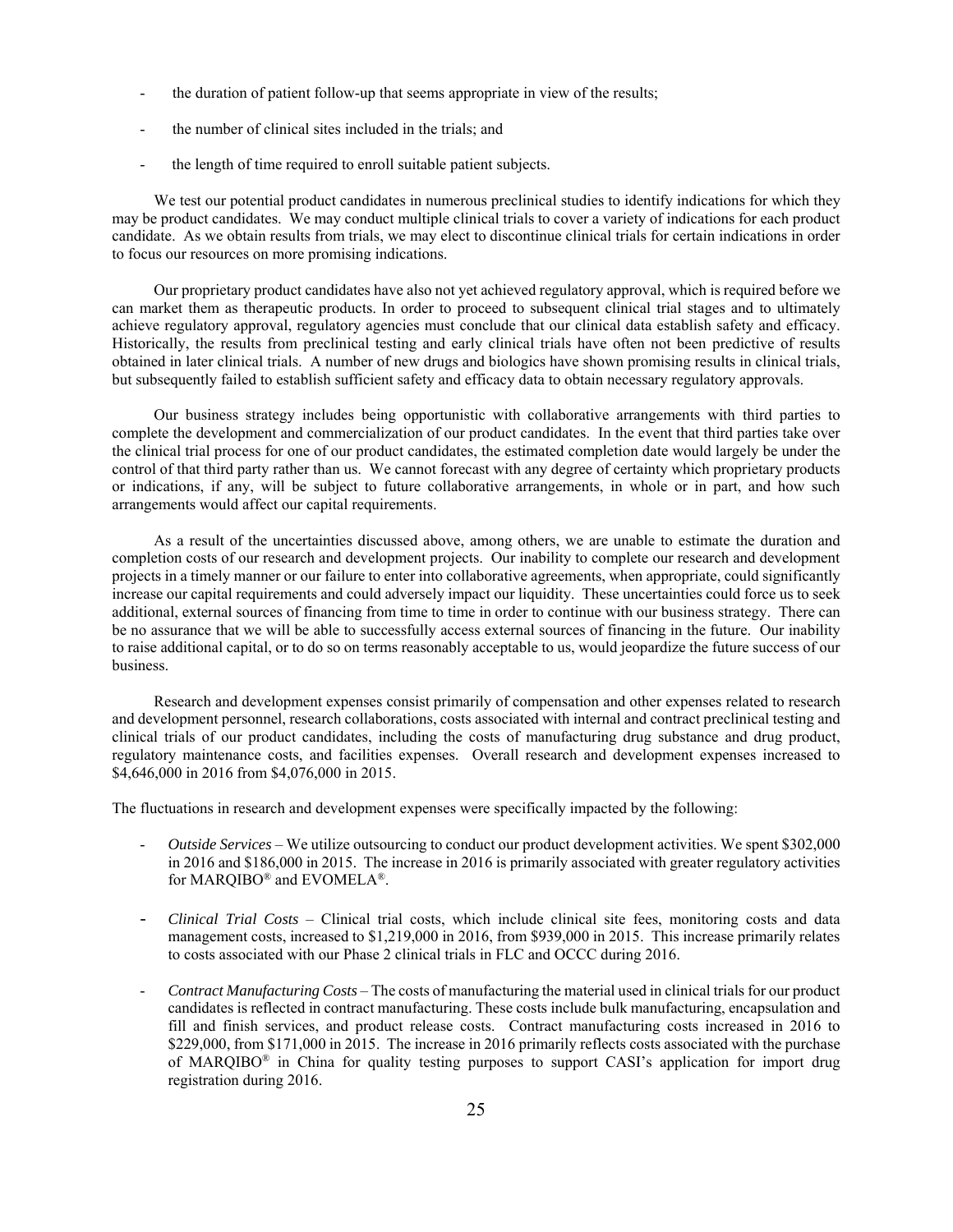- *Personnel Costs* Personnel costs increased to \$1,960,000 in 2016 from \$1,754,000 in 2015. This variance is primarily attributed to increased salary and benefit costs associated with new employees in China during 2016.
- Also reflected in our 2016 research and development expenses are outsourced consultant costs of \$300,000 and facility and related expenses of \$328,000. In 2015, these expenses totaled \$306,000 and \$402,000, respectively. The decrease in costs associated with facilities and related expenses in 2016 resulted from a decrease in leased lab equipment in China during 2016.

 *General and Administrative Expenses.* General and administrative expenses include compensation and other expenses related to finance, business development and administrative personnel, professional services and facilities.

General and administrative expenses increased to \$4,775,000 in 2016 from \$3,118,000 in 2015. This increase is primarily related to an increase of \$1,455,000 in stock-based compensation expense, primarily related to stock options awarded in connection with the closings of the Company's strategic financing in 2016, as well as an increase in salary and benefits associated with a new business development employee in the U.S. during the 2016 period. This increase was offset by decreases in outside professional fees and travel related costs associated with business development and investor relations activities during 2015.

*Interest expense, net*. Interest expense, net for the years ended December 31, 2016 and 2015 was \$26,090 and \$81,533, respectively. This includes interest on our note payable of \$7,500 for both years; non-cash interest of \$26,308 and \$74,955, respectively, representing the amortization of the debt discount; offset by interest income of \$7,718 and \$922, respectively.

 *Change in fair value of contingent rights*. The Contingent Rights issued to Spectrum in connection with the license arrangements are considered derivative liabilities and were recorded initially at their estimated fair value, and are marked to market each reporting period until settlement. The change in fair value of the Contingent Rights for the years ended December 31, 2016 and 2015 was \$6,788 and \$27,513, respectively.

# **LIQUIDITY AND CAPITAL RESOURCES**

 To date, we have been engaged primarily in research and development activities. As a result, we have incurred and expect to continue to incur operating losses in 2017 and the foreseeable future before we commercialize any products and penetrate significant markets such as China. Based on our current plans, we expect our current available cash and cash equivalents to meet our cash requirements for at least through March 31, 2018.

We will require significant additional funding to fund operations until such time, if ever, we become profitable. We intend to augment our cash balances by pursuing other forms of capital infusion, including strategic alliances or collaborative development opportunities with organizations that have capabilities and/or products that are complementary to our capabilities and products in order to continue the development of our potential product candidates that we intend to pursue to commercialization. If we seek strategic alliances, licenses, or other alternative arrangements, such as arrangements with collaborative partners or others, to raise further financing, we may need to relinquish rights to certain of our existing product candidates, or products we would otherwise seek to develop or commercialize on our own, or to license the rights to our product candidates on terms that are not favorable to us.

We will continue to seek to raise additional capital to fund our research and development and advance the clinical development of ENMD-2076 and new product candidates, if any. We intend to explore one or more of the following alternatives to raise additional capital:

- selling additional equity securities;
- out-licensing product candidates to one or more corporate partners;
- completing an outright sale of non-priority assets; and/or
- engaging in one or more strategic transactions.

We also will continue to manage our cash resources prudently and cost-effectively.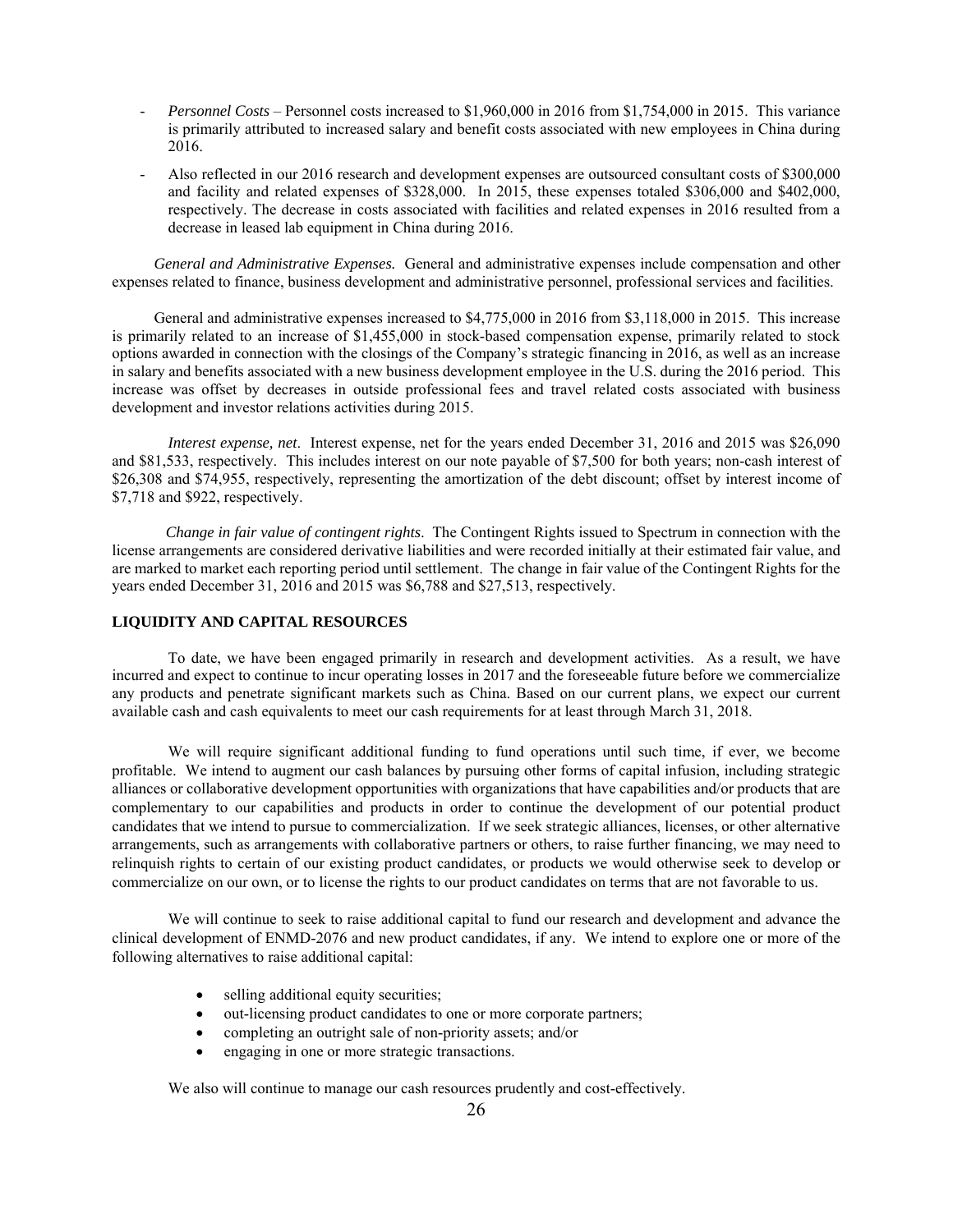There can be no assurance that adequate additional financing under such arrangements will be available to us on terms that we deem acceptable, if at all. If additional funds are raised by issuing equity securities, dilution to existing shareholders may result, or the equity securities may have rights, preferences, or privileges senior to those of the holders of our common stock. If we fail to obtain additional capital when needed, we may be required to delay or scale back our Phase 2 plans for ENMD-2076 or plans for other product candidates, if any.

At December 31, 2016, we had cash of \$27,092,928, with working capital of \$26,133,243. As of December 31, 2016, approximately \$5.4 million of the Company's cash balance was held by the Company's wholly-owned subsidiary in China.

### **FINANCING ACTIVITIES**

On October 6, 2015, we filed a Form S-3 registration statement with the SEC utilizing a "shelf" registration process. On October 15, 2015, the Form S-3 registration statement was declared effective by the SEC. Pursuant to this shelf registration statement, we may sell debt or equity securities in one or more offerings up to a total public offering price of \$30 million. We believe that this shelf registration statement currently provides us additional flexibility with regard to potential financings that we may undertake when market conditions permit or our financial condition may require.

As discussed above, on January 15, 2016, the Company completed the First Closing and received approximately \$10.3 million and yielded approximately \$10.2 million after offering expenses. The First Closing resulted in the issuance of 8,448,613 shares of Common Stock, priced at \$1.19 per share, and 1,689,722 warrants, with a purchase price of \$0.125 per warrant. The warrants became exercisable on April 15, 2016 at \$1.69 per share exercise price, and will expire on April 15, 2019. The fair value of the warrants issued is \$321,047, calculated using the Black-Scholes-Merton valuation model value of \$0.19 with a contractual life of 3.25 years, an assumed volatility of 70.1%, and a risk-free interest rate of 1.08%.

On June 24, 2016, the Company completed the Second Closing and received approximately \$6.0 million. The Second Closing resulted in the issuance of 4,906,118 shares of Common Stock, priced at \$1.19 per share, and 981,223 warrants, with a purchase price of \$0.125 per warrant. The warrants became exercisable on September 23, 2016 at \$1.69 per share exercise price, and will expire on September 23, 2019. The fair value of the warrants issued is \$431,738, calculated using the Black-Scholes-Merton valuation model value of \$0.44 with a contractual life of 3.25 years, an assumed volatility of 70.4%, and a risk-free interest rate of 0.76%.

On July 5, 2016, the Company completed the Third Closing and received \$1.0 million. The Third Closing resulted in the issuance of 823,045 shares of Common Stock, priced at \$1.19 per share, and 164,609 warrants, with a purchase price of \$0.125 per warrant. The warrants became exercisable on October 4, 2016 at \$1.69 per share exercise price, and will expire on October 4, 2019. The fair value of the warrants issued is \$67,490, calculated using the Black-Scholes-Merton valuation model value of \$0.41 with a contractual life of 3.25 years, an assumed volatility of 70.6%, and a risk-free interest rate of 0.66%.

On October 3, 2016, the Company completed the Final Closing and received \$7.8 million. The Final Closing resulted in the issuance of 6,480,655 shares of Common Stock, priced at \$1.19 per share, and 1,296,129 warrants, with a purchase price of \$0.125 per warrant. The warrants became exercisable on January 2, 2017 at \$1.69 per share exercise price, and will expire on January 2, 2020. The fair value of the warrants issued is \$544,374, calculated using the Black-Scholes-Merton valuation model value of \$0.42 with a contractual life of 3.25 years, an assumed volatility of 71.4%, and a risk-free interest rate of 0.91%.

On October 24, 2016, the Company completed the October Offering and received \$3.0 million. The October Offering resulted in the issuance of 2,469,135 shares of Common Stock, priced at \$1.19 per share, and 493,827 warrants, with a purchase price of \$0.125 per warrant. The warrants became exercisable on January 23, 2017 at \$1.69 per share exercise price, and will expire on January 23, 2020. The fair value of the warrants issued in the October Offering is \$306,173, calculated using the Black-Scholes-Merton valuation model value of \$0.62 with a contractual life of 3.25 years, an assumed volatility of 72.2%, and a risk-free interest rate of 1.00%.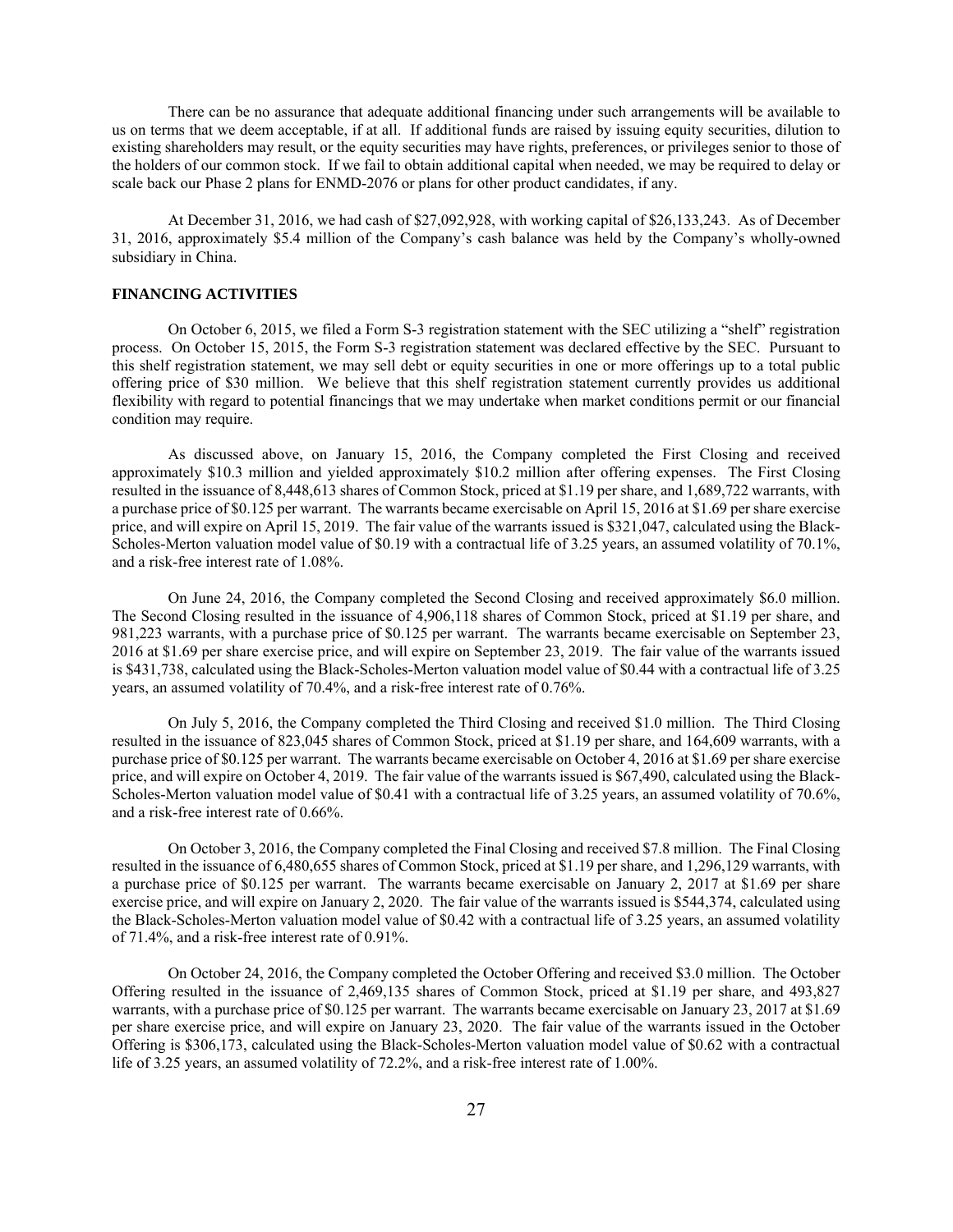#### **INFLATION AND INTEREST RATE CHANGES**

Management does not believe that our working capital needs are sensitive to inflation and changes in interest rates.

### **TABLE OF CONTRACTUAL OBLIGATIONS**

We are a smaller reporting company as defined by Rule 12b-2 of the Securities Exchange Act of 1934 and are not required to provide the information under this item.

#### **OFF-BALANCE-SHEET ARRANGEMENTS**

We had no off-balance sheet arrangements during fiscal year 2016.

### **ITEM 7A. QUANTITATIVE AND QUALITATIVE DISCLOSURES ABOUT MARKET RISK.**

We are a smaller reporting company as defined by Rule 12b-2 of the Securities Exchange Act of 1934 and are not required to provide the information under this item.

# **ITEM 8. FINANCIAL STATEMENTS AND SUPPLEMENTARY DATA.**

The response to this item is submitted in a separate section of this report. See Index to Consolidated Financial Statements on page F-1.

# **ITEM 9. CHANGES IN AND DISAGREEMENTS WITH ACCOUNTANTS ON ACCOUNTING AND FINANCIAL DISCLOSURE.**

None.

# **ITEM 9A. CONTROLS AND PROCEDURES.**

# **Disclosure Controls and Procedures**

As of December 31, 2016, we carried out an evaluation, under the supervision and with the participation of our management, including our Chief Executive Officer and Principal Accounting Officer (our principal executive officer and principal financial officer, respectively) and our Chief Operating Officer & General Counsel, of the effectiveness of the design and operation of our disclosure controls and procedures (as defined in the Securities Exchange Act of 1934 Rules 13a-15(e) and 15d-15(e)). Our Chief Executive Officer, Principal Accounting Officer and Chief Operating Officer & General Counsel have concluded that our disclosure controls and procedures are effective to ensure that information required to be disclosed by us in the reports that we file or submit under the Exchange Act is recorded, processed, summarized and reported within the time periods specified in the rules and forms of the Securities and Exchange Commission and that such information is accumulated and communicated to our management (including our Chief Executive Officer, Principal Accounting Officer, and Chief Operating Officer & General Counsel) to allow timely decisions regarding required disclosures. Based on such evaluation, our Chief Executive Officer, Principal Accounting Officer, and Chief Operating Officer & General Counsel have concluded these disclosure controls are effective as of December 31, 2016.

### **Changes in Internal Control Over Financial Reporting**

There have not been any changes in our internal control over financial reporting during the fiscal quarter ended December 31, 2016 that have materially affected, or are reasonably likely to materially affect, our internal control over financial reporting.

# **Management's Report on Internal Control Over Financial Reporting**

Our management is responsible for establishing and maintaining adequate internal control over financial reporting, as such term is defined in Securities Exchange Act Rules 13a-15(f) and 15d-15(f). Our internal control over financial reporting is designed to provide reasonable assurance to our management and board of directors regarding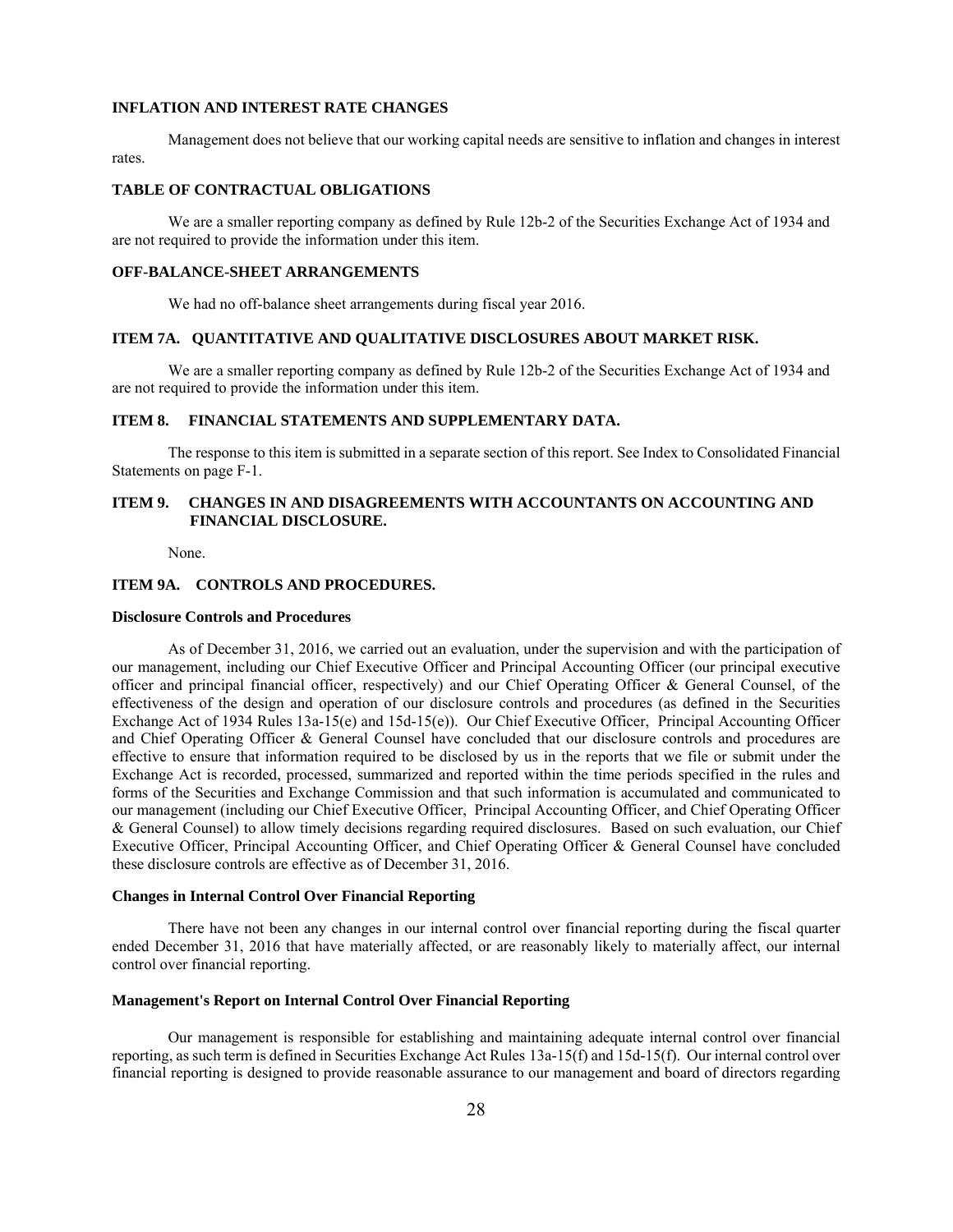the reliability of financial reporting and the preparation and fair presentation of financial statements for external purposes in accordance with generally accepted accounting principles. Any internal control over financial reporting, no matter how well designed, has inherent limitations. As a result of these inherent limitations, internal control over financial reporting may not prevent or detect misstatements. Therefore, even those internal controls determined to be effective can provide only reasonable assurance with respect to reliability of financial reporting and the preparation of financial statements for external purposes in accordance with generally accepted accounting principles.

Under the supervision and with the participation of our management, including our Chief Executive Officer, Chief Operating Officer & General Counsel and Principal Accounting Officer, we conducted an assessment of the effectiveness of our internal control over financial reporting using the criteria set forth by the Committee of Sponsoring Organizations of the Treadway Commission (COSO) in *Internal Control — Integrated Framework 2013*. Based on our assessment, we concluded that our internal control over financial reporting was effective as of December 31, 2016.

# **ITEM 9B. OTHER INFORMATION.**

 Our 2017 Annual Meeting of Stockholders will be held on June 8, 2017. Further information will be provided in our proxy statement that will be filed with the SEC and mailed to stockholders of record as soon as practicable.

# **PART III**

### **ITEM 10. DIRECTORS, EXECUTIVE OFFICERS AND CORPORATE GOVERNANCE.**

 The information required under this item is incorporated herein by reference to the Company's definitive proxy statement pursuant to Regulation 14A, which proxy statement will be filed with the SEC not later than 120 days after the close of the Company's fiscal year ended December 31, 2016.

 We have adopted a Code of Ethics, as defined in applicable SEC rules, that applies to directors, officers and employees, including our principal executive officer and principal accounting officer. The Code of Ethics is available on the Company's website at *www.casipharmaceuticals.com*.

# **ITEM 11. EXECUTIVE COMPENSATION.**

 The information required under this item is incorporated herein by reference to the Company's definitive proxy statement pursuant to Regulation 14A, which proxy statement will be filed with the SEC not later than 120 days after the close of the Company's fiscal year ended December 31, 2016.

# **ITEM 12. SECURITY OWNERSHIP OF CERTAIN BENEFICIAL OWNERS AND MANAGEMENT AND RELATED STOCKHOLDER MATTERS.**

The information required under this item, with the exception of information relating to compensation plans under which equity securities of the Company are authorized for issue, which appears below, is incorporated herein by reference to the Company's definitive proxy statement pursuant to Regulation 14A, which proxy statement will be filed with the SEC not later than 120 days after the close of the Company's fiscal year ended December 31, 2016.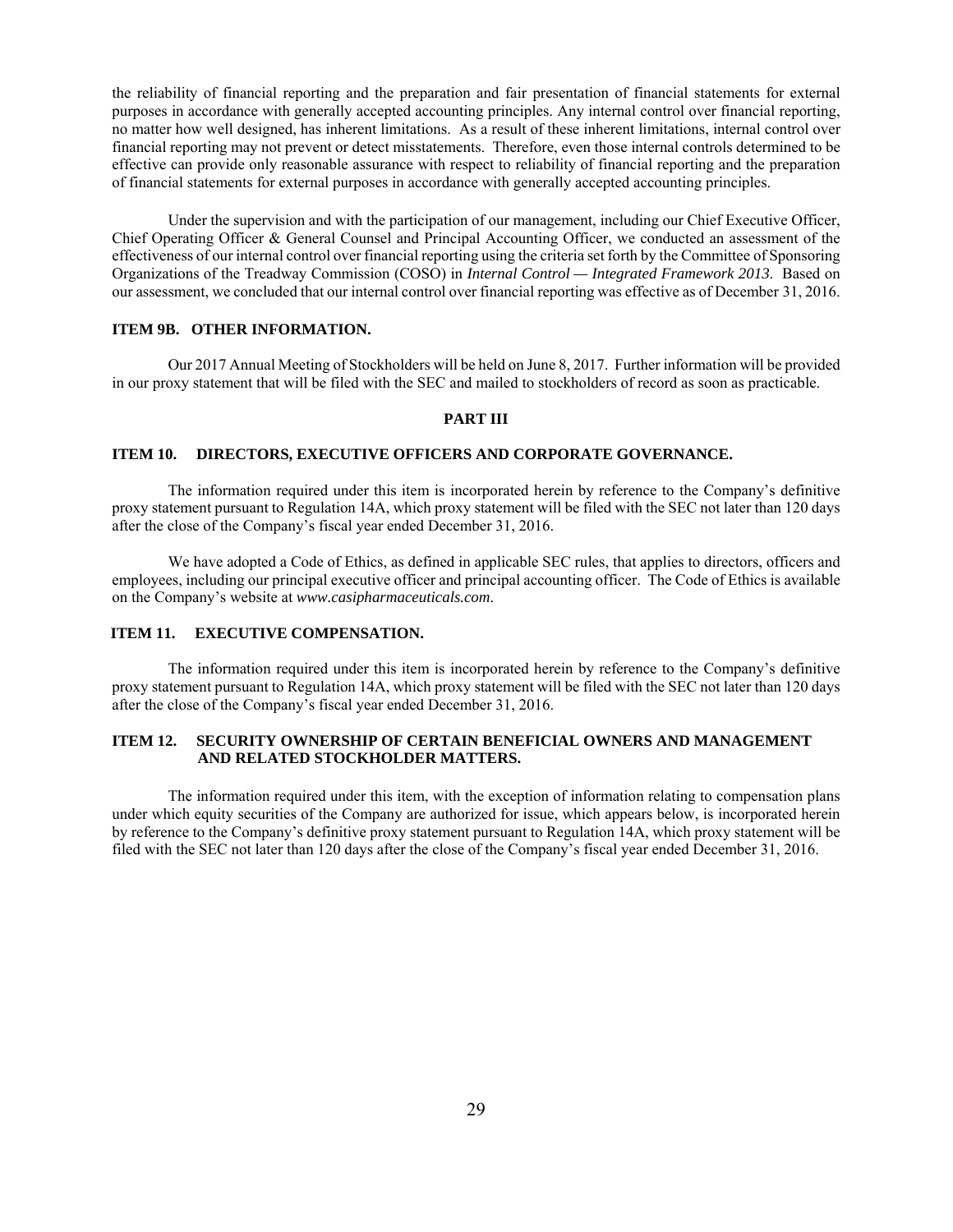### **Options under Employee Benefit Plans**

The following table discloses certain information about the options issued and available for issuance under all outstanding Company option plans, as of December 31, 2016.

|                                                                  | (a)                                                                                                         | (b)                                                                                  | (c)                                                                                                                                                                 |
|------------------------------------------------------------------|-------------------------------------------------------------------------------------------------------------|--------------------------------------------------------------------------------------|---------------------------------------------------------------------------------------------------------------------------------------------------------------------|
| <b>Plan category</b>                                             | <b>Number of securities to</b><br>be issued upon exercise<br>of outstanding options,<br>warrants and rights | Weighted-average<br>exercise price of<br>outstanding options,<br>warrants and rights | <b>Number of securities</b><br>remaining available for<br>future issuance under<br>equity compensation<br>plans [excluding<br>securities reflected in<br>column (a) |
| Equity compensation<br>plans approved by<br>security holders     | 9,535,306                                                                                                   | \$1.57                                                                               | 2,082,507                                                                                                                                                           |
| Equity compensation<br>plans not approved by<br>security holders | $\theta$                                                                                                    | \$0.00                                                                               | $\Omega$                                                                                                                                                            |
| Total                                                            | 9,535,306                                                                                                   | \$1.57                                                                               | 2,082,507                                                                                                                                                           |

Warrants issued under the unauthorized plans represent compensation for consulting services rendered by the holders.

# **ITEM 13. CERTAIN RELATIONSHIPS AND RELATED TRANSACTIONS, AND DIRECTOR INDEPENDENCE.**

The information required under this item is incorporated herein by reference to the Company's definitive proxy statement pursuant to Regulation 14A, which proxy statement will be filed with the SEC not later than 120 days after the close of the Company's fiscal year ended December 31, 2016.

# **ITEM 14. PRINCIPAL ACCOUNTING FEES AND SERVICES.**

The information required under this item is incorporated herein by reference to the Company's definitive proxy statement pursuant to Regulation 14A, which proxy statement will be filed with the SEC not later than 120 days after the close of the Company's fiscal year ended December 31, 2016.

#### **PART IV**

# **ITEM 15. EXHIBITS AND FINANCIAL STATEMENT SCHEDULES.**

(a) 1. FINANCIAL STATEMENTS - See index to Consolidated Financial Statements.

2. Schedules

All financial statement schedules are omitted because they are not applicable, not required under the instructions or all the information required is set forth in the financial statements or notes thereto.

#### 3. Exhibits

- 2.1 Agreement and Plan of Merger, dated as of December 22, 2005 among EntreMed, Inc., E.M.K. Sub, Inc., Miikana Therapeutics, Inc., and Andrew Schwab (incorporated by reference to Exhibit 2.1 of our Form 8-K filed with the Securities and Exchange Commission on December 29, 2005)
- 3.1 Amended and Restated Certificate of Incorporation of EntreMed, Inc. (incorporated by reference to Exhibit 3.1 of our Form 10-Q for the quarter ended June 30, 2006 filed with the Securities and Exchange Commission)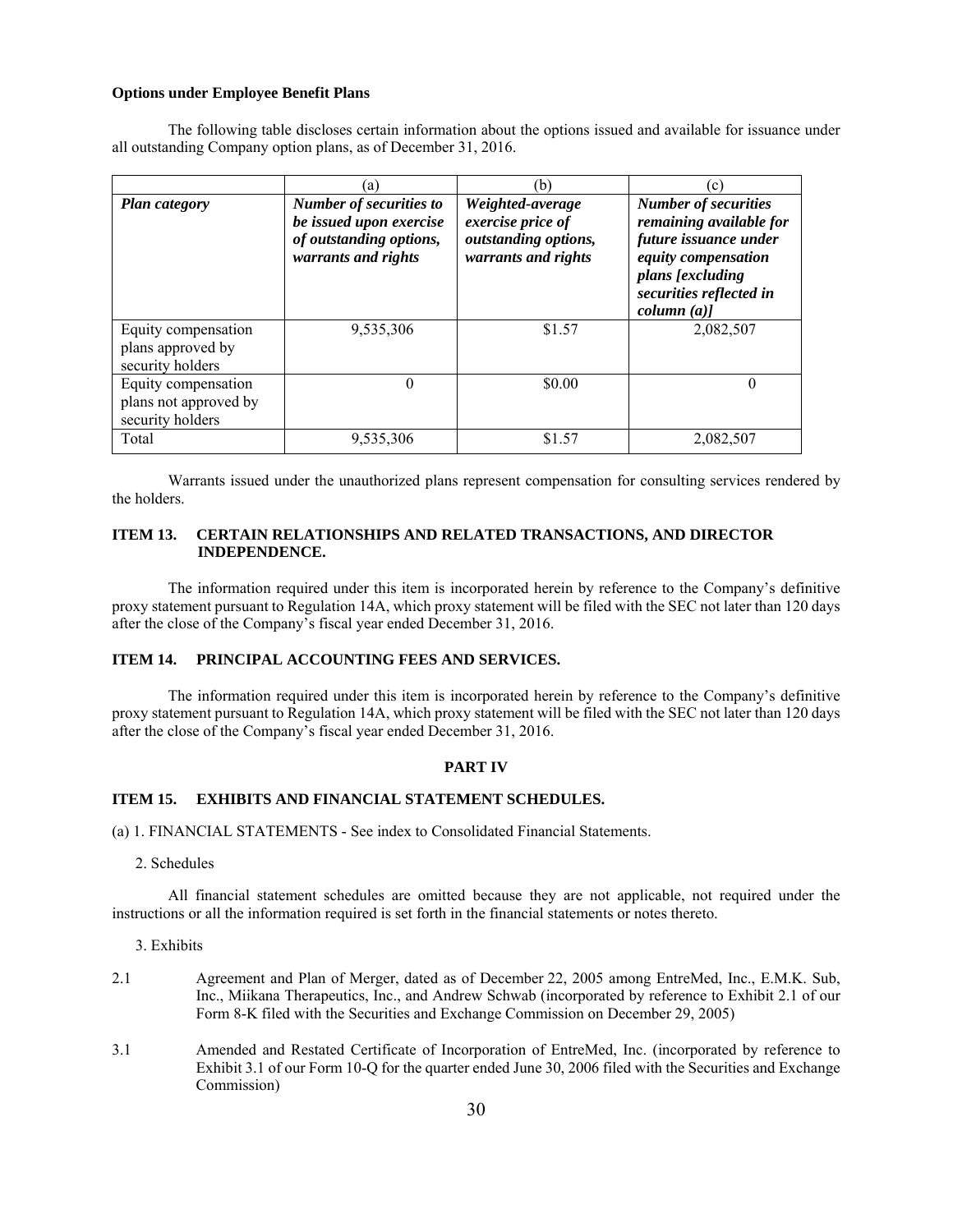- 3.2 Certificate of Amendment to Amended and Restated Certificate of Incorporation (incorporated by reference to Exhibit 3.1 of our Form 8-K filed with the Securities and Exchange Commission on July 7, 2010)
- 3.3 Amended and Restated Bylaws of EntreMed, Inc. (incorporated by reference to Exhibit 3.1 of our Form 8-K filed with the Securities and Exchange Commission on December 12, 2007)
- 3.4 Certificate of Amendment to Amended and Restated Certificate of Incorporation (incorporated by reference to Exhibit 3.1 of our Form 8-K filed with the Securities and Exchange Commission on June 13, 2014)
- 4.1 Certificate of Elimination of Series A Preferred Stock filed with the Secretary of State of Delaware on September 13, 2012. (Incorporated by reference to Exhibit 3.1 of our Form 8-K filed with the Securities and Exchange Commission on September 20, 2012.)
- 4.2 Form of Common Stock Purchase Warrant (incorporated by reference to Exhibit 10.1 of our Form 8-K filed with the Securities and Exchange Commission on January 26, 2012)
- 4.3 Form of Common Stock Purchase Warrant (incorporated by reference to Exhibit 4.1 of our Form 8-K filed with the Securities and Exchange Commission on March 6, 2013)
- 4.4 Form of Agent's Common Stock Purchase Warrant (incorporated by reference to Exhibit 4.2 of our Form 8-K filed with the Securities and Exchange Commission on March 6, 2013)
- 4.5 Form of Common Stock Purchase Warrant (incorporated by reference to Exhibit 4.2 (included in Exhibit 10.1) of our Form 10-Q filed with the Securities and Exchange Commission on November 13, 2015)
- 4.6 Certificate of Designation of Series A Preferred Stock (incorporated by reference to Exhibit 4.1 of our Form 8-K filed with the Securities and Exchange Commission on September 19, 2014)
- 4.7 Secured Promissory Note, dated as of September 17, 2014, issued to Talon Therapeutics, Inc. (incorporated by reference to Exhibit 4.2 of our Form 8-K filed with the Securities and Exchange Commission on September 19, 2014)
- 4.8 First Amendment to Secured Promissory Note, dated as of September 28, 2015, by and between the CASI Pharmaceuticals, Inc. and Talon Therapeutics, Inc. (incorporated by reference to Exhibit 4.2 of our Form 8-K filed with the Securities and Exchange Commission on October 1, 2015)
- 4.9 Second Amendment to Secured Promissory Note, dated as of December 13, 2016, by and between the CASI Pharmaceuticals, Inc. and Talon Therapeutics, Inc. (incorporated by reference to Exhibit 4.3 of our Form 8-K filed with the Securities and Exchange Commission on December 16, 2016)
- 10.1 License Agreement between Celgene Corporation and EntreMed, Inc. signed December 9, 1998 regarding thalidomide intellectual property + (incorporated by reference to Exhibit 10.28 of our Form 10-K for the year ended December 31, 1998 filed with the Securities and Exchange Commission)
- 10.2 Lease Agreement between EntreMed, Inc. and Red Gate III Limited Partnership, dated June 10, 1998 (incorporated by reference to Exhibit 10.31 our Form 10-K for the year ended December 31, 1998 filed with the Securities and Exchange Commission)
- 10.3 EntreMed, Inc. 2001 Long-Term Incentive Plan\* (incorporated by reference to Appendix A to our Definitive Proxy Statement filed with the Securities and Exchange Commission on May 12, 2006)
- 10.4.1 Purchase Agreement between Bioventure Investments kft and EntreMed, Inc., dated June 15, 2001+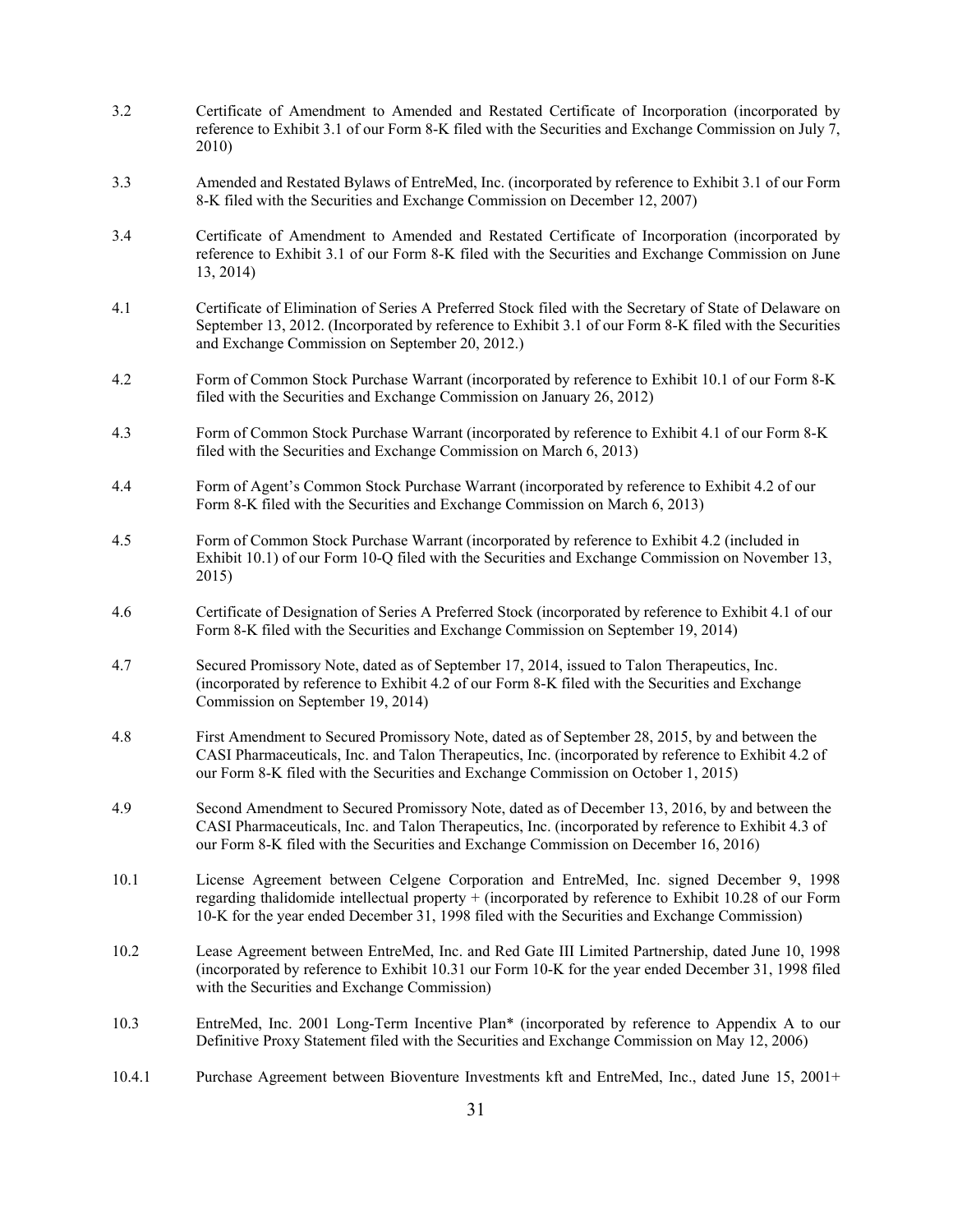**(**incorporated by reference to Exhibit 10.39.1 of our Form 10-Q for the quarter ended June 30, 2001 filed with the Securities and Exchange Commission)

- 10.4.2 Amendment 1 to Purchase Agreement between Bioventure Investments kft and EntreMed, Inc., dated July 13, 2001**(**incorporated by reference to Exhibit 10.39.2 of our Form 10-Q for the quarter ended June 30, 2001 filed with the Securities and Exchange Commission)
- 10.4.3 Amendment 2 to Purchase Agreement between Bioventure Investments kft and EntreMed, Inc., dated July 30, 2001**(**incorporated by reference to Exhibit 10.39.3 of our Form 10-Q for the quarter ended June 30, 2001 filed with the Securities and Exchange Commission)
- 10.4.4 Amendment 3 to Purchase Agreement between Bioventure Investments kft and EntreMed, Inc., dated August 3, 2001 **(**incorporated by reference to Exhibit 10.39.4 of our Form 10-Q for the quarter ended June 30, 2001 filed with the Securities and Exchange Commission)
- 10.5 EntreMed, Inc. 2001 Long Term Incentive Plan Non-Qualified Stock Option Grant Agreement (Director)\* (incorporated by reference to Exhibit 10.7 of our Form 8-K filed with the Securities and Exchange Commission on April 17, 2007)
- 10.6 EntreMed, Inc. 2001 Long Term Incentive Plan Non-Qualified Stock Option Grant Agreement (Non-Director Employee)\* (incorporated by reference to Exhibit 10.8 of our Form 8-K filed with the Securities and Exchange Commission on April 17, 2007)
- 10.7 Form of Change in Control Agreement\* (incorporated by reference to Exhibit 19.1 of our Form 8-K filed with the Securities and Exchange Commission on April 17, 2007)
- 10.8 Employment Agreement by and between EntreMed and Cynthia W. Hu, dated as of June 1, 2006\* (incorporated by reference to Exhibit 10.1 of Form 8-K filed with the Securities and Exchange Commission on June 6, 2006)
- 10.9 Amendment to Employment Agreement by and between the Company and Cynthia W. Hu, effective April 16, 2007\* (incorporated by reference to Exhibit 10.5 of our Form 8-K filed with the Securities and Exchange Commission on April 17, 2007)
- 10.10 Form of Restricted Stock Award under EntreMed, Inc. 2001 Long Term Incentive Plan\* (incorporated by reference to Exhibit 10.2 of our Form 8-K filed with the Securities and Exchange Commission on March 11, 2005)
- 10.11 License Agreement between EntreMed and Celgene Corporation signed March 23, 2005 regarding the development and commercialization of Celgene's small molecule tubulin inhibitor compounds for the treatment of cancer+ (incorporated by reference to Exhibit 10.25 of our Form 10-Q for the quarter ended March 31, 2005 filed with the Securities and Exchange Commission)
- 10.12 Securities Purchase Agreement, dated September 7, 2010 by and between EntreMed, Inc. and the investors party thereto (incorporated by reference to Exhibit 10.1 of our Form 8-K filed with the Securities and Exchange Commission on September 10, 2010)
- 10.13 Employment Agreement, by and between EntreMed, Inc. and Sara Capitelli, dated as of January 10, 2011\* (incorporated by reference to Exhibit 10.33 of our Form 10-K for the fiscal year ended December 31, 2010 filed with the Securities and Exchange Commission)
- 10.14 Convertible Note and Warrant Purchase Agreement, dated January 20, 2012, by and among EntreMed, Inc. and the investors party thereto (incorporated by reference to Exhibit 10.1 of our Form 8-K filed with the Securities and Exchange Commission on January 26, 2012)
- 10.15 Securities Purchase Agreement, dated March 1, 2013, by and among EntreMed, Inc. and the investors thereto (incorporated by reference to Exhibit 10.1 of our Form 8-K filed with the Securities and Exchange Commission on March 6, 2013)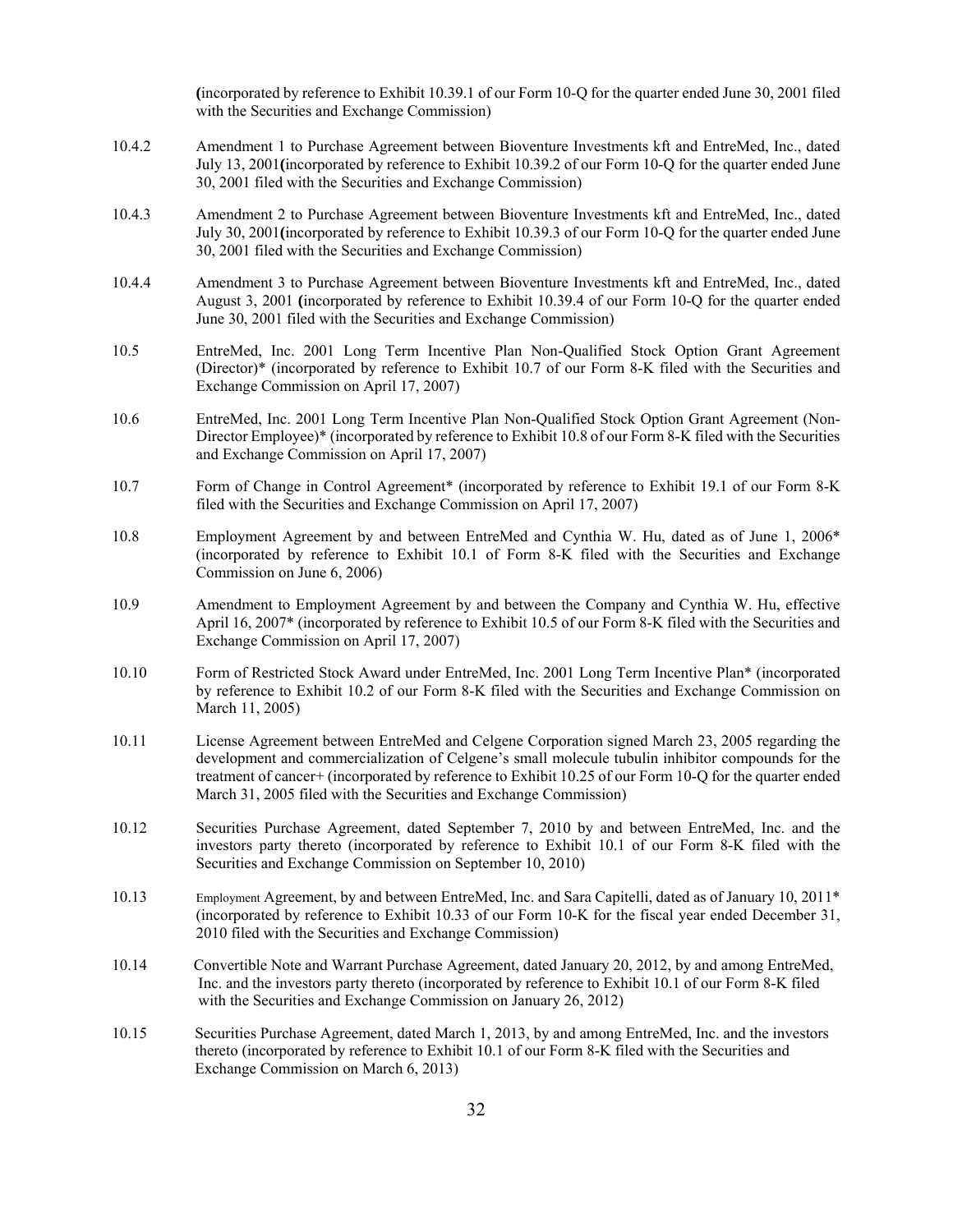- 10.16 Employment Agreement by and between EntreMed, Inc. and Ken K. Ren, dated as of April 2, 2013\* (incorporated by reference to Exhibit 10.1 of our Form 10-Q filed with the Securities and Exchange Commission on May 15, 2013)
- 10.17 Investment Agreement, dated as of September 17, 2014, by and between CASI Pharmaceuticals, Inc. and Spectrum Pharmaceuticals, Inc. (incorporated by reference to Exhibit 10.1 of our Form 8-K filed with the Securities and Exchange Commission on September 19, 2014)
- 10.18 Investment Agreement, dated as of September 17, 2014, by and between CASI Pharmaceuticals, Inc. the Company and Spectrum Pharmaceuticals Cayman, L.P (incorporated by reference to Exhibit 10.2 of our Form 8-K filed with the Securities and Exchange Commission on September 19, 2014)
- 10.19 License Agreement, dated as of September 17, 2014, by and between CASI Pharmaceuticals, Inc. and Spectrum Pharmaceuticals, Inc. + (incorporated by reference to Exhibit 10.3 of our Form 10-Q/A filed with the Securities and Exchange Commission on January 21, 2015)
- 10.20 License Agreement, dated as of September 17, 2014, by and between CASI Pharmaceuticals, Inc. and Spectrum Pharmaceuticals Cayman, L.P. + (incorporated by reference to Exhibit 10.4 of our Form 10- Q/A filed with the Securities and Exchange Commission on January 21, 2015)
- 10.21 License Agreement, dated as of September 17, 2014, by and between CASI Pharmaceuticals, Inc. and Talon Therapeutics, Inc. + (incorporated by reference to Exhibit 10.5 of our Form 10-Q/A filed with the Securities and Exchange Commission on January 21, 2015)
- 10.22 CASI Pharmaceuticals, Inc. 2011 Long-Term Incentive Plan, as amended\* (incorporated by reference to Appendix A to the Company's Definitive Proxy Statement filed with the Securities and Exchange Commission on April 18, 2016)
- 10.23 Form of Securities Purchase Agreement, dated September 20, 2015, by and among CASI Pharmaceuticals, Inc. and the investors thereto (incorporated by reference to Exhibit 10.1 of our Form 10-Q filed with the Securities and Exchange Commission on November 13, 2015)
- 23.1 Consent of Independent Registered Public Accounting Firm
- 31.1 Rule 13a-14(a) Certification of Chief Executive Officer
- 31.2 Rule 13a-14(a) Certification of Principal Accounting Officer
- 32.1 Rule 13a-14(b) Certification by Chief Executive Officer
- 32.2 Rule 13a-14(b) Certification by Principal Accounting Officer
- 101\*\* Interactive Data Files The following financial information from the Registrant's Annual Report on Form 10-K for the year ended December 31, 2016, formatted in eXtensible Business Reporting Language (XBRL): (i) Consolidated Balance Sheets as of December 31, 2016 and 2015, (ii) Consolidated Statements of Operations for the years ended December 31, 2016 and 2015, (iii) Consolidated Statements of Stockholders' Equity (Deficit) for the years ended December 31, 2016 and 2015 (iv) Consolidated Statements of Cash Flows for the years ended December 31, 2016 and 2015 and (v) Notes to Consolidated Financial Statements.
- \* Management Contract or any compensatory plan, contract or arrangement.
- + Certain portions of this exhibit have been omitted based upon a request for confidential treatment. The omitted portions have been filed with the Commission pursuant to our application for confidential treatment.
- \*\* Filed herewith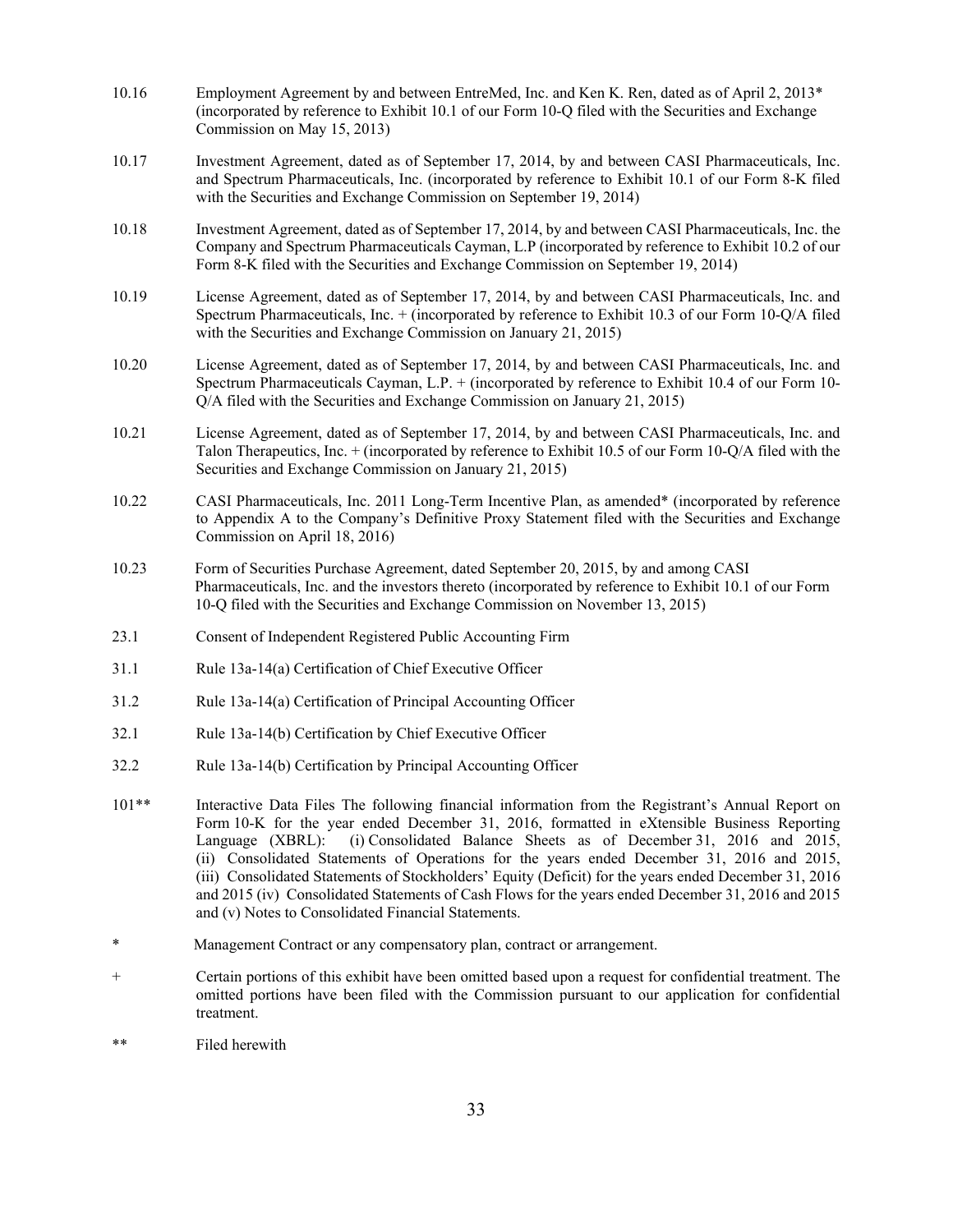### **SIGNATURES**

Pursuant to the requirements of Section 13 or 15(d) of the Securities Exchange Act of 1934, the registrant has duly caused this report to be signed on its behalf by the undersigned, thereunto duly authorized.

Date: March 31, 2017

CASI Pharmaceuticals, Inc.

By: /s/Ken K. Ren Ken K. Ren Chief Executive Officer

Pursuant to the requirements of the Securities Act of 1934, this report has been signed below by the following persons in the capacities and on the dates indicated.

| <b>SIGNATURE</b>                                  | <b>TITLE</b>                                                                       | DATE           |
|---------------------------------------------------|------------------------------------------------------------------------------------|----------------|
| /s/Ken K. Ren<br>Ken K. Ren                       | <b>Chief Executive Officer</b><br>and Director<br>(Principal Executive<br>Officer) | March 31, 2017 |
| <u>/s/Sara B. Capitelli</u><br>Sara B. Capitelli  | Principal Accounting<br>Officer                                                    | March 31, 2017 |
| /s/Wei-Wu He<br>Wei-Wu He                         | Chairman                                                                           | March 31, 2017 |
| /s/James Z. Huang<br>James Z. Huang               | Director                                                                           | March 31, 2017 |
| /s/Franklin C. Salisbury<br>Franklin C. Salisbury | Director                                                                           | March 31, 2017 |
| /s/Rajesh C. Shrotriya<br>Rajesh C. Shrotriya     | Director                                                                           | March 31, 2017 |
| /s/Y. Alexander Wu<br>Y. Alexander Wu             | Director                                                                           | March 31, 2017 |
| /s/ Quan Zhou<br>Ouan Zhou                        | Director                                                                           | March 31, 2017 |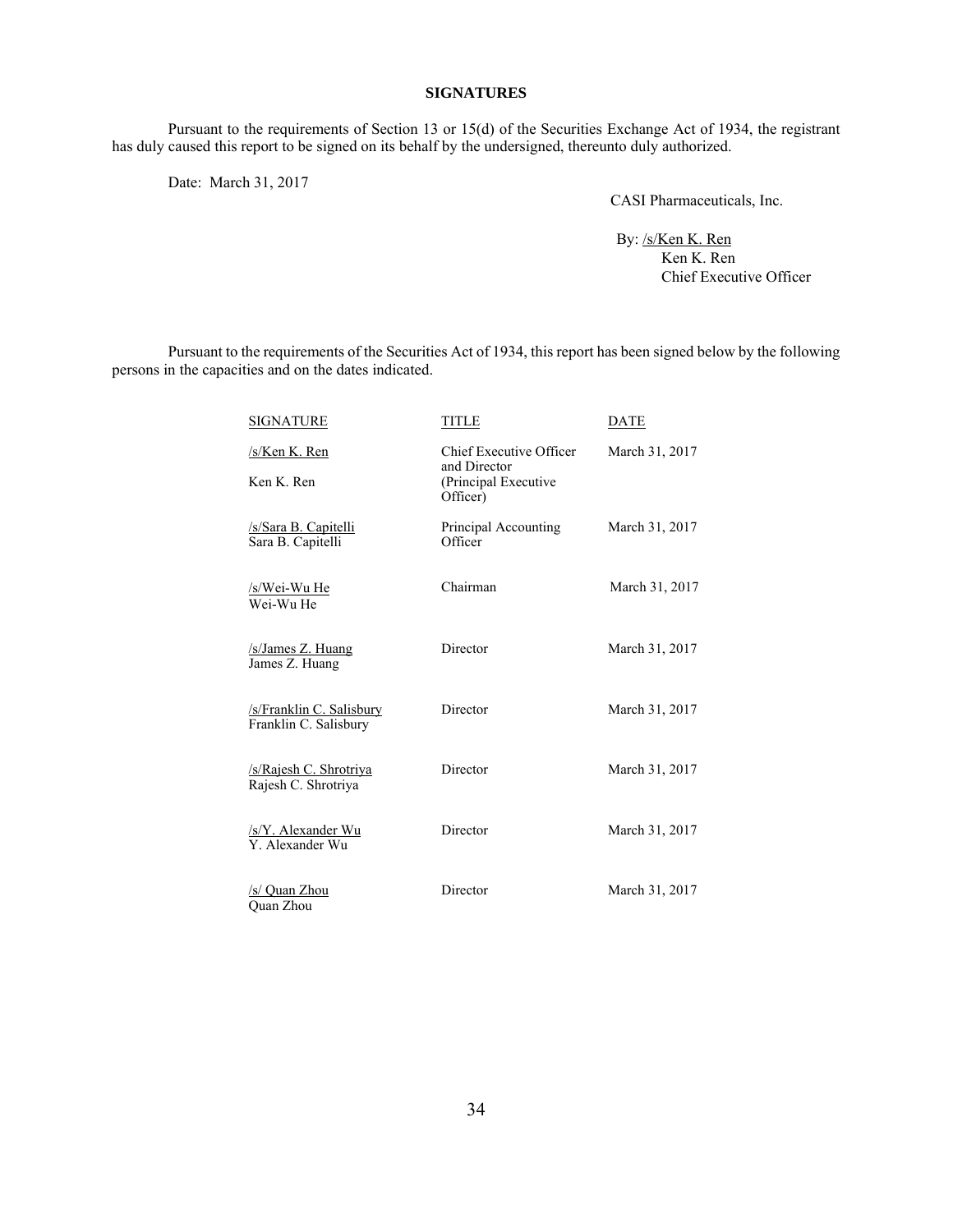The following consolidated financial statements of CASI Pharmaceuticals, Inc. are included in Item 8:

|                                                                                                          | $F-2$ |
|----------------------------------------------------------------------------------------------------------|-------|
|                                                                                                          | F-3   |
|                                                                                                          |       |
| Consolidated Statements of Stockholders' Equity (Deficit) for the years ended December 31, 2016 and 2015 | F-5   |
|                                                                                                          | F-6   |
|                                                                                                          | F-7   |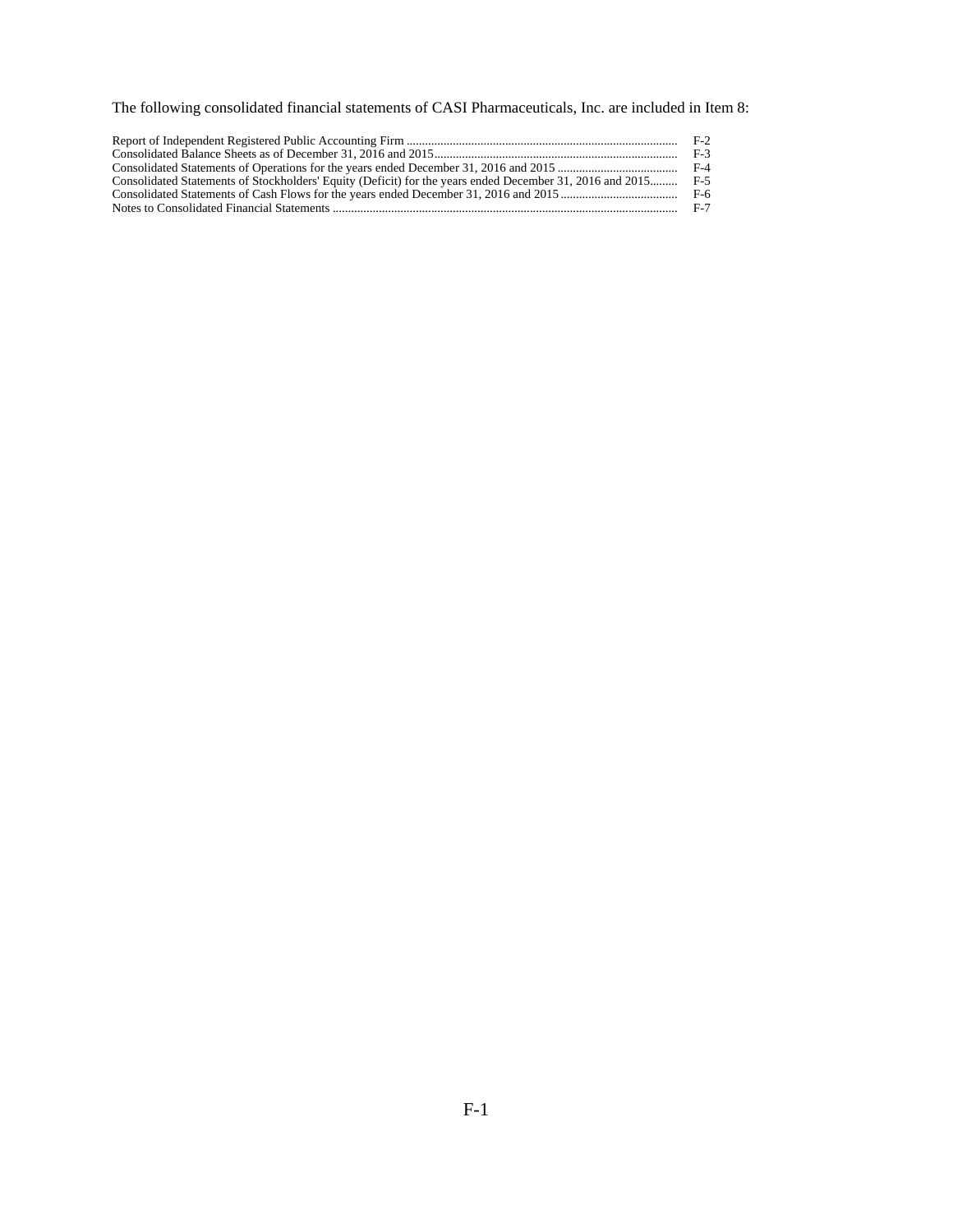#### Report of Independent Registered Public Accounting Firm

The Board of Directors and Stockholders CASI Pharmaceuticals, Inc.

We have audited the accompanying consolidated balance sheets of CASI Pharmaceuticals, Inc. as of December 31, 2016 and 2015, and the related consolidated statements of operations, stockholders' equity (deficit) and cash flows for the years then ended. CASI Pharmaceuticals, Inc.'s management is responsible for these consolidated financial statements. Our responsibility is to express an opinion on these consolidated financial statements based on our audits.

We conducted our audits in accordance with the standards of the Public Company Accounting Oversight Board (United States). Those standards require that we plan and perform the audit to obtain reasonable assurance about whether the consolidated financial statements are free of material misstatement. The company is not required to have, nor were we engaged to perform, an audit of its internal control over financial reporting. Our audit included consideration of internal control over financial reporting as a basis for designing audit procedures that are appropriate in the circumstances, but not for the purpose of expressing an opinion on the effectiveness of the company's internal control over financial reporting. Accordingly, we express no such opinion. An audit also includes examining, on a test basis, evidence supporting the amounts and disclosures in the consolidated financial statements, assessing the accounting principles used and significant estimates made by management, as well as evaluating the overall financial statement presentation. We believe that our audits provide a reasonable basis for our opinion.

In our opinion, the consolidated financial statements referred to above present fairly, in all material respects, the financial position of CASI Pharmaceuticals, Inc. as of December 31, 2016 and 2015, and the results of their operations and their cash flows for the years then ended, in conformity with accounting principles generally accepted in the United States of America.

/s/ CohnReznick LLP

Roseland, New Jersey March 31, 2017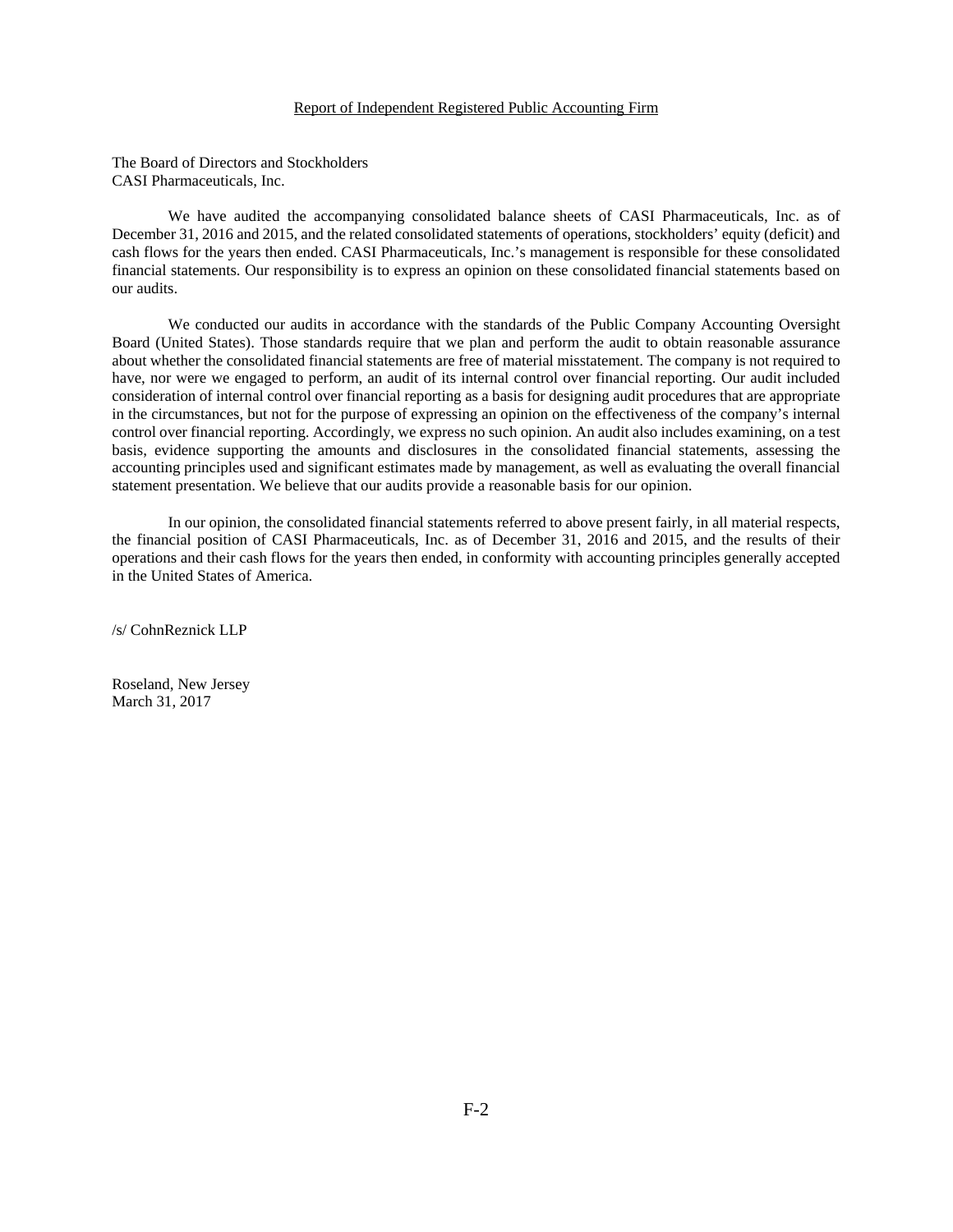# CASI Pharmaceuticals, Inc. Consolidated Balance Sheets

|                                                                                                                                                                                      | DECEMBER 31,                 |                                |
|--------------------------------------------------------------------------------------------------------------------------------------------------------------------------------------|------------------------------|--------------------------------|
|                                                                                                                                                                                      | 2016                         | 2015                           |
| <b>ASSETS</b>                                                                                                                                                                        |                              |                                |
| Current assets:                                                                                                                                                                      |                              |                                |
| Cash and cash equivalents                                                                                                                                                            | \$<br>27,092,928             | \$<br>5,131,114                |
| Prepaid expenses and other                                                                                                                                                           | 355,891                      | 438,231                        |
| Total current assets                                                                                                                                                                 | 27,448,819                   | 5,569,345                      |
| Property and equipment, net                                                                                                                                                          | 229,591                      | 218,796                        |
| Other assets                                                                                                                                                                         | 34,485                       | 38,174                         |
| Total assets                                                                                                                                                                         | 27,712,895<br>\$             | 5,826,315                      |
| LIABILITIES AND STOCKHOLDERS' EQUITY (DEFICIT)                                                                                                                                       |                              |                                |
| Current liabilities:                                                                                                                                                                 |                              |                                |
| Accounts payable                                                                                                                                                                     | \$<br>1,064,626              | \$<br>884,100                  |
| <b>Accrued liabilities</b>                                                                                                                                                           | 250,950                      | 169,464                        |
| Total current liabilities                                                                                                                                                            | 1,315,576                    | 1,053,564                      |
| Note payable, net of discount                                                                                                                                                        | 1,491,278                    | 1,464,970                      |
| Contingent rights derivative liability                                                                                                                                               | 4,122,266                    | 9,395,222                      |
| <b>Total liabilities</b>                                                                                                                                                             | 6,929,120                    | 11,913,756                     |
| Commitments and contingencies                                                                                                                                                        |                              |                                |
| Stockholders' equity (deficit):                                                                                                                                                      |                              |                                |
| Convertible preferred stock, \$1.00 par value;<br>5,000,000 shares authorized and 0 shares issued and<br>outstanding at December 31, 2016 and 2015<br>Common stock, \$.01 par value: |                              |                                |
| 170,000,000 shares authorized at December 31, 2016 and                                                                                                                               |                              |                                |
| 2015; 60,276,119 shares and 32,525,356 shares issued at December 31, 2016                                                                                                            |                              |                                |
| and 2015, respectively                                                                                                                                                               | 602.760                      | 325,252                        |
| Additional paid-in capital                                                                                                                                                           | 470,147,086                  | 434,099,890                    |
| Treasury stock, at cost: 79,545 shares held at December 31, 2016 and<br>December 31, 2015                                                                                            |                              |                                |
| Accumulated deficit                                                                                                                                                                  | (8,034,244)<br>(441.931.827) | (8,034,244)<br>(432, 478, 339) |
| Total stockholders' equity (deficit)                                                                                                                                                 | 20,783,775                   | (6,087,441)                    |
| Total liabilities and stockholders' equity (deficit)                                                                                                                                 | 27,712,895                   | 5,826,315                      |
|                                                                                                                                                                                      |                              |                                |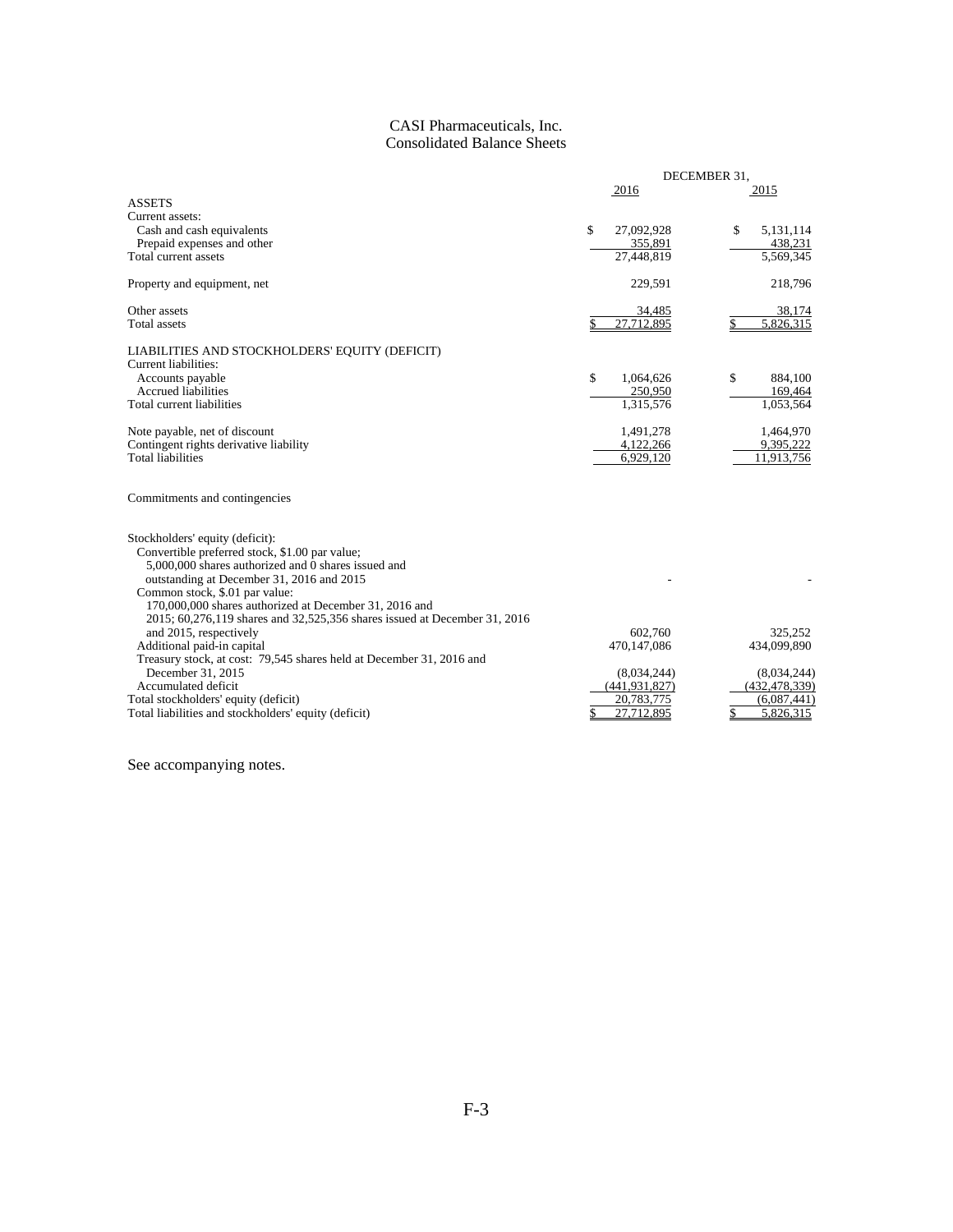# CASI Pharmaceuticals, Inc. Consolidated Statements of Operations

# YEAR ENDED DECEMBER 31,

|                                                      | 2016        | 2015                   |
|------------------------------------------------------|-------------|------------------------|
| Revenues:                                            |             |                        |
| Product sales                                        | \$          | \$<br>47,712<br>47,712 |
| Costs and expenses:                                  |             |                        |
| Cost of product sales                                |             | 6,274                  |
| Research and development                             | 4,645,560   | 4,075,572              |
| General and administrative                           | 4,775,050   | 3,118,269              |
|                                                      | 9,420,610   | 7,200,115              |
| Interest expense, net                                | 26,090      | 81,533                 |
| Change in fair value of contingent rights            | 6,788       | (27, 513)              |
| Net loss                                             | (9,453,488) | (7,206,423)            |
| Net loss per share (basic and diluted)               | (0.17)      | (0.22)                 |
| Weighted average number of shares outstanding (basic |             |                        |
| and diluted)                                         | 55,869,205  | 32,445,811             |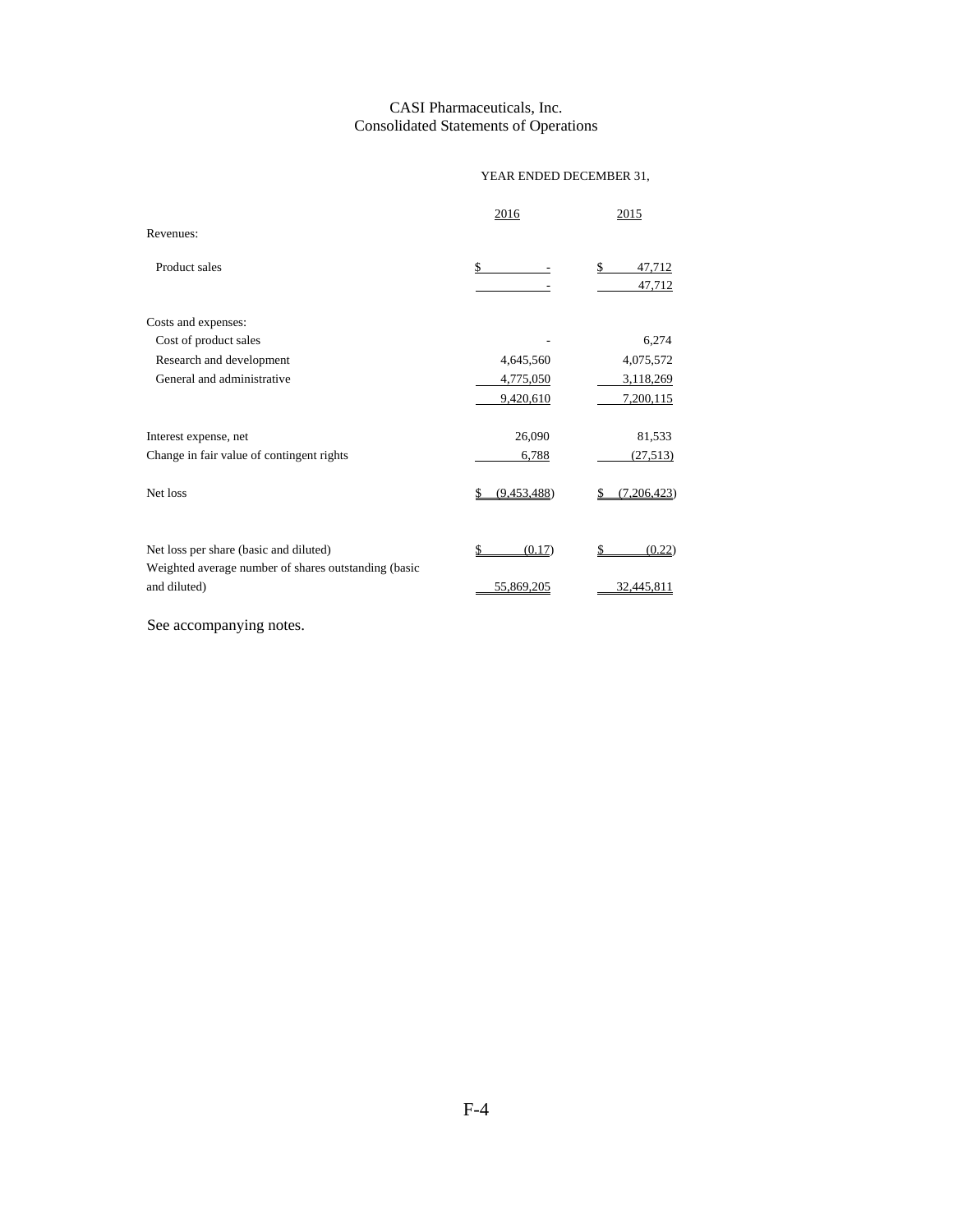# CASI Pharmaceuticals, Inc. Consolidated Statements of Stockholders' Equity (Deficit) Years Ended December 31, 2016 and 2015

|                                                                     | <b>Preferred Stock</b> |                          | <b>Common Stock</b> |                          | Treasury                 | Additional<br>Paid-in | Accumulated      |               |
|---------------------------------------------------------------------|------------------------|--------------------------|---------------------|--------------------------|--------------------------|-----------------------|------------------|---------------|
|                                                                     | Shares                 | Amount                   | <b>Shares</b>       | Amount                   | Stock                    | Capital               | Deficit          | Total         |
| Balance at December 31, 2014                                        |                        |                          | 32,445,811          | \$325,252                | \$(8,034,244)            | \$432,558,698         | (425, 271, 916)  | (422, 210)    |
| Stock-based compensation expense, net of forfeitures                |                        |                          |                     |                          | ٠                        | 1,541,192             |                  | 1,541,192     |
| Net loss                                                            |                        |                          |                     |                          |                          |                       | (7,206,423)      | (7, 206, 423) |
| Balance at December 31, 2015                                        |                        |                          | 32,445,811          | 325,252                  | (8,034,244)              | 434,099,890           | (432, 478, 339)  | (6,087,441)   |
| Issuance of common stock pursuant to financing agreements           |                        | $\overline{\phantom{a}}$ | 23, 127, 566        | 231,276                  | $\overline{\phantom{a}}$ | 26, 197, 902          | -                | 26,429,178    |
| Fair value of warrants issued pursuant to financing agreements      |                        | $\overline{\phantom{a}}$ |                     |                          | $\overline{\phantom{m}}$ | 1,670,822             |                  | 1,670,822     |
| Issuance of common stock from exercise of contingent purchase right |                        | $\overline{\phantom{a}}$ | 4,623,197           | 46,232                   | $\overline{\phantom{0}}$ |                       |                  | 46,232        |
| Partial settlement of contingent purchase rights derivative         |                        | $\overline{\phantom{a}}$ |                     | $\overline{\phantom{0}}$ | $\overline{\phantom{0}}$ | 5,279,744             | -                | 5,279,744     |
| Stock issuance costs                                                |                        | $\overline{\phantom{a}}$ |                     | $\overline{\phantom{0}}$ | $\overline{\phantom{0}}$ | (96, 512)             |                  | (96, 512)     |
| Stock-based compensation expense, net of forfeitures                |                        |                          |                     |                          | $\overline{\phantom{0}}$ | 2,995,240             |                  | 2,995,240     |
| Net loss                                                            |                        |                          |                     |                          |                          |                       | (9,453,488)      | (9,453,488)   |
| Balance at December 31, 2016                                        |                        |                          | 60,196,574          | \$602,760                | \$ (8,034,244)           | \$470,147,086         | \$ (441,931,827) | \$20,783,775  |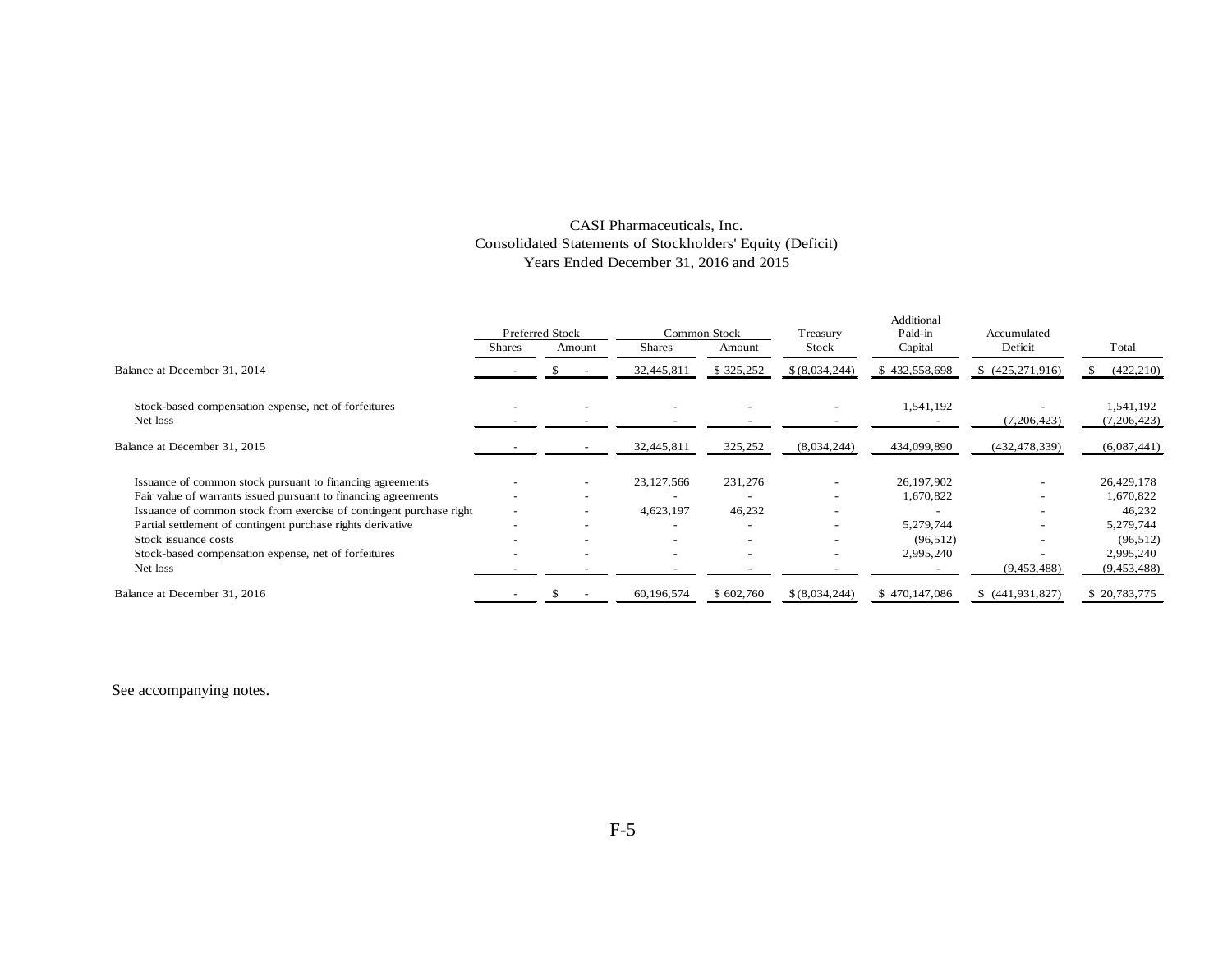# CASI Pharmaceuticals, Inc. Consolidated Statements of Cash Flows

|                                                                 | YEAR ENDED DECEMBER 31, |                   |  |
|-----------------------------------------------------------------|-------------------------|-------------------|--|
|                                                                 | 2016                    | 2015              |  |
| CASH FLOWS FROM OPERATING ACTIVITIES                            |                         |                   |  |
| Net loss                                                        | \$<br>(9,453,488)       | \$<br>(7,206,423) |  |
| Adjustments to reconcile net loss to net cash used in operating |                         |                   |  |
| activities:                                                     |                         |                   |  |
| Depreciation and amortization                                   | 66,451                  | 68,381            |  |
| Net gain on disposal of assets                                  | (12, 459)               |                   |  |
| Stock-based compensation expense                                | 2,995,240               | 1,541,192         |  |
| Non-cash interest                                               | 26,308                  | 74,955            |  |
| Change in fair value of contingent rights                       | 6,788                   | (27,513)          |  |
| Changes in operating assets and liabilities:                    |                         |                   |  |
| Accounts receivable                                             |                         | 23,727            |  |
| Prepaid expenses and other                                      | 86,029                  | (122, 244)        |  |
| Accounts payable                                                | 180,526                 | 129,472           |  |
| <b>Accrued liabilities</b>                                      | 81,486                  | 5,044             |  |
| Net cash used in operating activities                           | (6,023,119)             | (5,513,409)       |  |
| CASH FLOWS FROM INVESTING ACTIVITIES                            |                         |                   |  |
| Purchases of furniture and equipment                            | (223, 233)              | (25,396)          |  |
| Proceeds from sale of furniture and equipment                   | 158,446                 |                   |  |
| Net cash used in investing activities                           | (64, 787)               | (25, 396)         |  |
| CASH FLOWS FROM FINANCING ACTIVITIES                            |                         |                   |  |
| Stock issuance costs                                            | (96, 512)               |                   |  |
| Proceeds from sale of common stock                              | 28,146,232              |                   |  |
| Net cash provided by financing activities                       | 28,049,720              |                   |  |
| Net increase (decrease) in cash and cash equivalents            | 21,961,814              | (5,538,805)       |  |
| Cash and cash equivalents at beginning of year                  | 5,131,114               | 10,669,919        |  |
| Cash and cash equivalents at end of year                        | 27.092.928              | 5.131.114         |  |
| Supplemental disclosure of cash flow information:               |                         |                   |  |
| Cash paid for interest                                          |                         | 7.500             |  |
| Non-cash financing activity:                                    |                         |                   |  |
| Partial settlement of contingent rights derivative              | 5.279.744               |                   |  |
| Non-cash investing activity:                                    |                         |                   |  |
| Disposal of fully depreciated property and equipment, at cost   | 25.204<br>S             | S                 |  |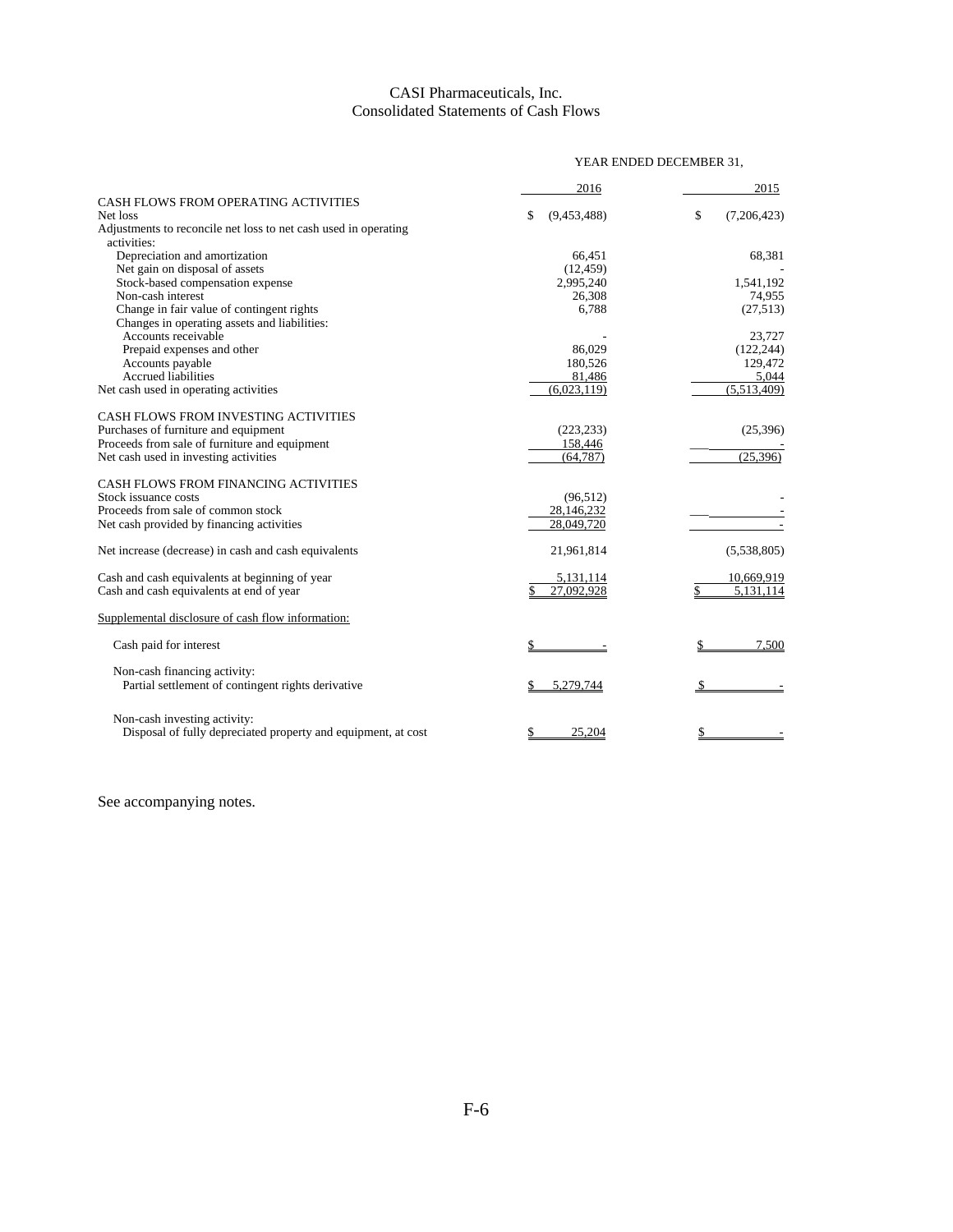#### CASI Pharmaceuticals, Inc.

Notes to Consolidated Financial Statements December 31, 2016 and 2015

### **1. DESCRIPTION OF BUSINESS AND BASIS OF PRESENTATION**

CASI Pharmaceuticals, Inc. ("CASI" or the "Company") is a U.S. based late-stage biopharmaceutical company focused on the acquisition, development and commercialization of innovative therapeutics addressing cancer and other unmet medical needs for the global market, with a focus on commercialization in China. The Company intends to execute its plan to become a leading fully-integrated pharmaceutical company with a substantial commercial business in China. We are headquartered in Rockville, Maryland with established China operations that are expanding as we continue to further in-license products for our pipeline.

The Company's pipeline features (1) our lead proprietary drug candidate, ENMD-2076, in multiple Phase 2 clinical trials, (2) MARQIBO®, ZEVALIN® and EVOMELA<sup>®</sup>, all U.S. Food and Drug Administration (FDA) approved drugs in-licensed from Spectrum for China regional rights, and currently in various stages in the regulatory process for market approval in China, and (3) proprietary early-stage candidates in preclinical development. The Company's pipeline reflects a risk-balanced approach between products in various stages of development, and between products that it develops and those that it develops with the Company's partners for the China regional market. The Company intends to continue building a significant product pipeline of innovative drug candidates that it will commercialize alone in China and with partners for the rest of the world. For ENMD-2076, the Company's current development is focused on niche and orphan indications. For in-licensed products, the Company uses a market-oriented approach to identify pharmaceutical candidates that it believes have the potential for gaining widespread market acceptance, either globally or in China, and for which development can be accelerated under the Company's drug development strategy.

The Company's primary research and development focus is on oncology therapeutics. The Company's strategy is to develop innovative drugs that are potential first-in-class or market-leading compounds for treatment of cancer. The implementation of its plans will include leveraging the Company's resources in both the United States and China. In order to capitalize on the drug development and capital resources available in China, the Company is doing business in China through its wholly-owned China-based subsidiary that will execute the China portion of the Company's drug development strategy, including conducting clinical trials in China, pursuing local funding opportunities and strategic collaborations, and implementing the Company's plan to build a leading commercial business in China.

 ENMD-2076 has received orphan drug designation from the FDA for the treatment of ovarian cancer, multiple myeloma, acute myeloid leukemia and hepatocellular carcinoma (HCC). In October 2015, the Company also received orphan drug designation from the European Medicines Agency (EMA) for the treatment of HCC.

In September 2014, the Company acquired from Spectrum Pharmaceuticals, Inc. and certain of its affiliates (together referred to as "Spectrum") exclusive rights in greater China (including Taiwan, Hong Kong and Macau) to three in-licensed oncology products, including MARQIBO® (vinCRIStine sulfate LIPOSOME injection) approved in the U.S. for advanced adult Ph- acute lymphoblastic leukemia (ALL), ZEVALIN® (ibritumomab tiuxetan) approved in the U.S. for advanced non-Hodgkin's lymphoma, as well as EVOMELA™ (melphalan hydrochloride for injection) approved in the U.S. primarily for use as a high-dose conditioning treatment prior to hematopoietic progenitor (stem) cell transplantation in patients with multiple myeloma.

The Company's primary focus is on clinical-stage and late-stage drug candidates so that it can immediately employ its U.S. and China drug development model to accelerate clinical and regulatory progress. In addition to its clinical-and late-stage approach, the Company has other potential drug candidates in preclinical development which it will continue to evaluate in 2017. In addition to these early compounds, the Company's pipeline includes 2ME2 (2-methoxyestradial), an orally active compound that has antiproliferative, antiangiogenic and anti-inflammatory properties.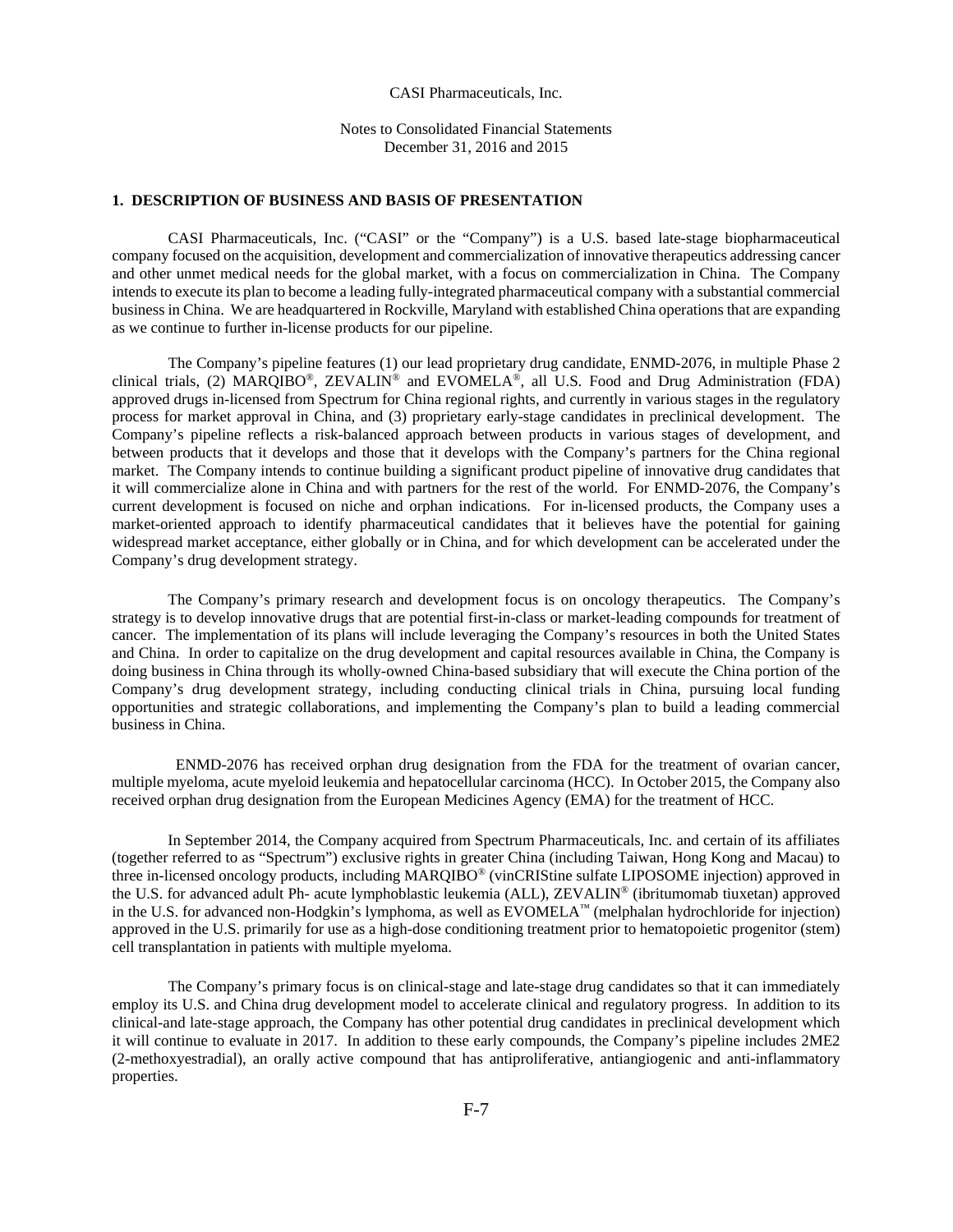The accompanying consolidated financial statements include the accounts of CASI Pharmaceuticals, Inc. and its subsidiaries, Miikana Therapeutics, Inc. ("Miikana") and CASI Pharmaceuticals (Beijing) Co., Ltd. ("CASI China"). CASI China is a non-stock Chinese entity with 100% of its interest owned by CASI. CASI China received approval for a business license from the Beijing Industry and Commercial Administration in August 2012 and has operating facilities in Beijing. All inter-company balances and transactions have been eliminated in consolidation.

# **LIQUIDITY RISKS AND MANAGEMENT'S PLANS**

Since inception, the Company has incurred significant losses from operations and has incurred an accumulated deficit of \$441.9 million. The Company restructured its business in 2012 in connection with an investment led by one of the Company's largest stockholders, followed by implementation of a name change to reflect its core mission and business strategy. The Company expects to continue to incur operating losses for the foreseeable future due to, among other factors, its continuing clinical activities. In September 2015, the Company entered into stock purchase agreements for a \$25.1 million strategic financing, the closing of which was subject to certain regulatory and customary conditions. In January 2016, the Company completed the first closing and received approximately \$10.3 million ("First Closing"). In June 2016, the Company completed the second closing and received approximately \$6.0 million ("Second Closing"). In July 2016, the Company completed the third closing and received \$1.0 million ("Third Closing"). In October 2016, the Company completed the final closing and received \$7.8 million ("Final Closing"), together these closings are referred to as the Closings (see Note 8). The Final Closing included an investment from ETP Global Fund, L.P., a healthcare investment fund. The managing member of Emerging Technology Partners, LLC, which is the general partner of ETP Global Fund, L.P., is also the Chairman of the Company. On October 24, 2016, the Company entered into and closed on a stock purchase agreement in a private placement with an accredited investor and received \$3.0 million ("October Offering") (see Note 8). Net proceeds of the Closings and the October Offering will be used to further fund the Company's operations, accelerate its clinical and regulatory activities, expand its product pipeline, and support its marketing and commercial planning activities.

As a result of the Closings and the October Offering, the Company believes that it has sufficient resources to fund its operations at least through March 31, 2018. As of December 31, 2016, approximately \$5.4 million of the Company's cash balance was held by CASI China. The Company intends to continue to exercise tight controls over operating expenditures and will continue to pursue opportunities, as required, to raise additional capital and will also actively pursue non- or less-dilutive capital raising arrangements in China to support the Company's dual-country approach to drug development.

The Company intends to advance clinical development of its drugs and drug candidates, and the implementation of the Company's plans will include leveraging its resources in both the United States and China. In order to capitalize on the drug development and capital resources available in China, the Company is doing business in China through its wholly-owned China-based subsidiary that will execute the China portion of the Company's drug development strategy, including conducting clinical trials in China, pursuing local funding opportunities and strategic collaborations, and implementing the Company's plan for development and commercialization in the Chinese market.

The Company intends to pursue additional financing opportunities as well as opportunities to raise capital through forms of non- or less- dilutive arrangements, such as partnerships and collaborations with organizations that have capabilities and/or products that are complementary to the Company's capabilities and products in order to continue the development of the product candidate that the Company intends to pursue to commercialization.

# **2. SUMMARY OF SIGNIFICANT ACCOUNTING POLICIES**

#### **SEGMENT INFORMATION**

The Company currently operates in one business segment, which is the development of targeted therapeutics primarily for the treatment of cancer. The Company is managed and operated as one business. CASI's senior management team reports to the Board of Directors and is responsible for aligning the Company's business strategy with its core scientific strengths, while maintaining prudent resource management, fiscal responsibility and accountability. The Company employs a drug development strategy in the United States and China to develop targeted therapeutics for the global market and its current lead drug candidate is ENMD-2076, an Aurora A and angiogenic kinase inhibitor for the treatment of cancer.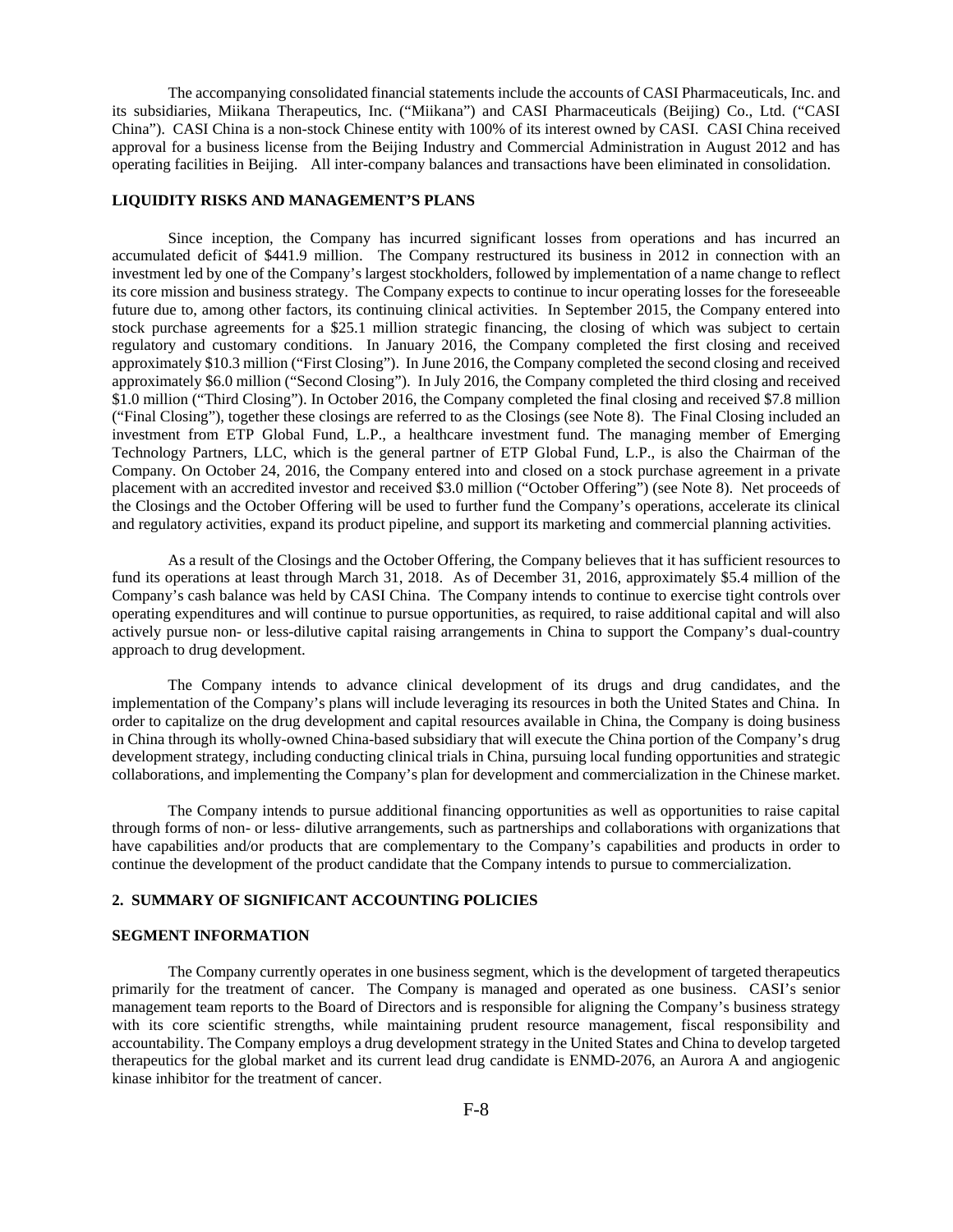The Company does not operate separate lines of business with respect to its product candidates. Accordingly, the Company does not have separately reportable segments as defined by authoritative guidance issued by the Financial Accounting Standards Board (FASB).

### **RESEARCH AND DEVELOPMENT**

Research and development expenses consist primarily of compensation and other expenses related to research and development personnel, research collaborations, costs associated with pre-clinical correlative testing and clinical trials of the Company's drug candidates, including the costs of manufacturing drug substance and drug product, regulatory maintenance costs, and facilities expenses. Research and development costs are expensed as incurred.

# **PROPERTY AND EQUIPMENT**

Furniture and equipment and leasehold improvements are stated at cost and are depreciated over their estimated useful lives of 3 to 5 years. Depreciation and amortization is determined on a straight-line basis. Depreciation and amortization expense was \$66,451 and \$68,381 in 2016 and 2015, respectively.

Property and equipment consists of the following:

|                                | DECEMBER 31. |               |  |  |  |
|--------------------------------|--------------|---------------|--|--|--|
|                                | 2016         | 2015          |  |  |  |
| Furniture and equipment        | 480,172<br>S | 505,946<br>\$ |  |  |  |
| Leasehold improvements         | 11,435       | 6,382         |  |  |  |
|                                | 491,607      | 512,328       |  |  |  |
| Less: accumulated depreciation |              |               |  |  |  |
| and amortization               | (262, 016)   | (293, 532)    |  |  |  |
|                                | 229.591      | 218,796       |  |  |  |

### **IMPAIRMENT OF LONG-LIVED ASSETS**

In accordance with authoritative guidance issued by the FASB, the Company periodically evaluates the value reflected in its consolidated balance sheets of long-lived assets, such as equipment, when events and circumstances indicate that the carrying amount of an asset may not be recovered. Such events and circumstances include the use of the asset in current research and development projects, any potential alternative uses of the asset in other research and development projects in the short to medium term and restructuring plans entered into by the Company. No impairment charges were recorded in 2016 and 2015.

### **CASH AND CASH EQUIVALENTS**

Cash and cash equivalents include cash and highly liquid investments with original maturities of less than 90 days. Substantially all of the Company's cash equivalents are held in short-term money market accounts.

# **ACCOUNTS RECEIVABLE**

Accounts receivable are stated net of allowances for doubtful accounts. Allowances for doubtful accounts are determined on a specific item basis. Management reviews the credit worthiness of individual customers and past payment history to determine the allowance for doubtful accounts. There were no accounts receivable as of December 31, 2016 or 2015.

For the year ended December 31, 2015, one customer represented 100% of revenue. There was no revenue for the year ended December 31, 2016.

# **FOREIGN CURRENCY TRANSLATION**

The U.S. dollar is the functional and reporting currency of the Company. Foreign currency denominated assets and liabilities of the Company and all of its subsidiaries are translated into U.S. dollars. Accordingly, monetary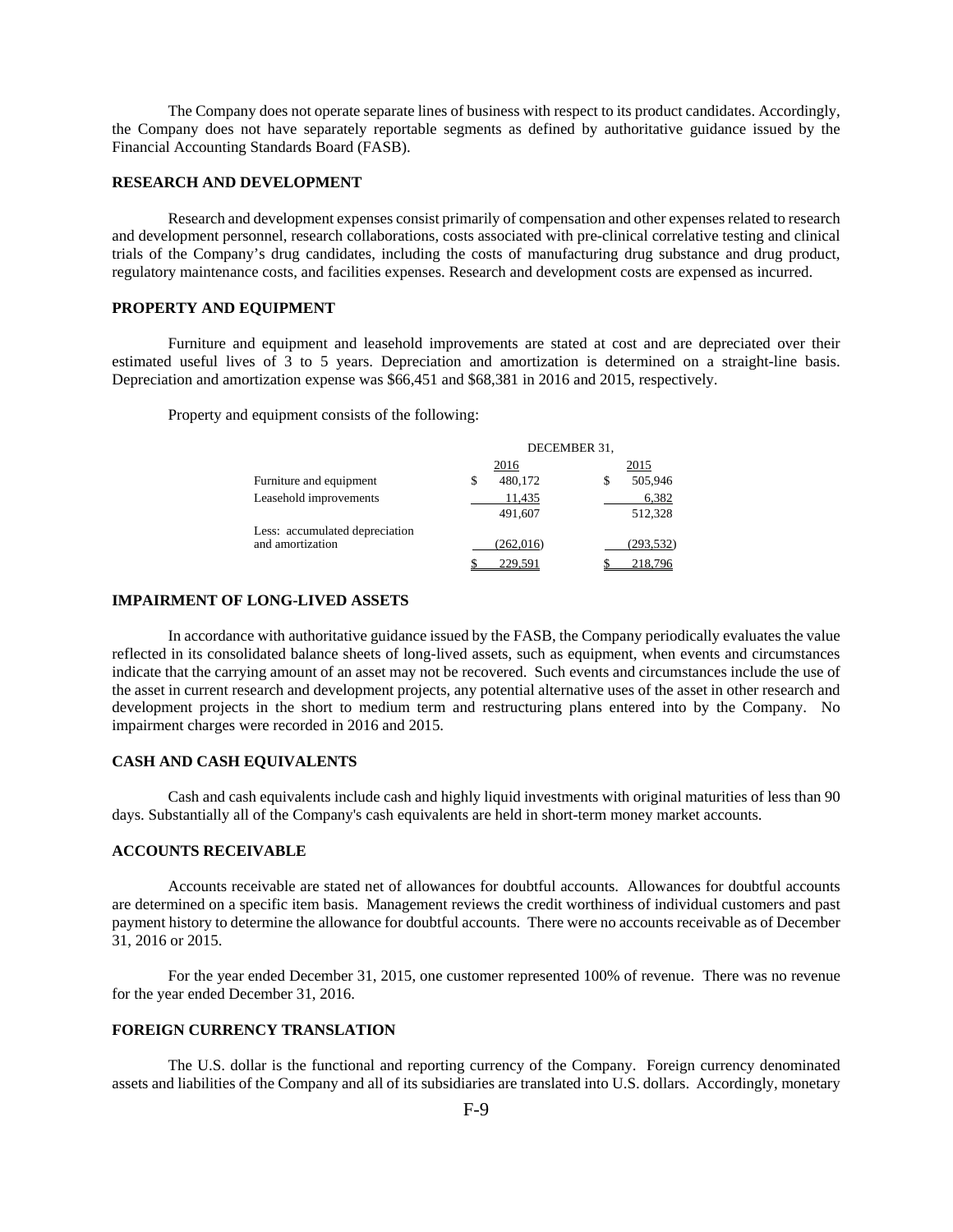assets and liabilities are translated using the exchange rates in effect at the consolidated balance sheet date and revenues and expenses at the rates of exchange prevailing when the transactions occurred. Remeasurement adjustments are included in income (loss).

# **EXPENSES FOR CLINICAL TRIALS**

Expenses for clinical trials are incurred from planning through patient enrollment to reporting of the data. The Company estimates expenses incurred for clinical trials that are in process based on patient enrollment and based on clinical data collection and management. Costs that are associated with patient enrollment are recognized as each patient in the clinical trial completes the enrollment process. Estimated clinical trial costs related to enrollment can vary based on numerous factors, including expected number of patients in trials, the number of patients that do not complete participation in a trial, and the length of participation for each patient. Costs that are based on clinical data collection and management are recognized in the reporting period in which services are provided. In the event of early termination of a clinical trial, the Company accrues an amount based on estimates of the remaining noncancelable obligations associated with winding down the clinical trial. As of December 31, 2016 and 2015, clinical trial accruals were \$499,028 and \$187,332, respectively, and are included in accounts payable in the accompanying consolidated balance sheets.

### **INCOME TAXES**

Income tax expense is accounted for in accordance with authoritative guidance issued by FASB. Income tax expense has been provided using the asset and liability method. Deferred tax assets and liabilities are determined based on the difference between the financial statement and tax bases of assets and liabilities as measured by the enacted tax rates that will be in effect when these differences reverse. The Company provides a valuation allowance against net deferred tax assets if, based upon the available evidence, it is not more likely than not that the deferred tax assets will be realized.

The Company accounts for uncertain tax positions pursuant to the guidance of FASB Accounting Standards Codification Topic 740, *Income Taxes*. The Company recognizes interest and penalties related to uncertain tax positions, if any, in income tax expense. As of December 31, 2016 and 2015, the Company did not accrue any interest related to uncertain tax positions. To date, there have been no interest or penalties charged to the Company in relation to the underpayment of income taxes.

# **REVENUE RECOGNITION**

Revenue for product sales is not recognized until it is realized or realizable and earned. Revenue is recognized when all of the following criteria are met: persuasive evidence of an arrangement exists, delivery has occurred or services have been rendered, the price to the buyer is fixed and determinable and collectibility is reasonably assured.

### **NET LOSS PER SHARE**

Net loss per share (basic and diluted) was computed by dividing net loss attributable to common shareholders by the weighted average number of shares of common stock outstanding. Outstanding options and warrants totaling 15,923,807 and 10,705,647 as of December 31, 2016 and 2015, respectively, were anti-dilutive and, therefore, were not included in the computation of weighted average shares used in computing diluted loss per share.

#### **SHARE-BASED COMPENSATION**

The Company records compensation expense associated with service, performance, market condition based stock options and other equity-based compensation in accordance with provisions of authoritative guidance. The fair value of awards whose fair values are calculated using the Black-Scholes option pricing model is generally being amortized on a straight-line basis over the requisite service period and is recognized based on the proportionate amount of the requisite service period that has been rendered during each reporting period. The fair value of awards with market conditions, which are valued using a binomial model, is being amortized based upon the derived service period. Share-based awards granted to employees with a performance condition are measured based on the probable outcome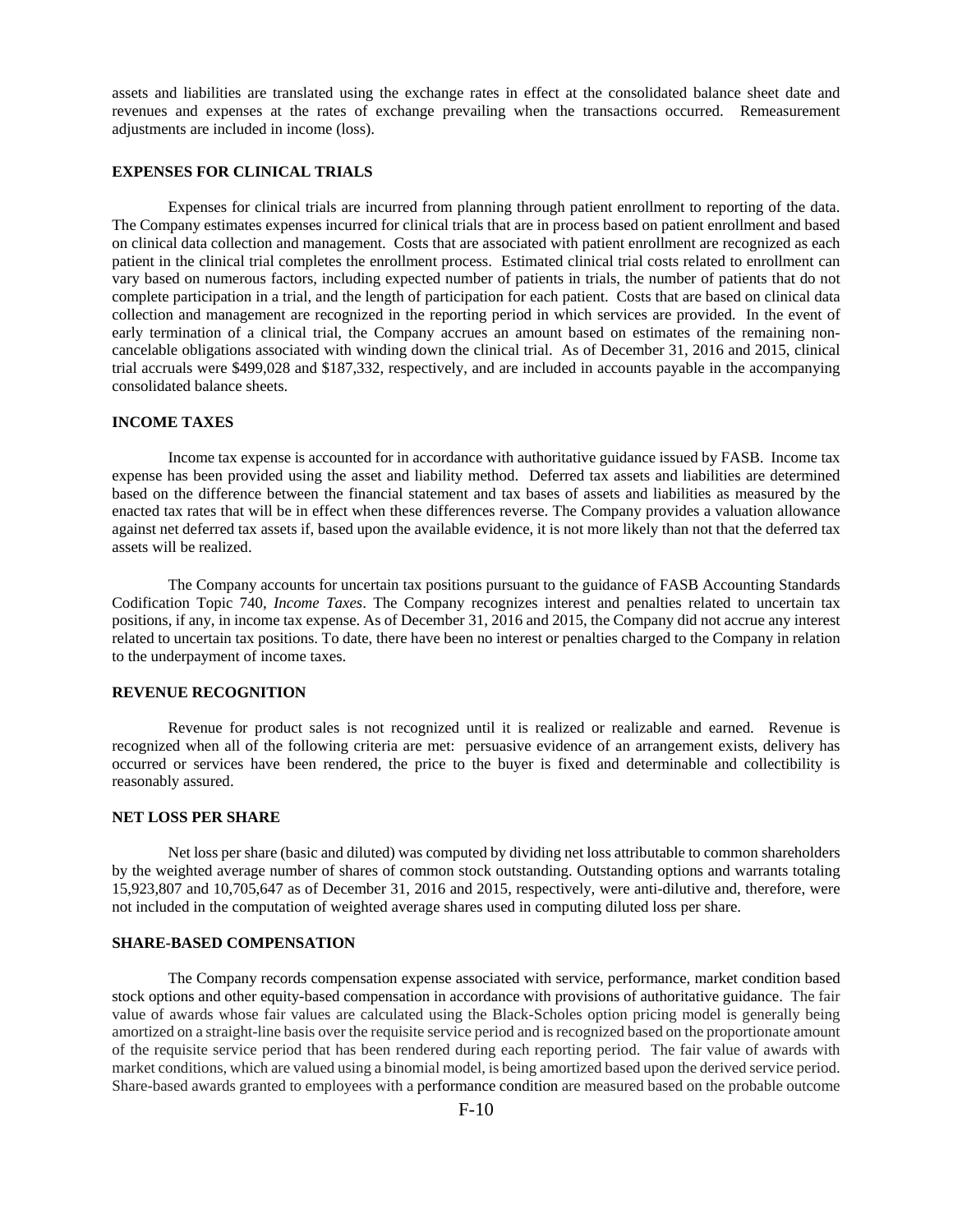of that performance condition during the requisite service period. Awards with performance conditions will be expensed if it is probable that the performance condition will be achieved. During the year ended December 31, 2016, \$10,100 of stock compensation expense was recorded for share awards with performance conditions. For the year ended December 31, 2015, no expense has been recorded for share awards with performance conditions.

# **NEW ACCOUNTING PRONOUNCEMENTS**

The Company has implemented all new accounting pronouncements that are in effect and that may impact the Company's consolidated financial statements.

In August 2014, the FASB issued Accounting Standard Update (ASU) 2014-15, *Presentation of Financial Statements – Going Concern*. The new standard requires management to evaluate on a regular basis whether any conditions or events have arisen that could raise substantial doubt about the entity's ability to continue as a going concern. The guidance 1) provides a definition for the term "substantial doubt," 2) requires an evaluation every reporting period, interim periods included, 3) provides principles for considering the mitigating effect of management's plans to alleviate the substantial doubt, 4) requires certain disclosures if the substantial doubt is alleviated as a result of management's plans, 5) requires an express statement, as well as other disclosures, if the substantial doubt is not alleviated, and 6) requires an assessment period of one year from the date the financial statements are issued. The new standard is effective for annual periods ending after December 15, 2016, and interim periods within annual periods beginning after December 15, 2016. The adoption of ASU 2014-15 did not have a material impact on the Company's consolidated financial statements.

In May 2014, the FASB issued ASU 2014-09, *Revenue from Contracts with Customers,* which provides guidance for revenue recognition for contracts, superseding the previous revenue recognition requirements, along with most existing industry-specific guidance. The guidance requires an entity to review contracts in five steps: 1) identify the contract, 2) identify performance obligations, 3) determine the transaction price, 4) allocate the transaction price, and 5) recognize revenue. The new standard will result in enhanced disclosures regarding the nature, amount, timing and uncertainty of revenue arising from contracts with customers. In July 2015, the FASB delayed the effective date of this standard by one year. The new standard will be effective for the Company's reporting year beginning on January 1, 2018, and early adoption of the standard as of January 1, 2017 is permitted. In March 2016, the FASB issued an accounting standard update to clarify the implementation guidance on principal versus agent considerations. In April 2016, the FASB issued an accounting standard update to clarify the identification of performance obligations and the licensing implementation guidance, while retaining the related principles for those areas. In May 2016, the FASB issued an accounting standard update to clarify guidance in certain areas and add some practical expedients to the guidance. The amendments in these 2016 updates do not change the core principle of the previously issued guidance in May 2014. The Company is currently evaluating the impact, if any, that this new accounting pronouncement will have on its consolidated financial statements.

 In November 2015, the FASB issued ASU No. 2015-17, *Income Taxes (Topic 740): Balance Sheet Classification of Deferred Taxes*. To simplify presentation, the new guidance requires that all deferred tax assets and liabilities, along with any related valuation allowance, be classified as noncurrent on the balance sheet. The accounting standard is effective for public business entities for annual reporting periods (including interim reporting periods within those periods) beginning after December 15, 2016. Early adoption is permitted. The Company intends to adopt this pronouncement in the first quarter of 2017 and does not expect it to have a material impact on its consolidated financial statements.

 In January 2016, the FASB issued ASU No. 2016-01, *Financial Instruments–Overall: Recognition and Measurement of Financial Assets and Financial Liabilities*. The accounting standard primarily affects the accounting for equity investments, financial liabilities under the fair value option, and the presentation and disclosure requirements for financial instruments. In addition, it includes a clarification related to the valuation allowance assessment when recognizing deferred tax assets resulting from unrealized losses on available-for-sale debt securities. The accounting guidance is effective for annual reporting periods (including interim periods within those periods) beginning after December 15, 2017. Early adoption is permitted for the provision to record fair value changes for financial liabilities under the fair value option resulting from instrument-specific credit risk in other comprehensive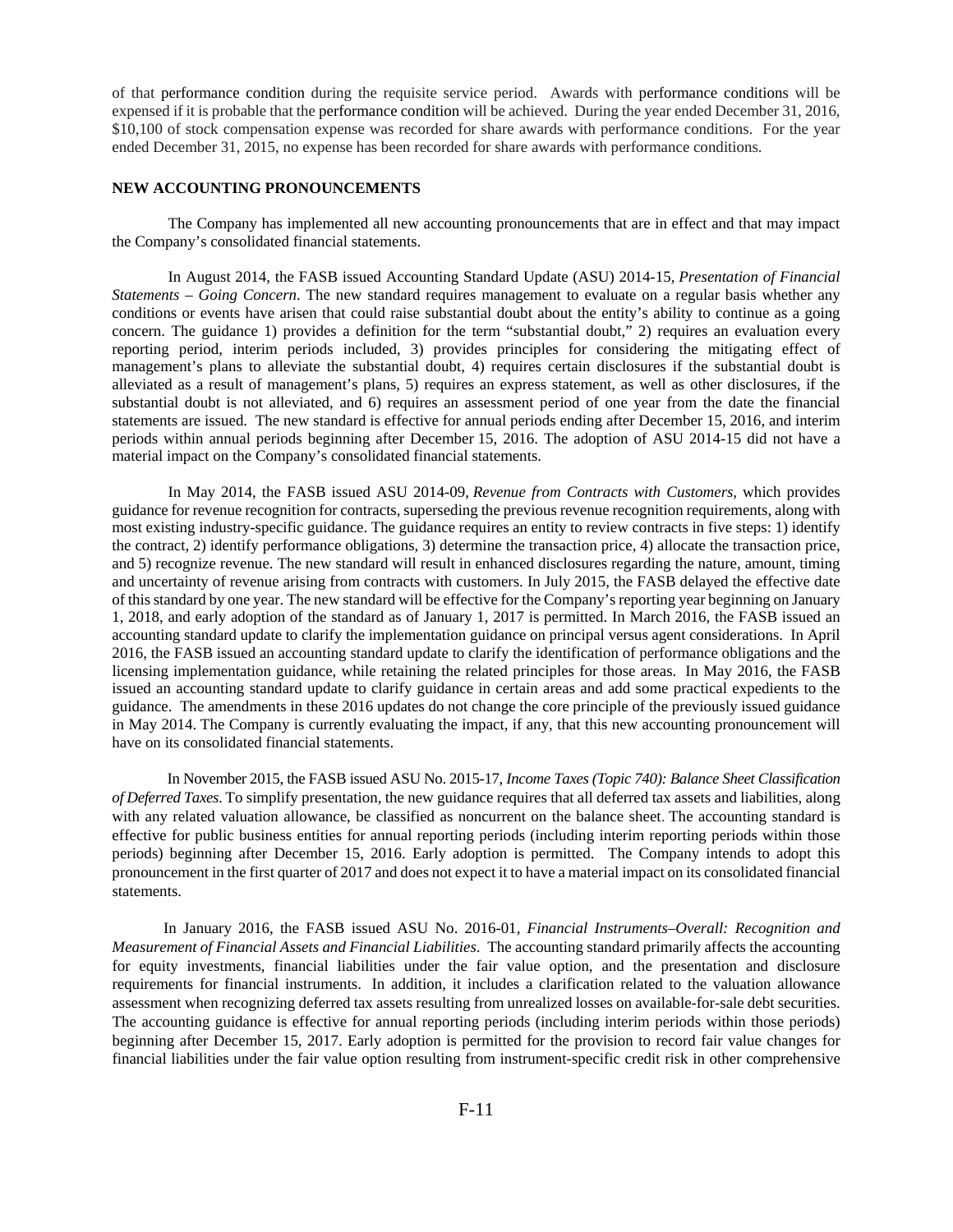income. The Company is currently evaluating the impact, if any, that the pronouncement will have on the consolidated financial statements.

In February 2016, the FASB issued ASU No. 2016-02, *Leases (Topic 842)*. ASU 2016-02 supersedes existing lease guidance, including Accounting Standards Codification (ASC) 840 - *Leases*. Among other things, the new standard requires recognition of a right-of-use asset and liability for future lease payments for contracts that meet the definition of a lease. This ASU is effective for fiscal years beginning after December 15, 2018, including interim periods within those fiscal years. Earlier application is permitted. The standard must be applied using a modified retrospective approach. The Company is currently evaluating the effect that the adoption of this ASU will have on its consolidated financial statements.

In March 2016, the FASB issued ASU No. 2016-09, *Compensation-Stock Compensation.* ASU 2016-09 simplifies several aspects of the accounting for employee share-based payment transactions, including the accounting for income taxes, forfeitures, and statutory tax withholding requirements, as well as classification in the statement of cash flows. The standard is effective for annual reporting periods beginning after December 15, 2016, including interim periods within those annual reporting periods. The Company intends to adopt ASU 2016-09 in the first quarter of 2017 and does not expect that the adoption of this ASU will have a material impact on its consolidated financial statements.

In August 2016, the FASB issued Accounting Standards Update No. 2016-15, *Statement of Cash Flows (Topic 230): Classification of Certain Cash Receipts and Cash Payments* (ASU 2016-15). ASU 2016-15 clarifies how companies present and classify certain cash receipts and cash payments in the statement of cash flows where diversity in practice exists. ASU 2016-15 is effective for fiscal years beginning after December 15, 2017, including interim periods within those fiscal years and earlier adoption is permitted. The Company does not expect that the adoption of ASU 2016-15 will have a material impact on its consolidated financial statements.

In January 2017, the FASB issued ASU 2017-01*, Clarifying the Definition of a Business*, with the objective of adding guidance to assist entities with evaluating whether transactions should be accounted for as acquisitions (or disposals) of assets or businesses. The amendments in this update provide new guidance to determine when an integrated set of assets and activities (collectively referred to as a "set") is not a business. The new guidance requires that when substantially all of the fair value of the gross assets acquired (or disposed of) is concentrated in a single identifiable asset or a group of similar identifiable assets, the set is not a business. The new guidance reduces the number of transactions that need to be further evaluated. The new standard, as amended, will be effective for the Company prospectively for interim and annual reporting periods beginning on January 1, 2018, with early application permitted. The Company believes that the evaluation of whether transactions should be accounted for as acquisitions (or dispositions) of assets or businesses will be simplified under the new standard.

### **FAIR VALUE OF FINANCIAL INSTRUMENTS AND CONCENTRATIONS OF CREDIT RISK**

Financial instruments that potentially subject the Company to concentrations of credit risk consist principally of cash and cash equivalents and accounts receivable. The Company maintains its cash in bank deposit accounts, which, at times, may exceed federally insured amounts. The Company believes it is not exposed to significant credit risk on cash and cash equivalents. The carrying amount of current assets and liabilities approximates their fair values due to their short-term maturities.

#### **USE OF ESTIMATES**

The preparation of consolidated financial statements in conformity with accounting principles generally accepted in the United States requires management to make estimates and assumptions that affect the amounts reported in the financial statements and accompanying notes. The Company's most critical accounting estimates relate to accounting policies for derivatives, notes payable valuation, clinical trial accruals and share-based arrangements. Management bases its estimates on historical experience and on various other assumptions that it believes are reasonable under the circumstances. Actual results may differ from those estimates, and such differences may be material to the consolidated financial statements.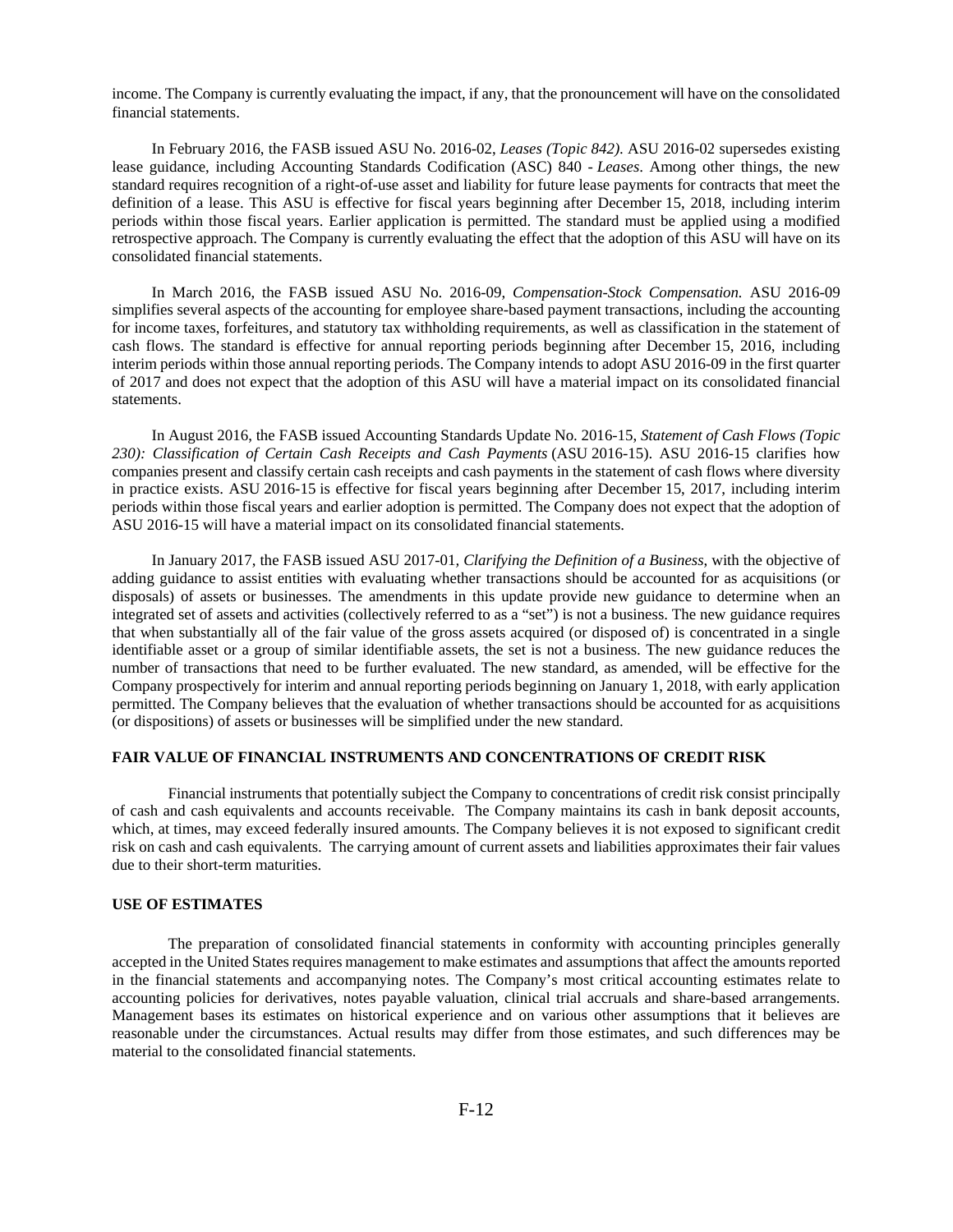### **DERIVATIVES**

The Company entered into investment agreements with Spectrum (see Note 4) resulting in a purchase price derivative. In accordance with GAAP, derivative instruments are recognized as either assets or liabilities on the consolidated balance sheets and are measured at fair value with gains or losses recognized in earnings or other comprehensive income depending on the nature of the derivative. The Company determines the fair value of derivative instruments based on available market data using appropriate valuation models, giving consideration to all of the rights and obligations of each instrument. The derivative liability is re-measured at fair value at the end of each reporting period as long as it is outstanding.

### **3. RELATED PARTY TRANSACTIONS**

In June and November 2016, under a supply agreement with Spectrum, the Company received shipments of MARQIBO® in China for quality testing purposes to support CASI's application for import drug registration. The CEO of Spectrum is also a board member of CASI. The total cost of the materials was \$155,220 which is included in research and development expense for the year ended December 31, 2016.

In 2015, the Company began utilizing the services of Crown Biosciences, Inc. ("Crown Bio") to perform certain research and development testing. The CEO of Crown Bio is also a board member of CASI. The total cost of the services is \$66,545, of which \$20,898 was payable as of December 31, 2016 and 2015. The research and development expense recognized for the services provided for the years ended December 31, 2016 and 2015 was \$32,897 and \$33,648, respectively.

As described in Note 1, in January, June, July and October 2016, the Company conducted a series of closings for a \$25.1 million financing previously announced in September 2015. Participants in the offering included ETP Global Fund, L.P., a healthcare investment fund. The managing member of Emerging Technology Partners, LLC, which is the general partner of ETP Global Fund, L.P., is also the Chairman of the Company.

# **4. LICENSE ARRANGEMENTS AND ACQUISITION OF IN-PROCESS RESEARCH AND DEVELOPMENT**

In September 2014, the Company acquired certain product rights and perpetual exclusive licenses from Spectrum to develop and commercialize the following commercial oncology drugs and drug candidates in the greater China region (which includes China, Taiwan, Hong Kong and Macau) (the "Territories"):

- MARQIBO® (vinCRIStine sulfate LIPOSOME injection) ("Marqibo");
- $ZEVALIN^@$  (ibritumomab tiuxetan) ("Zevalin"); and
- $EVOMELA<sup>®</sup>$  (melphalan) for Injection ("Evomela").

 CASI is responsible for developing and commercializing these three drugs in the Territories, including the submission of import drug registration applications and conducting confirmatory clinical trials as needed.

The Company is in various stages of the regulatory and development process to obtain marketing approval for MARQIBO®, ZEVALIN® and EVOMELA® in its territorial region, with ZEVALIN® commercially available in Hong Kong. In January 2016, the China Food and Drug Administration (CFDA) accepted for review the Company's import drug registration application for MARQIBO® and currently is in the quality testing phase of the regulatory review. On March 10, 2016, Spectrum received notification from the FDA of the grant of approval of its New Drug Application (NDA) for EVOMELA® primarily for use as a high-dose conditioning treatment prior to hematopoietic progenitor (stem) cell transplantation in patients with multiple myeloma. In December 2016, the CFDA accepted for review the Company's import drug registration application for EVOMELA®.

As consideration for the acquisition from Spectrum, the Company issued a total 5,405,382 shares of its common stock, a \$1.5 million 0.5% secured promissory note originally due in March 2016, and certain contingent rights ("Contingent Rights") to purchase additional shares of its common stock, which Contingent Rights expire upon the occurrence of certain events. The note has been subsequently amended to extend the due date to March 2018 (see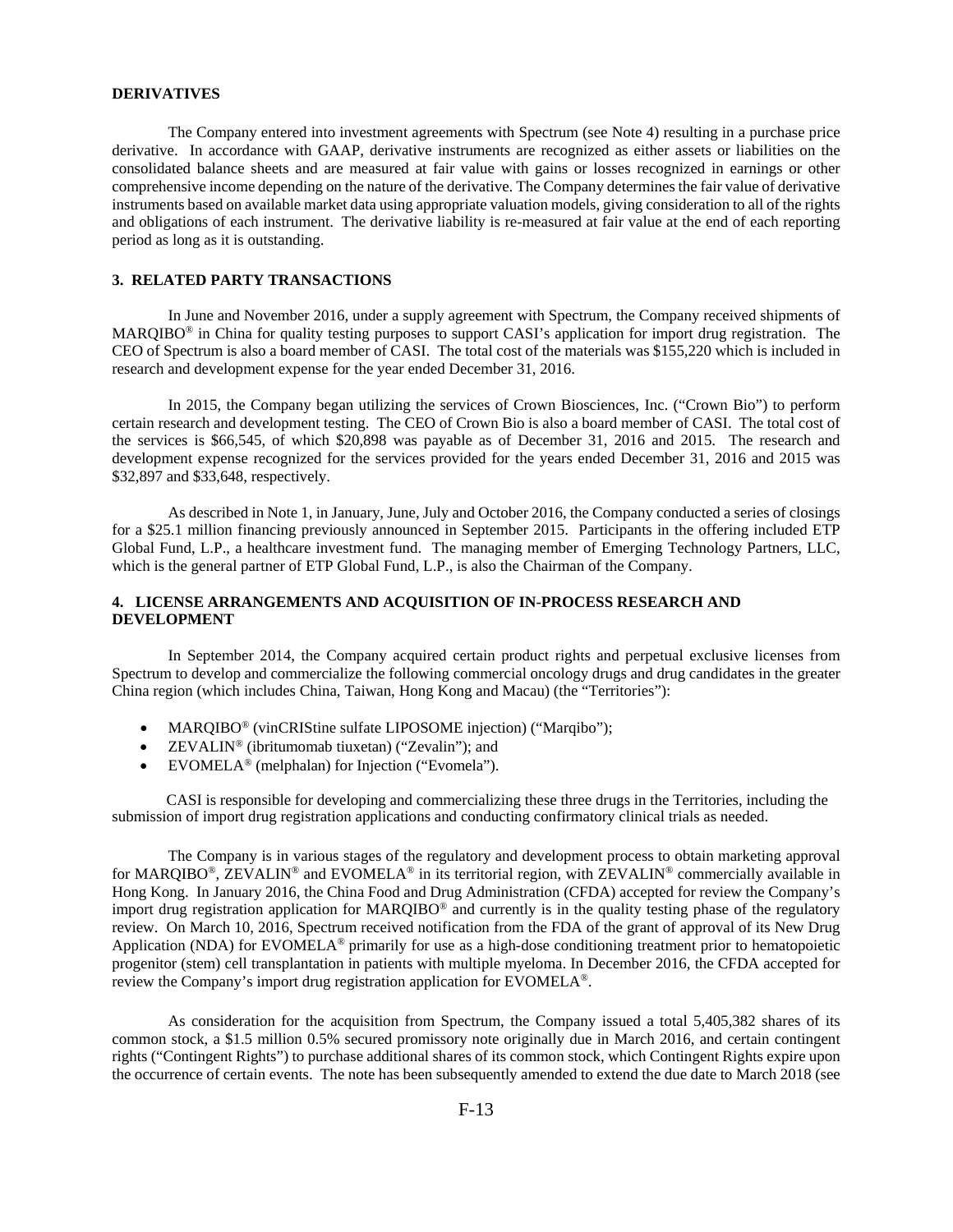Note 5). The Company accounted for the acquisition of the product rights and licenses as an asset acquisition and, accordingly, recorded the acquired product rights and licenses at their estimated fair values based on the fair value of the consideration exchanged (including transaction costs) of approximately \$19.7 million.

The fair value of the common stock issued was based on the closing market price of the Company's common stock on the acquisition date. The fair value of the promissory note was measured using Level 3 unobservable inputs (see Note 6) including primarily the Company's estimated incremental borrowing rate as provided by a commercial lending institution.

The Contingent Rights provide Spectrum with the option to acquire, at a strike price of par value, a variable number of additional shares of common stock that allows Spectrum to maintain its fully-diluted ownership percentage for a certain time period and under certain terms and conditions. These Contingent Rights will expire on the earlier of raising an aggregate of \$50 million or September 17, 2019 (subject to possible extension only for certain outstanding derivative securities). Based on the terms and conditions of the Contingent Rights, the Company has determined that the Contingent Rights are a derivative financial instrument that is not indexed to its common stock and therefore is required to be accounted for at fair value, initially and on a recurring basis. The fair value of the Contingent Rights was measured using Level 3 unobservable inputs; the unobservable inputs include estimates of the Company's future capital requirements, and the timing, probability, size and characteristics of those capital raises, among other inputs. The total estimated fair value of the Contingent Rights was \$4,122,266 and \$9,395,222 as of December 31, 2016 and 2015, respectively; the change in fair value (see Note 6) is reflected as change in fair value of contingent rights in the accompanying consolidated statements of operations.

As a result of the Closings and the October Offering that occurred during 2016 (see Note 8), Spectrum exercised its Contingent Rights and the Company issued Spectrum 4,623,197 shares of common stock during 2016. The Company recorded a reduction to the contingent rights derivative liability and an increase to additional paid-in capital of \$5,279,744 related to the partial settlement of the contingent rights derivative as a result of the Closings and the October Offering, which is reflected in the accompanying consolidated balance sheet as of December 31, 2016.

### **5. NOTE PAYABLE**

As part of the license arrangements with Spectrum (see Note 4), the Company issued to Spectrum a \$1.5 million 0.5% secured promissory note originally due March 17, 2016. The promissory note was recorded initially at its fair value, giving rise to a discount of approximately \$136,000; the promissory note is presented as note payable, net of discount in the accompanying consolidated balance sheets. For the years ended December 31, 2016 and 2015, the Company recognized approximately \$26,000 and \$75,000 of non-cash interest expense, respectively, related to the amortization of the debt discount, using the effective interest rate method. On September 28, 2015, the Company entered into a First Amendment to Secured Promissory Note (the "Amendment") with Spectrum. Pursuant to the Amendment, the Company and Spectrum agreed to extend the maturity date of the note to March 17, 2017. On December 13, 2016, the Company entered into a Second Amendment to Secured Promissory Note (the "Second Amendment") with Spectrum to extend the maturity date of the Note to March 17, 2018. All other terms remain the same.

#### **6. FAIR VALUE MEASUREMENTS**

Fair value is the price that would be received from the sale of an asset or paid to transfer a liability assuming an orderly transaction in the most advantageous market at the measurement date. U.S. GAAP establishes a hierarchical disclosure framework which prioritizes and ranks the level of observability of inputs used in measuring fair value. These tiers include:

- Level 1, defined as observable inputs such as quoted prices in active markets for identical assets;
- Level 2, defined as observable inputs other than Level 1 prices such as quoted prices for similar assets; quoted prices in markets that are not active; or other inputs that are observable or can be corroborated by observable market data for substantially the full term of the assets or liabilities; and
- Level 3, defined as unobservable inputs in which little or no market data exists, therefore requiring an entity to develop its own assumptions.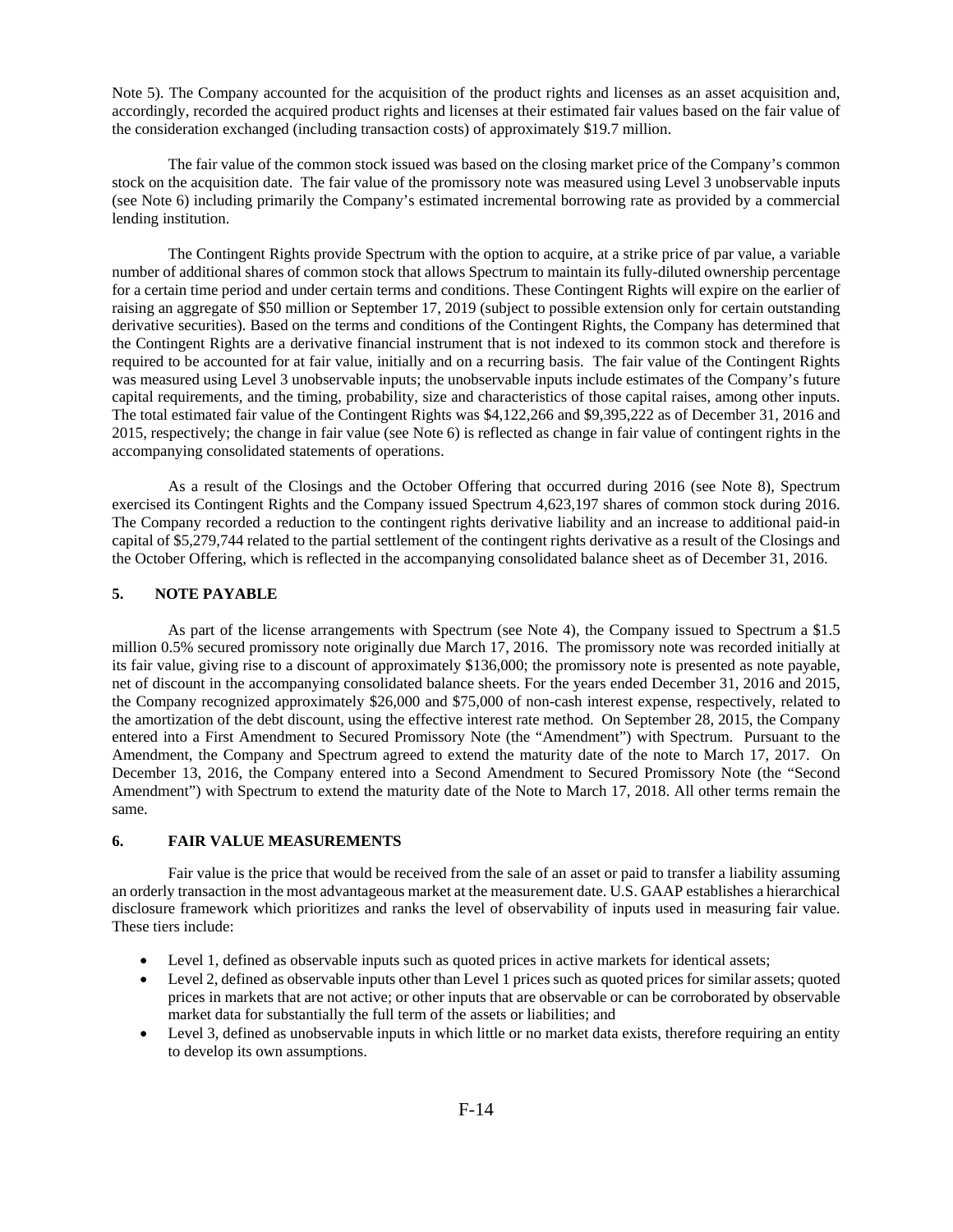An asset's or liability's level within the fair value hierarchy is based on the lowest level of any input that is significant to the fair value measurement. At each reporting period, the Company performs a detailed analysis of its assets and liabilities that are measured at fair value. All assets and liabilities for which the fair value measurement is based on significant unobservable inputs or instruments which trade infrequently and therefore have little or no price transparency are classified as Level 3.

The inputs used in measuring the fair value of cash and cash equivalents are considered to be Level 1 in accordance with the three-tier fair value hierarchy. The fair market values are based on period-end statements supplied by the various banks and brokers that held the majority of the Company's funds. The fair value of short-term financial instruments (primarily accounts receivable, prepaid expenses, accounts payable, accrued expenses, and other current assets and liabilities) approximates their carrying values because of their short-term nature.

### Financial Assets and Liabilities Measured at Fair Value on a Recurring Basis:

The Contingent Rights issued to Spectrum in connection with the license arrangements (see Note 4) are considered derivative liabilities and were recorded initially at their estimated fair value, and are marked to market each reporting period until settlement. The fair value of the Contingent Rights was measured using Level 3 unobservable inputs; the unobservable inputs include estimates of the Company's future capital requirements, and the timing, probability, size and characteristics of those capital raises, among other inputs. Generally, if the estimates of the size and probability of the Company's future capital requirements increase, the fair value of the Contingent Rights will also increase.

The following table presents the Company's financial liabilities accounted for at fair value on a recurring basis as of December 31, 2016 and 2015 by level within the fair value hierarchy:

|                                 | As of December 31, 2016 |         |               |         |  |                         |   |             |
|---------------------------------|-------------------------|---------|---------------|---------|--|-------------------------|---|-------------|
|                                 | Level 1                 |         |               | Level 2 |  | Level 3                 |   | Total       |
| Liabilities - Contingent Rights | S                       | -       | \$            | -       |  | \$4,122,266             | S | 4,122,266   |
|                                 |                         |         |               |         |  | As of December 31, 2015 |   |             |
|                                 |                         | Level 1 |               | Level 2 |  | Level 3                 |   | Total       |
|                                 |                         |         |               |         |  |                         |   |             |
| Liabilities - Contingent Rights |                         |         | <sup>\$</sup> |         |  | \$9,395,222             |   | \$9,395,222 |

The following table presents the changes in the Company's financial liabilities accounted for at fair value on a recurring basis using Level 3 unobservable inputs:

| December 31, 2015                         | 9,395,222   |
|-------------------------------------------|-------------|
| Partial settlement of Contingent Rights   | (5,279,744) |
| Change in fair value of Contingent Rights | 6.788       |
| Balance at December 31, 2016              | 4.122.266   |

# Financial Assets and Liabilities Measured at Fair Value on a Non-Recurring Basis:

The promissory note issued to Spectrum in connection with the license arrangements (see Note 4) was initially recorded at its fair value using Level 3 unobservable inputs including primarily the Company's estimated incremental borrowing rate as provided by a commercial lending institution.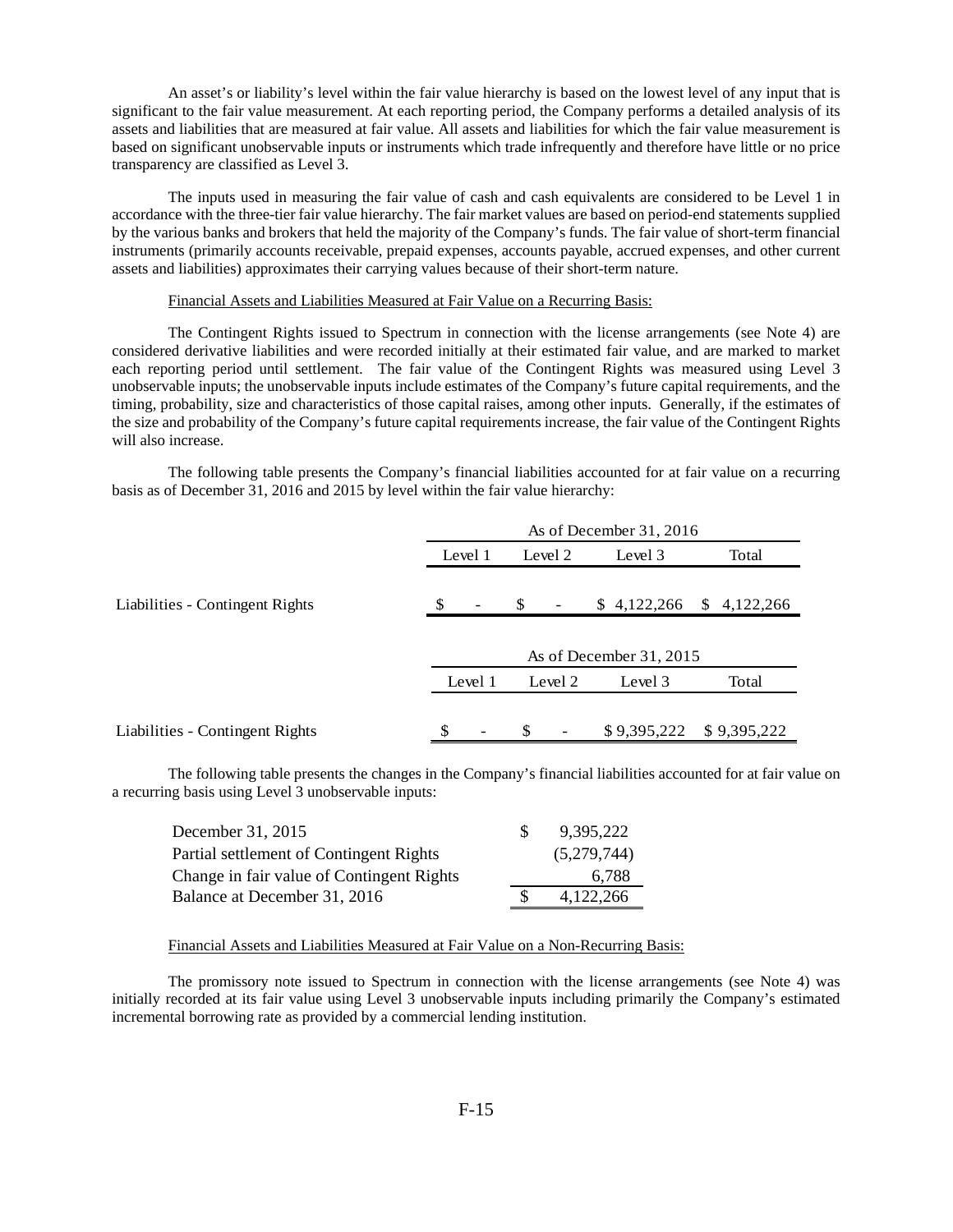# Non-Financial Assets and Liabilities Measured at Fair Value on a Recurring Basis:

The Company does not have any non-financial assets and liabilities that are measured at fair value on a recurring basis.

### Non-Financial Assets and Liabilities Measured at Fair Value on a Non-Recurring Basis:

The Company measures its long-lived assets, including property and equipment, at fair value on a nonrecurring basis. These assets are recognized at fair value when they are deemed to be impaired. No such fair value impairment was recognized for the years ended December 31, 2016 and 2015.

# **7. INCOME TAXES**

The income tax provision is based on loss before income taxes of \$(7,375,974) in the U.S. and \$(2,077,514) in China. The Company has net operating loss (NOL) carryforwards for income tax purposes of approximately \$358,289,000 at December 31, 2016 that expire in years 2018 through 2036. The Company also has research and development ("R&D") tax credit carryforwards of approximately \$9,399,000 as of December 31, 2016 that expire in years 2018 through 2036. These NOL carryforwards include approximately \$20,000,000, related to exercises of stock options for which the income tax benefit, if realized, would increase additional paid-in capital. Under the provisions of the Internal Revenue Code, the NOL and tax credit carryforwards are subject to review and possible adjustment by the Internal Revenue Service and state tax authorities. NOL and tax credit carryforwards may become subject to an annual limitation in the event of certain cumulative changes in the ownership interest of significant shareholders over a three-year period in excess of 50%, as defined under Sections 382 and 383 of the Internal Revenue Code of 1986, respectively, as well as similar state tax provisions. This could limit the amount of tax attributes that the Company can utilize annually to offset future taxable income or tax liabilities. The amount of the annual limitation, if any, will be determined based on the value of the Company immediately prior to the ownership change. Subsequent ownership changes may further affect the limitation in future years. For financial reporting purposes, a valuation allowance has been recognized to reduce the net deferred tax assets to zero due to uncertainties with respect to the Company's ability to generate taxable income in the future sufficient to realize the benefit of deferred income tax assets.

Deferred income taxes reflect the net effect of temporary differences between the carrying amounts of assets and liabilities for financial reporting purposes and the amounts used for income tax purposes. Significant components of the Company's deferred income tax assets and liabilities as of December 31, 2016 and 2015 are as follows:

|                                                    | DECEMBER 31.  |               |  |
|----------------------------------------------------|---------------|---------------|--|
|                                                    | 2016          | 2015          |  |
| Deferred income tax assets (liabilities):          |               |               |  |
| Net operating loss carryforwards                   | \$140,468,000 | \$137,811,000 |  |
| Research and development credit carryforward       | 9.399.000     | 9.291.000     |  |
| Intangible assets                                  | 6.913.000     | 7,273,000     |  |
| Equity-based compensation                          | 5,578,000     | 4,510,000     |  |
| Other                                              | 297,000       | 309,000       |  |
| Valuation allowance for deferred income tax assets | (162.655.000) | (159.194.000) |  |
| Net deferred income tax assets                     |               |               |  |

A reconciliation of the provision for income taxes to the federal statutory rate is as follows:

|                                 | 2016        | 2015             |
|---------------------------------|-------------|------------------|
| Tax benefit at statutory rate   | (3,214,000) | (2,450,000)<br>S |
| State taxes                     | (232,000)   | (128,000)        |
| Net R&D credit adjustment       | (105,000)   | (101,000)        |
| Nondeductible expenses          | 4.000       | 5.000            |
| Change in valuation allowance   | 3,461,000   | 1,694,000        |
| Other                           | 177,000     | 143,000          |
| Changes in applicable tax rates | (91.000)    | 837,000          |
|                                 |             |                  |

The Company had \$3,097,000 of unrecognized tax benefits as of December 31, 2015 related to net R&D tax credit carryforwards. The Company had a full valuation allowance on the net deferred tax asset recognized in the consolidated financial statements. For the year ended December 31, 2016, there were net additional unrecognized tax benefits of \$36,000 related to R&D tax credits. The Company has a full valuation allowance at December 31, 2016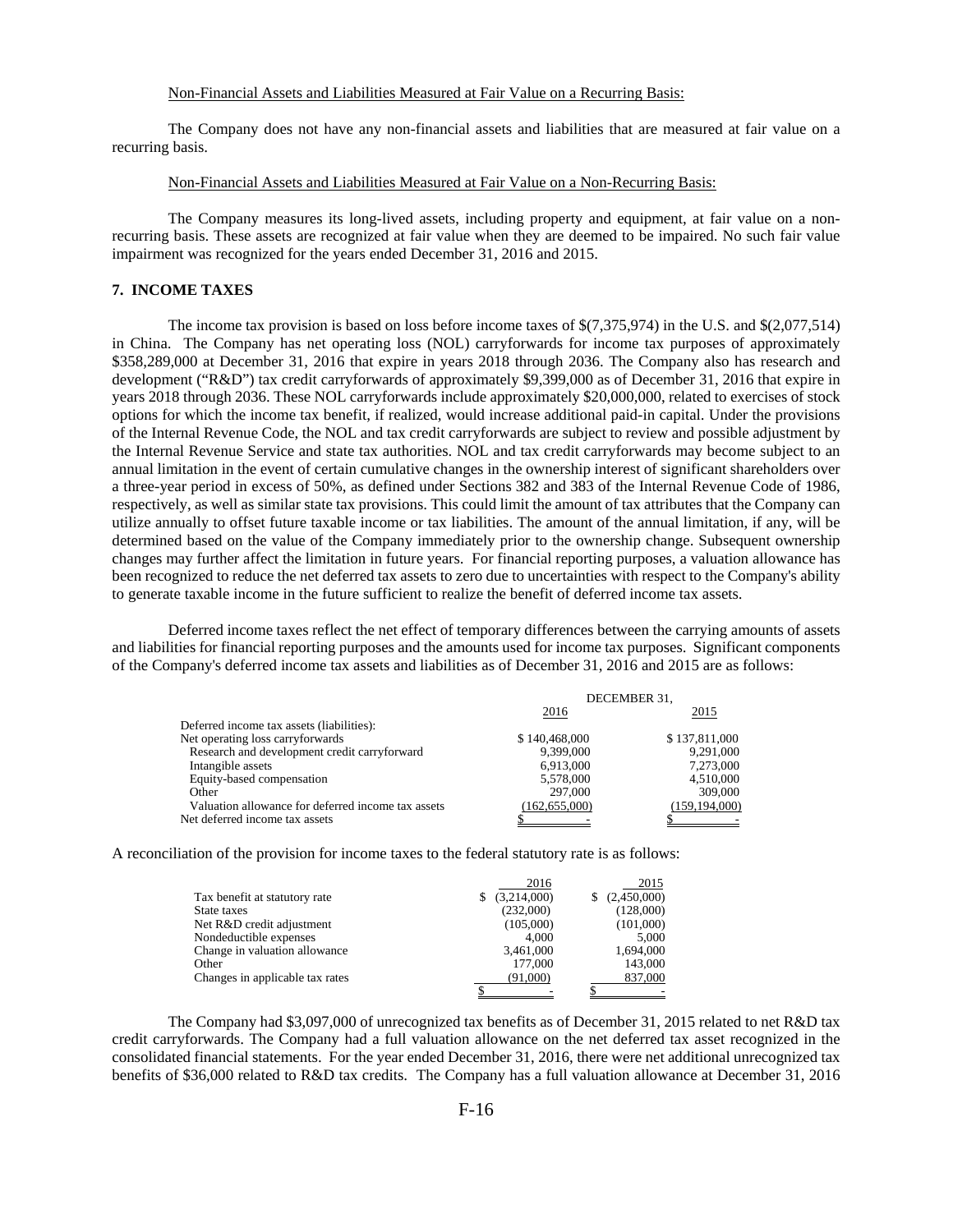and 2015 against the full amount of its net deferred tax assets and therefore, there was no impact on the Company's financial position.

A reconciliation of the beginning and ending amount of gross unrecognized tax benefits is as follows:

|                                                     | 2016        | 2015        |
|-----------------------------------------------------|-------------|-------------|
| Unrecognized tax benefits balance at January 1      | \$3,097,000 | \$3,067,000 |
| <b>Additions for Tax Positions of Prior Periods</b> | 1,000       |             |
| Reductions for Tax Positions of Prior Periods       |             | (4,000)     |
| Additions for Tax Positions of Current Period       | 35,000      | 34,000      |
| Unrecognized tax benefits balance at December 31    | \$3,133,000 | \$3,097,000 |

The Company recognizes interest and penalties related to uncertain tax positions as a component of income tax expense. As of December 31, 2016 and 2015, the Company had no accrued interest or penalties related to uncertain tax positions.

The tax returns for all years in the Company's major tax jurisdictions are not settled as of December 31, 2016. Due to the existence of tax attribute carryforwards (which are currently offset by a full valuation allowance), the Company treats all years' tax positions as unsettled due to the taxing authorities' ability to modify these attributes.

The Company believes that the total unrecognized tax benefit, if recognized, would impact the effective rate, however, such reversal may be offset by a corresponding adjustment to the valuation allowance.

# **8. STOCKHOLDERS' EQUITY**

### **SECURITIES PURCHASE AGREEMENTS**

As described in Note 1, on September 20, 2015, the Company entered into stock purchase agreements with certain institutional and accredited investors (the "Investors") for a \$25.1 million financing. Pursuant to these agreements, the Company agreed to sell to the Investors in a private placement an aggregate of 20,658,434 shares of the Company's common stock, at \$1.19 per share, based on the closing bid price of the Company's common stock on the Nasdaq Capital Market on September 18, 2015, and a total of 4,131,686 warrants, representing a 20% warrant coverage, with a purchase price of \$0.125 per whole warrant share. The warrants become exercisable three months after issuance at \$1.69 per share exercise price, and expire three years from the date the warrants become exercisable.

The offering closed after satisfaction of certain regulatory and customary closing conditions, with the net proceeds subject to payment of offering expenses, including fees and expenses.

On January 15, 2016, the Company completed the First Closing and received approximately \$10.3 million and yielded approximately \$10.2 million after offering expenses. The First Closing resulted in the issuance of 8,448,613 shares of Common Stock, priced at \$1.19 per share, and 1,689,722 warrants, with a purchase price of \$0.125 per warrant. The warrants became exercisable on April 15, 2016 at \$1.69 per share exercise price, and will expire on April 15, 2019. The fair value of the warrants issued is \$321,047, calculated using the Black-Scholes-Merton valuation model value of \$0.19 with a contractual life of 3.25 years, an assumed volatility of 70.1%, and a risk-free interest rate of 1.08%.

On June 24, 2016, the Company completed the Second Closing and received approximately \$6.0 million. The Second Closing resulted in the issuance of 4,906,118 shares of Common Stock, priced at \$1.19 per share, and 981,223 warrants, with a purchase price of \$0.125 per warrant. The warrants became exercisable on September 23, 2016 at \$1.69 per share exercise price, and will expire on September 23, 2019. The fair value of the warrants issued is \$431,738, calculated using the Black-Scholes-Merton valuation model value of \$0.44 with a contractual life of 3.25 years, an assumed volatility of 70.4%, and a risk-free interest rate of 0.76%.

On July 5, 2016, the Company completed the Third Closing and received \$1.0 million. The Third Closing resulted in the issuance of 823,045 shares of Common Stock, priced at \$1.19 per share, and 164,609 warrants, with a purchase price of \$0.125 per warrant. The warrants became exercisable on October 4, 2016 at \$1.69 per share exercise price, and will expire on October 4, 2019. The fair value of the warrants issued is \$67,490, calculated using the Black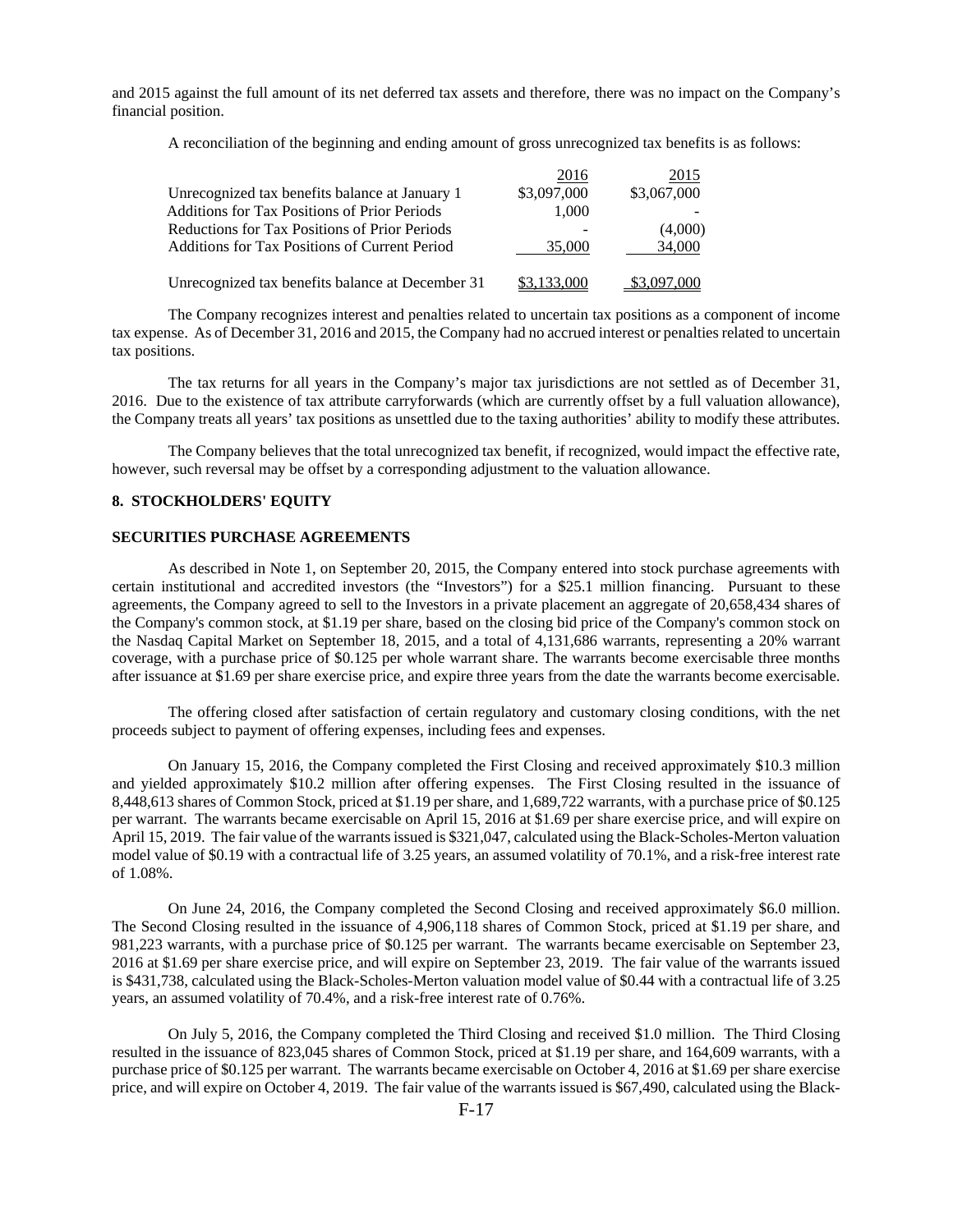Scholes-Merton valuation model value of \$0.41 with a contractual life of 3.25 years, an assumed volatility of 70.6%, and a risk-free interest rate of 0.66%.

On October 3, 2016, the Company completed the Final Closing and received \$7.8 million. The Final Closing resulted in the issuance of 6,480,655 shares of Common Stock, priced at \$1.19 per share, and 1,296,129 warrants, with a purchase price of \$0.125 per warrant. The warrants became exercisable on January 2, 2017 at \$1.69 per share exercise price, and will expire on January 2, 2020. The fair value of the warrants issued is \$544,374, calculated using the Black-Scholes-Merton valuation model value of \$0.42 with a contractual life of 3.25 years, an assumed volatility of 71.4%, and a risk-free interest rate of 0.91%.

As described in Note 1, on October 24, 2016, the Company entered into and closed on a stock purchase agreement with an accredited investor, pursuant to which the Company agreed to sell to the investor in a private placement an aggregate of 2,469,135 shares of the Company's Common Stock, priced at \$1.190 per share, and 493,827 warrants, representing a 20% warrant coverage, with a purchase price of \$0.125 per whole warrant share, for aggregate gross proceeds to the Company of \$3.0 million. The warrants became exercisable on January 23, 2017 at \$1.69 per share exercise price, and will expire on January 23, 2020. The fair value of the warrants issued in the October Offering is \$306,173, calculated using the Black-Scholes-Merton valuation model value of \$0.62 with a contractual life of 3.25 years, an assumed volatility of 72.2%, and a risk-free interest rate of 1.00%.

The Company granted registration rights to all of the investors and filed a resale registration statement covering the shares of common stock and the shares of common stock underlying the warrants on December 2, 2016. The registration statement was declared effective by the SEC on December 21, 2016.

### **9. SHARE-BASED COMPENSATION**

The Company has adopted incentive and nonqualified stock option plans for executive, scientific and administrative personnel of the Company as well as outside directors and consultants. In June 2016, the Company's shareholders approved an amendment to the 2011 Long-Term Incentive Plan, increasing the number of shares reserved for issuance from 8,230,000 to 11,230,000 shares of common stock to be available for grants and awards. As of December 31, 2016, there are 9,535,306 shares issuable under options previously granted and currently outstanding, with exercise prices ranging from \$0.86 to \$17.38. In 2016, the Company awarded options to officers and employees, covering up to 648,000 shares, in which vesting is subject to achievement of certain performance milestones. Options granted under the plans generally vest over periods varying from immediately to one to three years, are not transferable and generally expire ten years from the date of grant. As of December 31, 2016, 2,082,507 shares remained available for grant under the Company's 2011 Long-Term Incentive Plan.

During the year ended December 31, 2016, \$10,100 of stock compensation expense was recorded for share awards with performance conditions. There was no expense recorded for share awards with performance conditions for the year ended December 31, 2015.

The Company's net loss for the years ended December 31, 2016 and 2015 includes \$2,995,240 and \$1,541,192, respectively, of non-cash compensation expense related to the Company's share-based compensation awards. The compensation expense related to the Company's share-based compensation arrangements is recorded as components of general and administrative expense and research and development expense, as follows:

|                                                         | 2016        | 2015          |
|---------------------------------------------------------|-------------|---------------|
| Research and development                                | 746.027     | 747.285<br>S. |
| General and administrative                              | 2,249,213   | 793.907       |
| Share-based compensation expense                        | \$2,995,240 | \$1,541,192   |
| Net share-based compensation expense, per common share: |             |               |
| Basic and diluted                                       | 0.05        | 0.05          |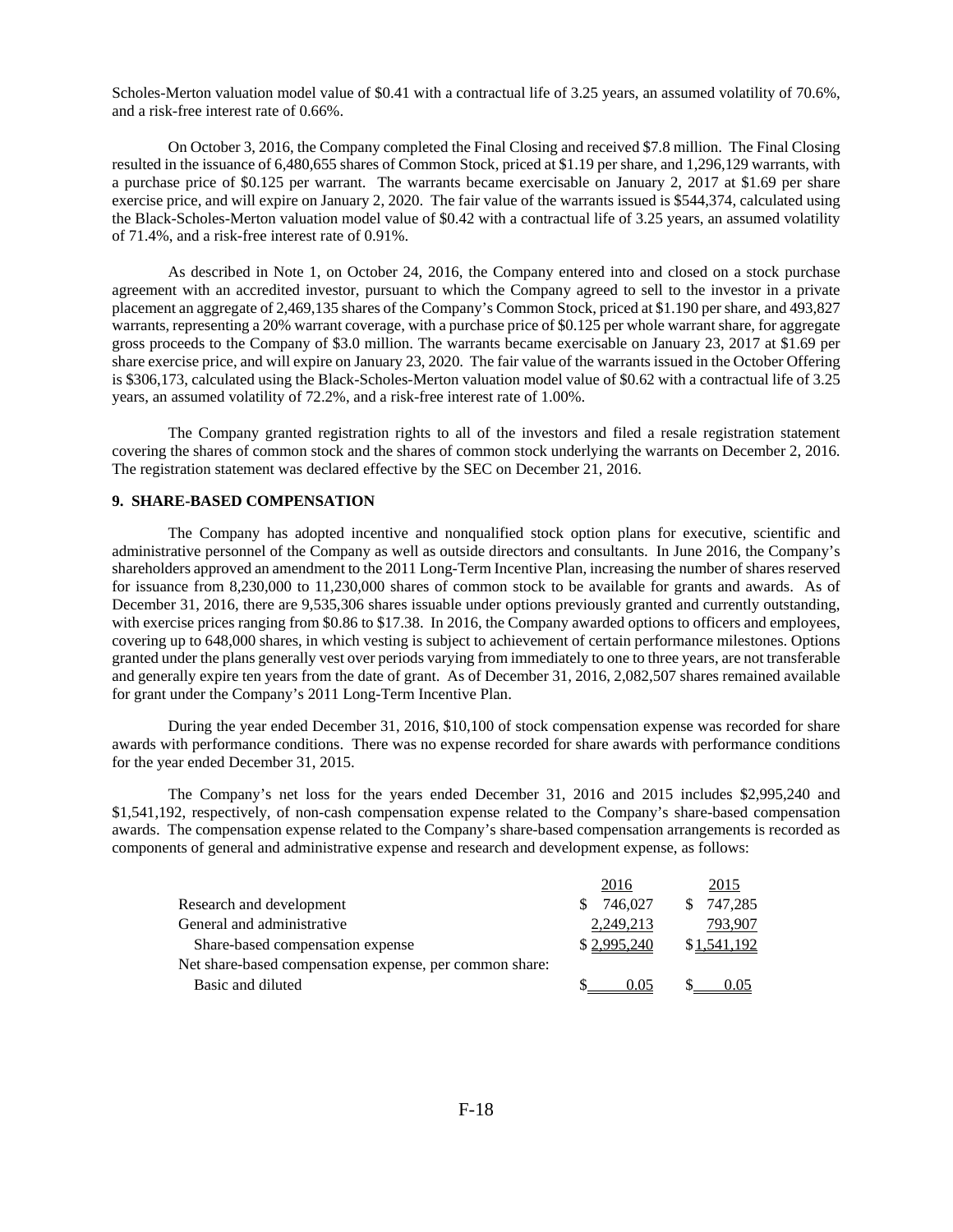# Stock Options

The Company uses the Black-Scholes-Merton valuation model to estimate the fair value of service based and performance based stock options granted to employees. For market condition based options, the Company uses a binomial model to estimate fair value. These option valuation models require the input of highly subjective assumptions, and changes in the assumptions used can materially affect the grant date fair value of an award. These assumptions include the risk free rate of interest, expected dividend yield, expected volatility, and the expected life of the award.

Expected Volatility—Volatility is a measure of the amount by which a financial variable such as a share price has fluctuated (historical volatility) or is expected to fluctuate (expected volatility) during a period. The Company uses the historical volatility based on the daily price observations of its common stock during the period immediately preceding the share-based award grant that is equal in length to the award's expected term. The Company believes that historical volatility represents the best estimate of future long term volatility.

Risk-Free Interest Rate—This is the average interest rate consistent with the yield available on a U.S. Treasury note (with a term equal to the expected term of the underlying grants) at the date the option was granted.

Expected Term of Options—This is the period of time that the options granted are expected to remain outstanding. The Company uses a simplified method for estimating the expected term of service based awards granted. For performance based and market based awards, the expected term of service is based on the derived service period.

Expected Dividend Yield—The Company has never declared or paid dividends on its common stock and does not anticipate paying any dividends in the foreseeable future. As such, the dividend yield percentage is assumed to be zero.

Forfeiture Rate—This is the estimated percentage of options granted that are expected to be forfeited or cancelled on an annual basis before becoming fully vested. The Company estimates the forfeiture rate based on historical forfeiture experience for similar levels of employees to whom options were granted.

Following are the weighted-average assumptions used in valuing the stock options granted to employees during the years ended December 31, 2016 and 2015:

|                         | Years ended December 31, |            |  |
|-------------------------|--------------------------|------------|--|
|                         | 2016                     | 2015       |  |
| Expected volatility     | 82.12%                   | 85.17%     |  |
| Risk free interest rate | 1.29%                    | 1.57%      |  |
| Expected term of option | 5.33 years               | 5.67 years |  |
| Forfeiture rate         | $*3.00\%$                | $*3.00\%$  |  |
| Expected dividend yield |                          |            |  |

\*-Throughout 2016 and 2015, forfeitures were estimated at 3%; the actual forfeiture rate was 6% and 0% for 2016 and 2015, respectively. The Company adjusted stock compensation expense for 2016 and 2015 based on the actual forfeiture rate.

The weighted average fair value of stock options granted was \$0.75 and \$1.02 in 2016 and 2015, respectively.

Share-based compensation expense recognized in the consolidated statements of operations is based on awards ultimately expected to vest, net of estimated forfeitures. The authoritative guidance requires forfeitures to be estimated at the time of grant and revised, if necessary, in subsequent periods if actual forfeitures differ from those estimates.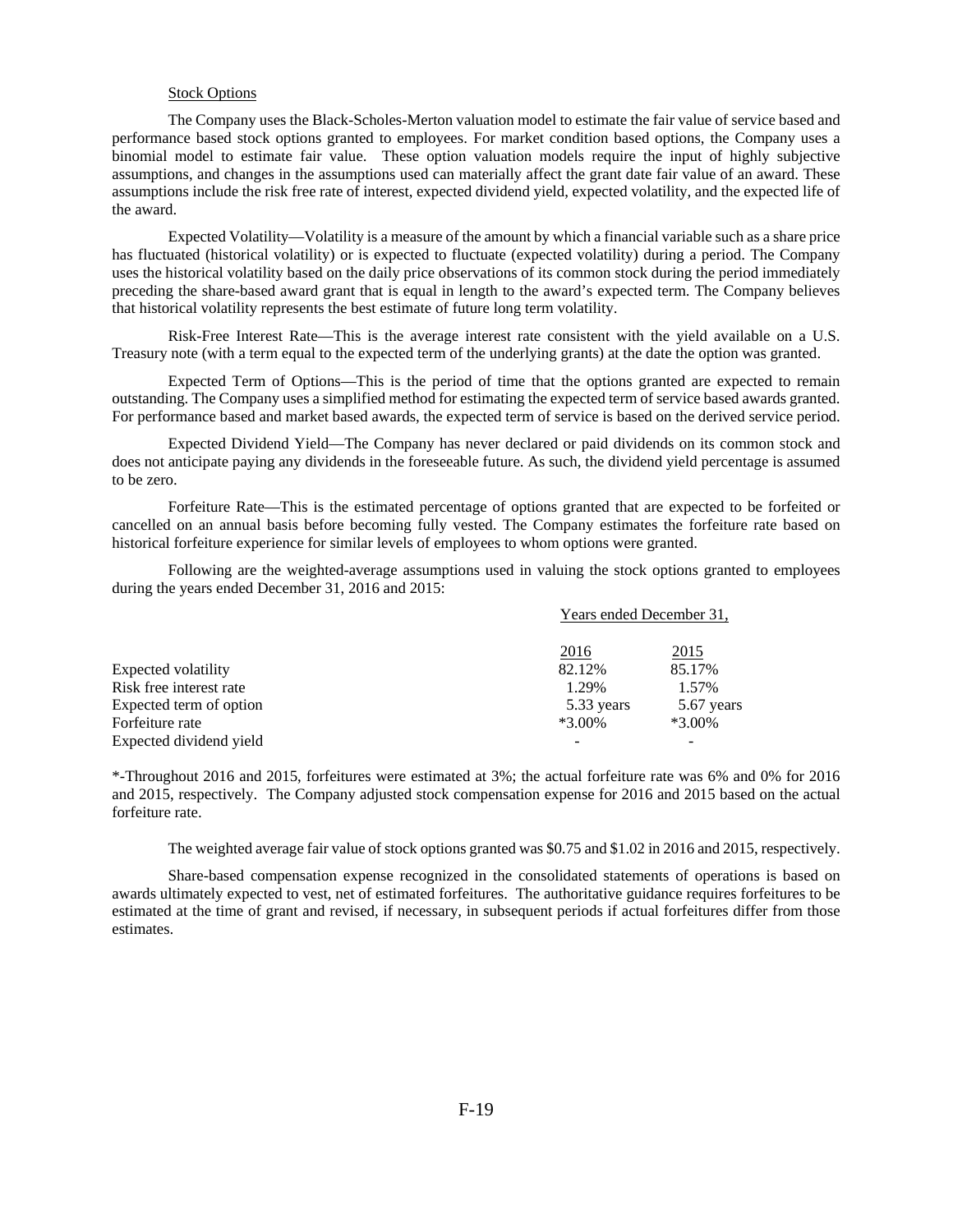|                                  | Number of Options |    | Weighted Average<br><b>Exercise Price</b> | <b>Weighted Average</b><br>Remaining<br>Contractual Term | Aggregate Intrinsic<br>Value |
|----------------------------------|-------------------|----|-------------------------------------------|----------------------------------------------------------|------------------------------|
|                                  |                   |    |                                           | In years                                                 |                              |
| Outstanding at December 31, 2014 | 4,557,682         | S  | 2.40                                      |                                                          |                              |
| Exercised                        |                   | \$ | $\overline{\phantom{a}}$                  |                                                          |                              |
| Granted                          | 2,775,000         | \$ | 1.43                                      |                                                          |                              |
| Expired                          | (637,938)         | S. | 2.47                                      |                                                          |                              |
| Forfeited                        |                   | \$ |                                           |                                                          |                              |
| Outstanding at December 31, 2015 | 6,694,744         | \$ | 1.99                                      |                                                          |                              |
| Exercised                        |                   | \$ |                                           |                                                          |                              |
| Granted                          | 4,213,518         | \$ | 1.00                                      |                                                          |                              |
| Expired                          | (856, 512)        | \$ | 2.24                                      |                                                          |                              |
| Forfeited                        | (516, 444)        | \$ | 1.14                                      |                                                          |                              |
| Outstanding at December 31, 2016 | 9,535,306         | \$ | 1.57                                      | 7.58                                                     | \$633,639                    |
| Vested and expected to vest at   |                   |    |                                           |                                                          |                              |
| December 31, 2016                | 9,485,803         | \$ | 1.57                                      | 7.54                                                     | \$568,569                    |
| Exercisable at December 31, 2016 | 7,885,220         | S  | 1.66                                      | 7.35                                                     | \$441,550                    |

A summary of the Company's stock option plans and of changes in options outstanding under the plans during the years ended December 31, 2016 and 2015 is as follows:

The aggregate intrinsic value is calculated as the difference between (i) the closing price of the common stock at December 31, 2016 and (ii) the exercise price of the underlying awards, multiplied by the number of options that had an exercise price less than the closing price on the last trading day of the year. There were no options exercised in 2016 or 2015.

The following summarizes information about stock options granted to employees and directors outstanding at December 31, 2016:

|                        |                   | <b>Options Outstanding</b> |            | <b>Options Exercisable</b> |            |
|------------------------|-------------------|----------------------------|------------|----------------------------|------------|
|                        |                   | Weighted                   |            |                            |            |
|                        |                   | Average                    | Weighted   |                            | Weighted   |
|                        | Number            | Remaining                  | Average    | Number                     | Average    |
| Range of               | Outstanding at    | Contractual                | Exercise   | Exercisable at             | Exercise   |
| <b>Exercise Prices</b> | December 31, 2016 | Life in Years              | Price      | December 31, 2016          | Price      |
| $$0.00 - $1.00$        | 2.151.135         | 9.0                        | 0.87<br>\$ | 1.439.696                  | 0.87<br>\$ |
| $$1.01 - $2.00$        | 6.831.912         | 7.4                        | 1.58       | 5,893,265                  | 1.60       |
| $$2.01 - $3.00$        | 350,000           | 5.2                        | 2.24       | 350,000                    | 2.24       |
| $$3.01 - $10.00$       | 176.540           | 3.6                        | 6.56       | 176.540                    | 6.56       |
| $$10.01 - $15.00$      | 5,268             | 1.0                        | \$13.75    | 5,268                      | \$13.75    |
| $$15.01 - $20.00$      | 20,451            | 0.5                        | \$17.38    | 20,451                     | \$17.38    |
|                        | 9,535,306         | 7.6                        | 1.57       | 7,885,220                  | 1.66       |

As of December 31, 2016, there was approximately \$389,000 of total unrecognized compensation cost related to non-vested stock options. That cost is expected to be recognized over a weighted-average period of 1.1 years.

### Warrants

Warrants granted generally expire after 3-5 years from the date of grant. Stock warrant activity with nonemployees is as follows:

|                                  | Number of Shares | Weighted Average<br><b>Exercise Price</b> |  |
|----------------------------------|------------------|-------------------------------------------|--|
| Outstanding at December 31, 2014 | 4,010,903        | 2.27                                      |  |
| Granted                          |                  | \$                                        |  |
| Exercised                        |                  | \$                                        |  |
| Expired                          |                  | S                                         |  |
| Outstanding at December 31, 2015 | 4.010.903        | 2.27<br>S                                 |  |
| Granted                          | 4,625,510        | 1.69                                      |  |
| Exercised                        |                  | \$                                        |  |
| Expired                          | (2,247,912)      | 2.91<br>S                                 |  |
| Outstanding at December 31, 2016 | 6.388.501        | 1.63<br>S                                 |  |
| Exercisable at December 31, 2016 | 4.598.545        | 1.60                                      |  |

F-20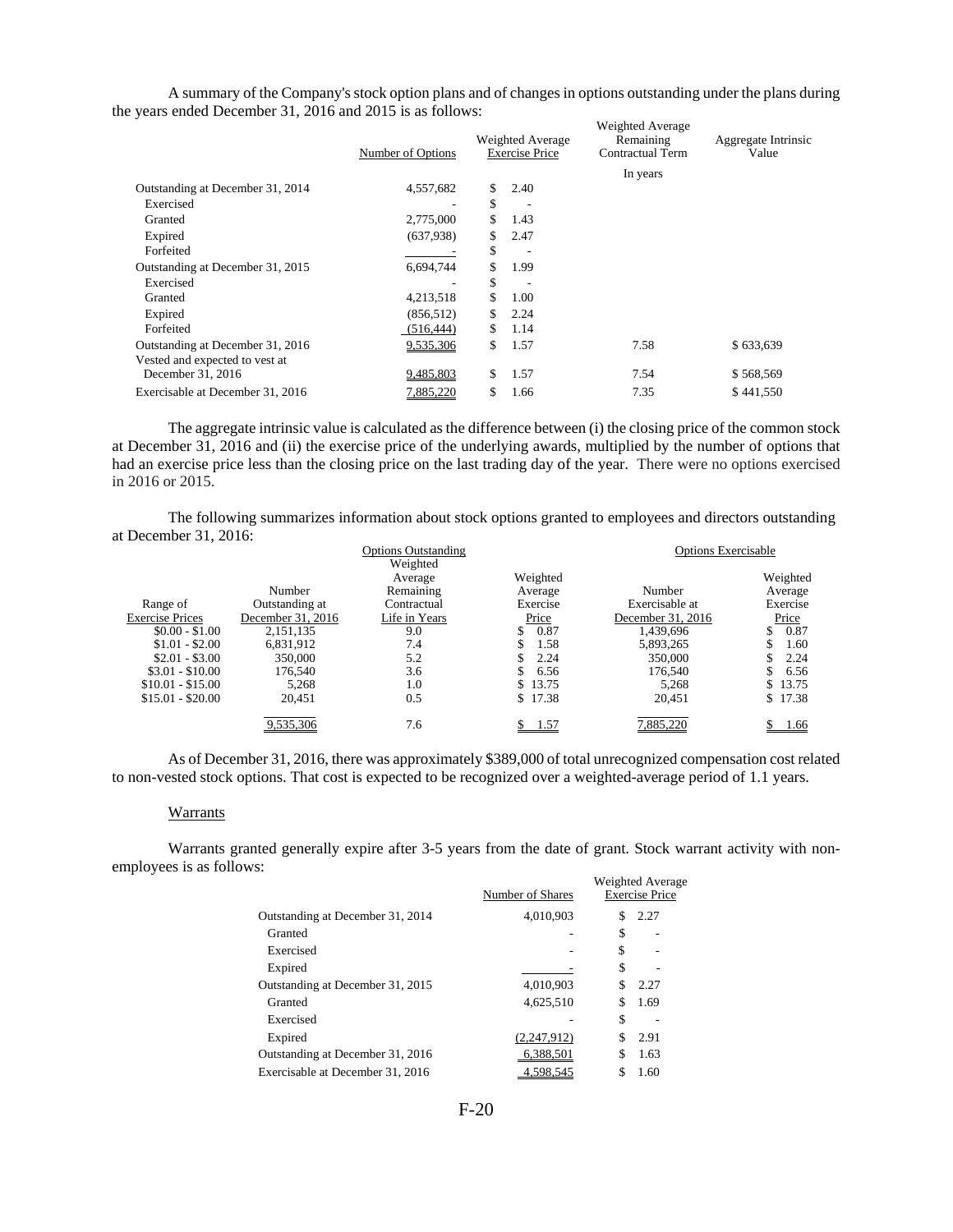# **10. COMMITMENTS AND CONTINGENCIES**

# **COMMITMENTS**

*ENMD-2076.* In January 2006, the Company acquired Miikana, a private biotechnology company. Pursuant to the Merger Agreement, the Company acquired all of the outstanding capital stock of Miikana Therapeutics, Inc. In 2008, the Company initiated a Phase 1 clinical trial with its Aurora A and angiogenic kinase inhibitor, ENMD-2076, in patients with solid tumors. A dosing of the first patient with ENMD-2076 triggered a purchase price adjustment milestone of \$2 million, which the Company opted to pay in stock. As ENMD-2076 successfully completed Phase 1 clinical trials and advanced to Phase 2, the dosing of the first patient in 2010 triggered an additional purchase price adjustment milestone of \$3 million, which was paid in stock in 2010. Under the terms of the merger agreement, the former Miikana stockholders may earn up to an additional \$4 million of potential payments upon the satisfaction of additional clinical and regulatory milestones for ENMD-2076 and up to the \$9 million of potential milestone payments that pertain to a preclinical program that the Company has discontinued. As of December 31, 2016, a \$4 million potential milestone payment remains, payable in cash or shares of stock at the Company's option, related to the ENMD-2076 program and the dosing of the first patient in a Phase 3 pivotal trial.

*MKC-1.* The Company acquired rights to MKC-1, a Phase 2 clinical candidate licensed from Hoffman-LaRoche, Inc. ("Roche") by Miikana in April 2005. Under the terms of the agreement, Roche may be entitled to receive future payments upon successful completion of Phase 3 developmental milestones. The Company does not anticipate reaching any of these milestones in 2016. Roche is also eligible to receive royalties on sales and certain one-time payments based on attainment of annual sales milestones. The Company is also obligated to make certain "success fee" payments to ProPharma based on successful completion of developmental milestones under the Roche license agreement. MKC-1 is currently not under active clinical evaluation and the Company has no plans to advance the program.

*2ME2 NCD (2-methoxyestradiol, NanoCrystal Dispersion, 2ME2 NCD) for Oncology.* In January 2006, the Company entered into a License Agreement with Elan Corporation, plc ("Elan") in which the Company has been granted rights to utilize Elan's proprietary NanoCrystal Technology in connection with the development of the oncology product candidate, 2ME2 using its nanocrystal dispersion formulation. Under the terms of the License Agreement, Elan is eligible to receive payments upon the achievement of certain milestones and to receive royalty payments based on sales of 2ME2 NCD. Additionally, under the agreement and the corresponding Services Agreement, Elan has the right to manufacture the Company's 2ME2 NCD. Milestones related to the initiation of Phase 2 clinical trials for 2ME2 NCD have been paid and there are no additional milestones achieved as of December 31, 2016. The Company has discontinued clinical development of the NCD formulation of 2ME2.

*Endostatin and Angiostatin for Eye Diseases.* The Company is a party to a February 2004 agreement with Children's Medical Center Corporation ("CMCC") and Alchemgen Therapeutics pertaining to Endostatin and Angiostatin proteins, programs which have been discontinued by the Company, and pursuant to which Alchemgen received rights to market Endostatin and Angiostatin in Asia. In April 2008, the Company was advised that Alchemgen Therapeutics ceased operations, therefore eliminating the Company's ability to receive any royalties from Alchemgen under the agreement. However, the Company is a party to a sublicense agreement with Oxford BioMedica PLC ("Oxford") to develop and market Endostatin and Angiostatin for ophthalmologic (eye) diseases. Pursuant to this sublicense, the Company is eligible to receive a portion of upfront payments and royalties from Oxford based on a portion of the payments received and net sales of gene products of Endostatin and Angiostatin and certain development milestone payments. There was no royalty payment received in 2016 or 2015. The Company does not control the drug development efforts of Oxford and has no information or control over when or whether any milestones will be reached that would result in additional payments to the Company in 2017 or beyond.

Pursuant to the Company's commitments for ENMD-2076, it could potentially pay \$4 million, in stock or cash at the Company's election, when the pivotal trial development milestone is reached. With respect to the Company's other product candidates, which are not actively pursued or have been discontinued pursuant to the commitments detailed above, in aggregate, the Company could potentially pay up to \$41 million if each licensed product candidate is fully developed and approved for commercial use in all of the major territories of the world. In this event, the Company would also be obligated to pay annual sales-based royalties under the license agreements.